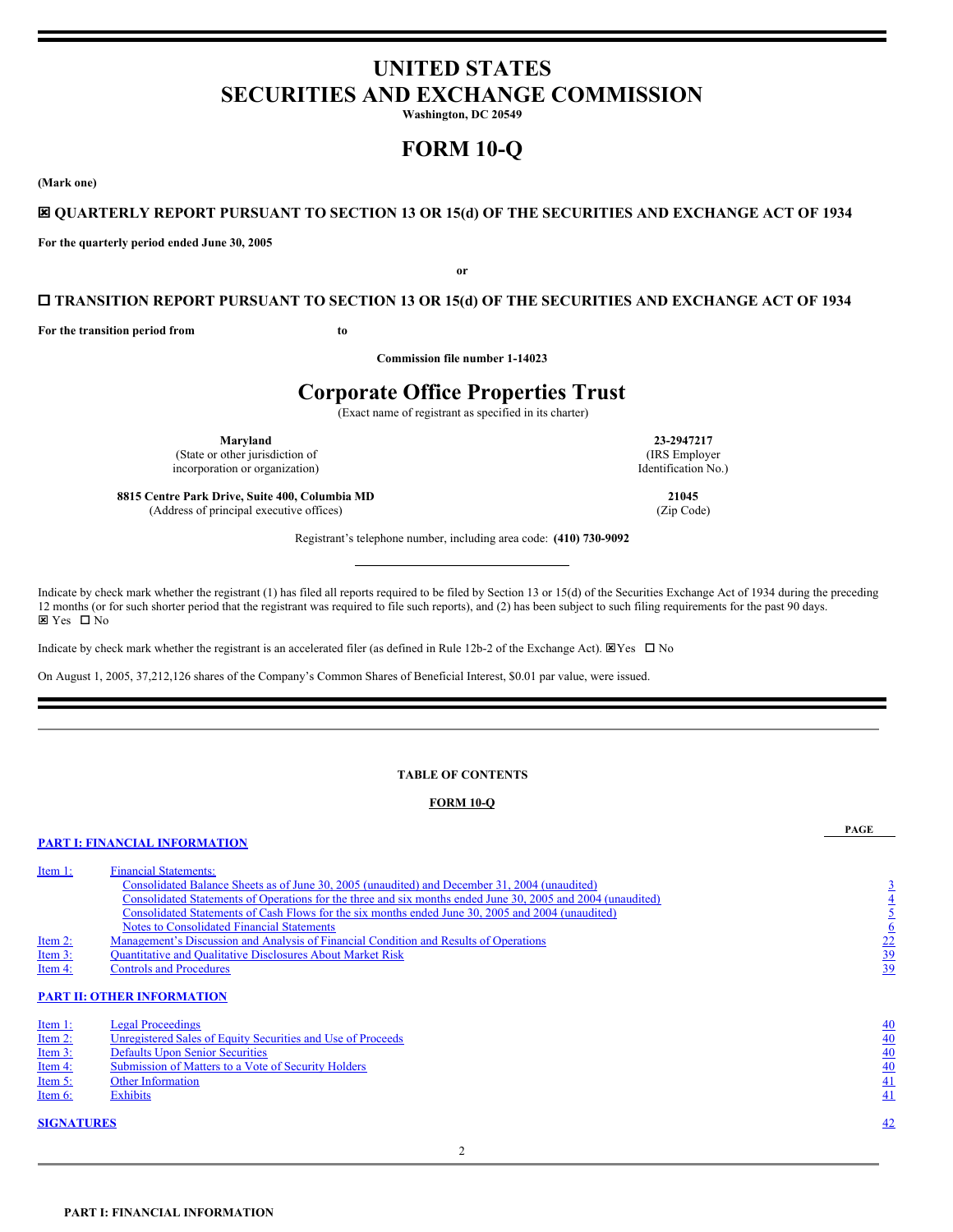### <span id="page-1-1"></span>**Corporate Office Properties Trust and Subsidiaries Consolidated Balance Sheets (Dollars in thousands) (unaudited)**

<span id="page-1-0"></span>

|                                                                                                                      |               | June 30,<br>2005 | December 31,<br>2004 |           |  |
|----------------------------------------------------------------------------------------------------------------------|---------------|------------------|----------------------|-----------|--|
| Assets                                                                                                               |               |                  |                      |           |  |
| Investment in real estate:                                                                                           |               |                  |                      |           |  |
| Operating properties, net                                                                                            | \$            | 1,425,506        | \$                   | 1,389,369 |  |
| Properties held for sale, net                                                                                        |               | 17,450           |                      | 17,779    |  |
| Projects under construction or development                                                                           |               | 246,657          |                      | 136.152   |  |
| Total commercial real estate properties, net                                                                         |               | 1,689,613        |                      | 1,543,300 |  |
| Investments in and advances to unconsolidated real estate joint ventures                                             |               | 1,233            |                      | 1,201     |  |
| Investment in real estate, net                                                                                       |               | 1,690,846        |                      | 1,544,501 |  |
| Cash and cash equivalents                                                                                            |               | 21,486           |                      | 13,821    |  |
| Restricted cash                                                                                                      |               | 15,982           |                      | 12,617    |  |
| Accounts receivable, net                                                                                             |               | 13,613           |                      | 16,771    |  |
| Investment in other unconsolidated entity                                                                            |               | 1,621            |                      | 1,621     |  |
| Deferred rent receivable                                                                                             |               | 29,291           |                      | 26,282    |  |
| Intangible assets on real estate acquisitions, net                                                                   |               | 66,354           |                      | 67,560    |  |
| Deferred charges, net                                                                                                |               | 28,662           |                      | 27,642    |  |
| Prepaid and other assets                                                                                             |               | 19,501           |                      | 18,646    |  |
| Furniture, fixtures and equipment, net                                                                               |               | 3,092            |                      | 2,565     |  |
| <b>Total assets</b>                                                                                                  | $\mathbf S$   | 1,890,448        | \$                   | 1,732,026 |  |
| Liabilities and shareholders' equity                                                                                 |               |                  |                      |           |  |
| Liabilities:                                                                                                         |               |                  |                      |           |  |
| Mortgage and other loans payable                                                                                     | $\mathbf S$   | 1,177,779        | $\mathcal{S}$        | 1,022,688 |  |
| Accounts payable and accrued expenses                                                                                |               | 53,984           |                      | 46.307    |  |
| Rents received in advance and security deposits                                                                      |               | 13,421           |                      | 12,781    |  |
| Dividends and distributions payable                                                                                  |               | 14,834           |                      | 14,713    |  |
| Deferred revenue associated with acquired operating leases                                                           |               | 8,092            |                      | 7,247     |  |
| Fair value of derivatives                                                                                            |               | 4,188            |                      |           |  |
| Other liabilities                                                                                                    |               | 4,024            |                      | 7,488     |  |
| <b>Total liabilities</b>                                                                                             |               | 1,276,322        |                      | 1,111,224 |  |
| Minority interests:                                                                                                  |               |                  |                      |           |  |
| Common units in the Operating Partnership                                                                            |               | 87,439           |                      | 88,355    |  |
| Preferred units in the Operating Partnership                                                                         |               | 8,800            |                      | 8,800     |  |
|                                                                                                                      |               |                  |                      |           |  |
| Other consolidated real estate joint ventures                                                                        |               | 861              |                      | 1,723     |  |
| Total minority interests                                                                                             |               | 97.100           |                      | 98.878    |  |
| Commitments and contingencies (Note 19)<br>Shareholders' equity:                                                     |               |                  |                      |           |  |
| Preferred Shares of beneficial interest (\$0.01 par value; 15,000,000 shares authorized)                             |               |                  |                      |           |  |
| (Note 13)                                                                                                            |               | 67               |                      | 67        |  |
| Common Shares of beneficial interest (\$0.01 par value; 75,000,000 shares authorized, shares issued of 37,191,370 at |               |                  |                      |           |  |
| June 30, 2005 and 36,842,108 at December 31, 2004)                                                                   |               | 372              |                      | 368       |  |
| Additional paid-in capital                                                                                           |               | 586,567          |                      | 578,228   |  |
| Cumulative distributions in excess of net income                                                                     |               | (59,226)         |                      | (51, 358) |  |
| Value of unearned restricted common share grants                                                                     |               | (7,396)          |                      | (5,381)   |  |
| Accumulated other comprehensive loss                                                                                 |               | (3,358)          |                      |           |  |
| Total shareholders' equity                                                                                           |               | 517,026          |                      | 521,924   |  |
| Total liabilities and shareholders' equity                                                                           | <sup>\$</sup> | 1.890.448        |                      |           |  |
|                                                                                                                      |               |                  | \$                   | 1,732,026 |  |

See accompanying notes to consolidated financial statements.

3

**Corporate Office Properties Trust and Subsidiaries**

<span id="page-1-2"></span>**Consolidated Statements of Operations (Dollars in thousands, except per share data) (unaudited)**

|                                                            |    | <b>For the Three Months</b><br>Ended June 30, |   |        |   | For the Six Months<br>Ended June 30, |    |         |  |
|------------------------------------------------------------|----|-----------------------------------------------|---|--------|---|--------------------------------------|----|---------|--|
|                                                            |    | 2005                                          |   | 2004   |   | 2005                                 |    | 2004    |  |
| Revenues                                                   |    |                                               |   |        |   |                                      |    |         |  |
| Rental revenue                                             | J. | 53,601                                        | S | 48,339 | S | 106,031                              | \$ | 90,825  |  |
| Tenant recoveries and other real estate operations revenue |    | 6,585                                         |   | 4,752  |   | 13,860                               |    | 10,422  |  |
| Construction contract revenues                             |    | 17.445                                        |   | 5,233  |   | 33,173                               |    | 11,370  |  |
| Other service operations revenues                          |    | 1,019                                         |   | 837    |   | 2,388                                |    | 2,352   |  |
| Total revenues                                             |    | 78,650                                        |   | 59,161 |   | 155,452                              |    | 114,969 |  |
| <b>Expenses</b>                                            |    |                                               |   |        |   |                                      |    |         |  |
| Property operating                                         |    | 17,574                                        |   | 14,365 |   | 36,139                               |    | 29,073  |  |
| Depreciation and other amortization                        |    |                                               |   |        |   |                                      |    |         |  |
| associated with real estate operations                     |    | 15,068                                        |   | 15,705 |   | 29,455                               |    | 25,893  |  |
| Construction contract expenses                             |    | 17,223                                        |   | 4,979  |   | 32,120                               |    | 10,797  |  |
| Other service operations expenses                          |    | 955                                           |   | 853    |   | 2,246                                |    | 1,945   |  |
| General and administrative expenses                        |    | 3,166                                         |   | 2,487  |   | 6,442                                |    | 4,773   |  |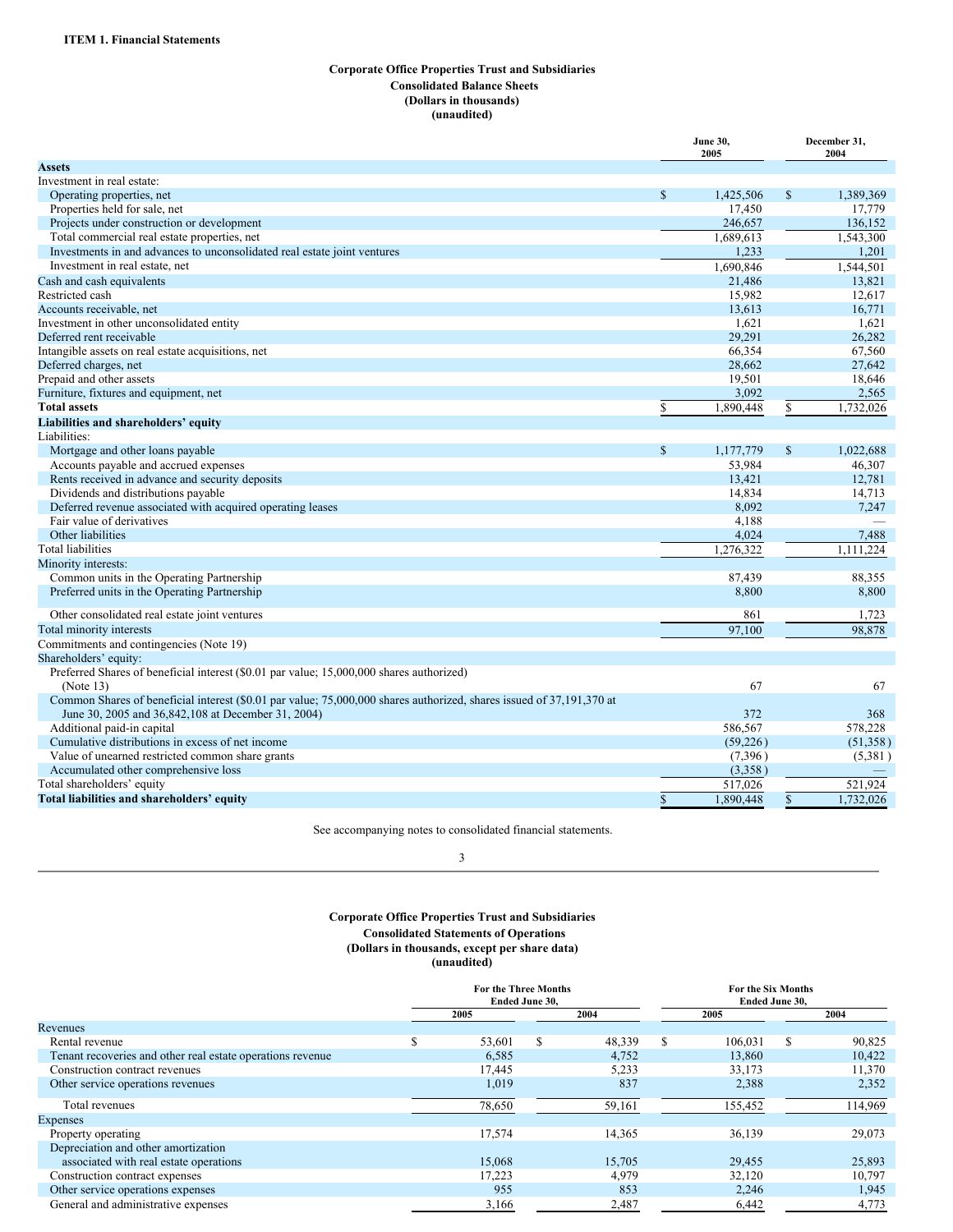| Total operating expenses                                              |               | 53,986    |              | 38,389    |              | 106,402  |               | 72,481    |
|-----------------------------------------------------------------------|---------------|-----------|--------------|-----------|--------------|----------|---------------|-----------|
| Operating income                                                      |               | 24.664    |              | 20,772    |              | 49,050   |               | 42,488    |
| Interest expense                                                      |               | (13, 728) |              | (10, 346) |              | (26,911) |               | (20, 449) |
| Amortization of deferred financing costs                              |               | (471)     |              | (500)     |              | (867)    |               | (1,359)   |
| Income from continuing operations before gain (loss) on sales of real |               |           |              |           |              |          |               |           |
| estate, equity in loss of unconsolidated entities, income taxes and   |               |           |              |           |              |          |               |           |
| minority interests                                                    |               | 10,465    |              | 9.926     |              | 21,272   |               | 20,680    |
| Gain (loss) on sales of real estate                                   |               | 210       |              | 24        |              | 234      |               | (198)     |
| Equity in loss of unconsolidated entities                             |               |           |              |           |              |          |               | (88)      |
| Income tax expense                                                    |               | (213)     |              | (30)      |              | (670)    |               | (230)     |
| Income from continuing operations before minority interests           |               | 10,462    |              | 9,920     |              | 20,836   |               | 20,164    |
| Minority interests in income from continuing operations Common        |               |           |              |           |              |          |               |           |
| units in the Operating Partnership                                    |               | (1,307)   |              | (1,203)   |              | (2,592)  |               | (2,571)   |
| Preferred units in the Operating Partnership                          |               | (165)     |              |           |              | (330)    |               |           |
| Other consolidated entities                                           |               | 15        |              | (8)       |              | 39       |               | (8)       |
| Income from continuing operations                                     |               | 9.005     |              | 8,709     |              | 17,953   |               | 17,585    |
| Income from discontinued operations, net of minority interests        |               | 115       |              | 134       |              | 207      |               | 251       |
| <b>Net income</b>                                                     |               | 9,120     |              | 8,843     |              | 18,160   |               | 17,836    |
| Preferred share dividends                                             |               | (3,654)   |              | (4, 435)  |              | (7,308)  |               | (8,891)   |
| Net income available to common shareholders                           |               | 5,466     |              | 4,408     |              | 10,852   | \$            | 8,945     |
| Basic earnings per common share                                       |               |           |              |           |              |          |               |           |
| Income from continuing operations                                     | $\mathcal{S}$ | 0.15      |              | 0.13      |              | 0.29     | <sup>\$</sup> | 0.28      |
| Discontinued operations                                               |               |           |              |           |              | 0.01     |               | 0.01      |
| Net income                                                            |               | 0.15      | $\mathbb{S}$ | 0.13      | \$.          | 0.30     | \$            | 0.29      |
| Diluted earnings per common share                                     |               |           |              |           |              |          |               |           |
| Income from continuing operations                                     | $\mathbb{S}$  | 0.14      | \$           | 0.12      | $\mathbb{S}$ | 0.28     | \$            | 0.26      |
| Discontinued operations                                               |               |           |              | 0.01      |              |          |               | 0.01      |
| Net income                                                            |               | 0.14      |              | 0.13      |              | 0.28     |               | 0.27      |
|                                                                       |               |           |              |           |              |          |               |           |

See accompanying notes to consolidated financial statements.

4

### <span id="page-2-0"></span>**Corporate Office Properties Trust and Subsidiaries Consolidated Statements of Cash Flows (Dollars in thousands) (unaudited)**

|                                                                                                 |    | For the Six Months Ended<br><b>June 30.</b> |              |            |
|-------------------------------------------------------------------------------------------------|----|---------------------------------------------|--------------|------------|
|                                                                                                 |    | 2005                                        |              | 2004       |
| Cash flows from operating activities                                                            |    |                                             |              |            |
| Net income                                                                                      | S  | 18.160                                      | S            | 17,836     |
| Adjustments to reconcile net income to net cash provided by operating activities:               |    |                                             |              |            |
| Minority interests                                                                              |    | 2,934                                       |              | 2,654      |
| Depreciation and other amortization                                                             |    | 29,924                                      |              | 26,243     |
| Amortization of deferred financing costs                                                        |    | 867                                         |              | 1,359      |
| Amortization of deferred market rental revenue                                                  |    | (261)                                       |              | (582)      |
| Equity in loss of unconsolidated entities                                                       |    |                                             |              | 88         |
| (Gain) loss on sales of real estate                                                             |    | (234)                                       |              | 198        |
| Changes in operating assets and liabilities:                                                    |    |                                             |              |            |
| Increase in deferred rent receivable                                                            |    | (3,009)                                     |              | (2,947)    |
| Decrease (increase) in accounts receivable, restricted cash and prepaid and other assets        |    | 235                                         |              | (11,169)   |
| Increase in accounts payable, accrued expenses, rents received in advance and security deposits |    | 9,854                                       |              | 3,892      |
| Other                                                                                           |    | 1,647                                       |              | 1,465      |
| Net cash provided by operating activities                                                       |    | 60.117                                      |              | 39,037     |
| Cash flows from investing activities                                                            |    |                                             |              |            |
| Purchases of and additions to commercial real estate properties                                 |    | (174, 455)                                  |              | (114,393)  |
| Proceeds from sales of properties                                                               |    | 2,545                                       |              |            |
| Acquisition of minority interest in consolidated joint venture                                  |    | (1,208)                                     |              |            |
| Investments in and advances to unconsolidated entities                                          |    | (32)                                        |              |            |
| Leasing costs paid                                                                              |    | (2, 468)                                    |              | (3,909)    |
| Advances to certain real estate joint ventures                                                  |    |                                             |              | (515)      |
| Other                                                                                           |    | (1, 593)                                    |              | 793        |
| Net cash used in investing activities                                                           |    | (177, 211)                                  |              | (118,024)  |
| <b>Cash flows from financing activities</b>                                                     |    |                                             |              |            |
| Proceeds from mortgage and other loans payable                                                  |    | 278,455                                     |              | 253,302    |
| Repayments of mortgage and other loans payable                                                  |    | (123, 154)                                  |              | (207, 719) |
| Deferred financing costs paid                                                                   |    | (2,173)                                     |              | (1,992)    |
| Increase in other liabilities associated with financing activities                              |    |                                             |              | 4,000      |
| Net proceeds from issuance of common shares                                                     |    | 2,252                                       |              | 61,746     |
| Dividends paid                                                                                  |    | (25,933)                                    |              | (22, 348)  |
| Distributions paid                                                                              |    | (4,688)                                     |              | (4,166)    |
| Other                                                                                           |    |                                             |              | (1,115)    |
| Net cash provided by financing activities                                                       |    | 124,759                                     |              | 81,708     |
| Net increase in cash and cash equivalents                                                       |    | 7,665                                       |              | 2,721      |
| Cash and cash equivalents                                                                       |    |                                             |              |            |
| Beginning of period                                                                             |    | 13,821                                      |              | 9,481      |
| End of period                                                                                   | \$ | 21.486                                      | $\mathbb{S}$ | 12.202     |
|                                                                                                 |    |                                             |              |            |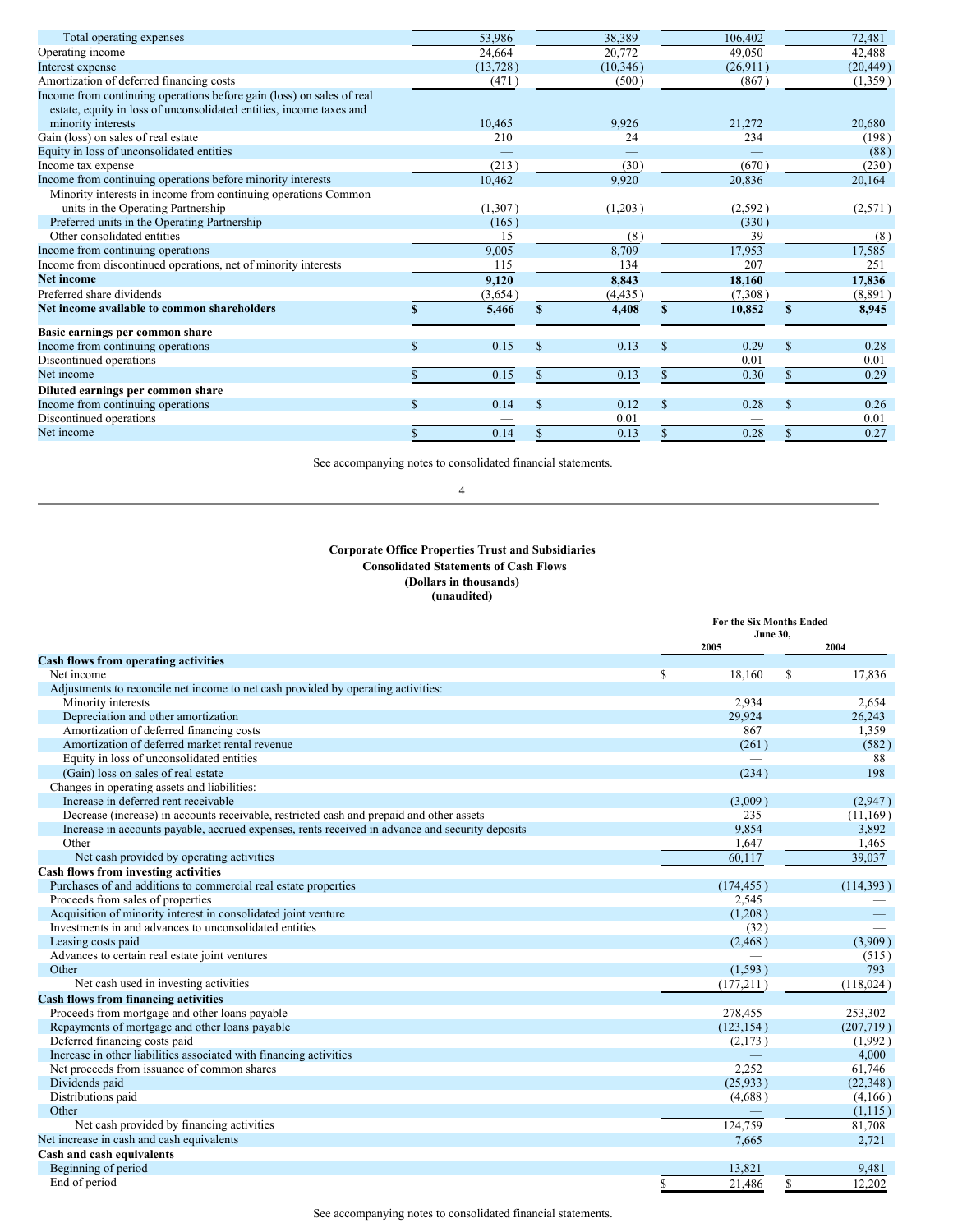### **Corporate Office Properties Trust and Subsidiaries**

### <span id="page-3-0"></span>**Notes to Consolidated Financial Statements (Dollars in thousands, except per share data) (unaudited)**

### **1. Organization**

Corporate Office Properties Trust ("COPT") and subsidiaries (collectively, the "Company") is a fully-integrated and self-managed real estate investment trust ("REIT"). We focus on the ownership, management, leasing, acquisition and development of suburban office properties. We typically focus our operations geographically in select submarkets that are attractive to our tenant base and in which we believe we can establish a critical mass of square footage. At June 30, 2005, all of our operating properties were located in the Mid-Atlantic region of the United States, although in accordance with our strategy of focusing on submarkets that are attractive to our tenants, we do from time to time seek to expand our operations outside of that region, as evidenced by our acquisitions in 2005 of properties in San Antonio, Texas and Colorado Springs, Colorado. COPT is qualified as a REIT as defined in the Internal Revenue Code of 1986 and is the successor to a corporation organized in 1988. As of June 30, 2005, our portfolio included 147 office properties in operations, including two properties owned through joint ventures.

We conduct almost all of our operations through our operating partnership, Corporate Office Properties, L.P. (the "Operating Partnership"), for which we are the managing general partner. The Operating Partnership owns real estate both directly and through subsidiary partnerships and limited liability companies ("LLCs"). A summary of our Operating Partnership's forms of ownership and the percentage of those ownership forms owned by COPT as of June 30, 2005 follows:

|                          | % Owned<br>by COPT |
|--------------------------|--------------------|
| Common Units             | 80%                |
| Series E Preferred Units | $100\%$            |
| Series F Preferred Units | $100\%$            |
| Series G Preferred Units | $100\%$            |
| Series H Preferred Units | $100\%$            |
| Series I Preferred Units | $0\%$              |

The Operating Partnership also owns 100% of Corporate Office Management, Inc. ("COMI") (collectively with its subsidiaries defined as the "Service Companies"). COMI's consolidated subsidiaries are set forth below:

| <b>Entity Name</b>                           | <b>Type of Service Business</b> |
|----------------------------------------------|---------------------------------|
| Corporate Realty Management, LLC ("CRM")     | Real Estate Management          |
| Corporate Development Services, LLC ("CDS")  | Construction and Development    |
| Corporate Cooling and Controls, LLC ("CC&C") | Heating and Air Conditioning    |

COMI owns 100% of these entities. Most of the services that CRM and CDS provide are for us.

### **2. Basis of Presentation**

The accompanying unaudited interim Consolidated Financial Statements have been prepared in accordance with the rules and regulations for reporting on Form 10-Q. Accordingly, certain information and disclosures required by accounting principles generally accepted in the United States for complete Consolidated Financial Statements are not included herein. These interim financial statements should be read together with the financial statements and notes thereto included in our 2004 Annual Report on Form 10-K. The interim financial statements on the previous pages reflect all adjustments that we believe are necessary for the fair statement of our financial position and results of operations for the interim periods presented. These adjustments are of a normal recurring nature. The results of operations for such interim periods are not necessarily indicative of the results for a full year.

### **3. Earnings Per Share ("EPS")**

A summary of the numerator and denominator for purposes of our basic and diluted EPS calculations is set forth below (dollars and shares in thousands, except per share data):

|                                                             | <b>For the Three Months</b><br>Ended June 30, |         |   | For the Six Months<br>Ended June 30, |  |         |   |         |
|-------------------------------------------------------------|-----------------------------------------------|---------|---|--------------------------------------|--|---------|---|---------|
|                                                             |                                               | 2005    |   | 2004                                 |  | 2005    |   | 2004    |
| Numerator:                                                  |                                               |         |   |                                      |  |         |   |         |
| Income from continuing operations                           |                                               | 9,005   | S | 8,709                                |  | 17,953  | S | 17,585  |
| Less: Preferred share dividends                             |                                               | (3,654) |   | (4, 435)                             |  | (7,308) |   | (8,891) |
| Numerator for basic EPS from continuing operations          |                                               | 5,351   |   | 4,274                                |  | 10,645  |   | 8,694   |
| Add: Convertible preferred share dividends                  |                                               |         |   |                                      |  |         |   | 21      |
| Numerator for diluted EPS from continuing operations        |                                               | 5,351   |   | 4,274                                |  | 10,645  |   | 8,715   |
| Add: Income from discontinued operations, net               |                                               | 115     |   | 134                                  |  | 207     |   | 251     |
| Less: Convertible preferred share dividends                 |                                               |         |   |                                      |  |         |   | (21)    |
| Numerator for basic EPS on net income available to common   |                                               |         |   |                                      |  |         |   |         |
| shareholders                                                |                                               | 5,466   |   | 4,408                                |  | 10,852  |   | 8,945   |
| Add: Convertible preferred share dividends                  |                                               |         |   |                                      |  |         |   | 21      |
| Numerator for diluted EPS on net income available to common |                                               |         |   |                                      |  |         |   |         |
| shareholders                                                |                                               | 5,466   |   | 4,408                                |  | 10,852  |   | 8,966   |
| Denominator (all weighted averages):                        |                                               |         |   |                                      |  |         |   |         |
| Denominator for basic EPS (common shares)                   |                                               | 36,692  |   | 32,743                               |  | 36,624  |   | 31,278  |
| Assumed conversion of share options                         |                                               | 1,528   |   | 1,639                                |  | 1,534   |   | 1,691   |
| Assumed conversion of convertible preferred shares          |                                               |         |   |                                      |  |         |   | 270     |
| Denominator for diluted EPS                                 |                                               | 38,220  |   | 34,382                               |  | 38,158  |   | 33,239  |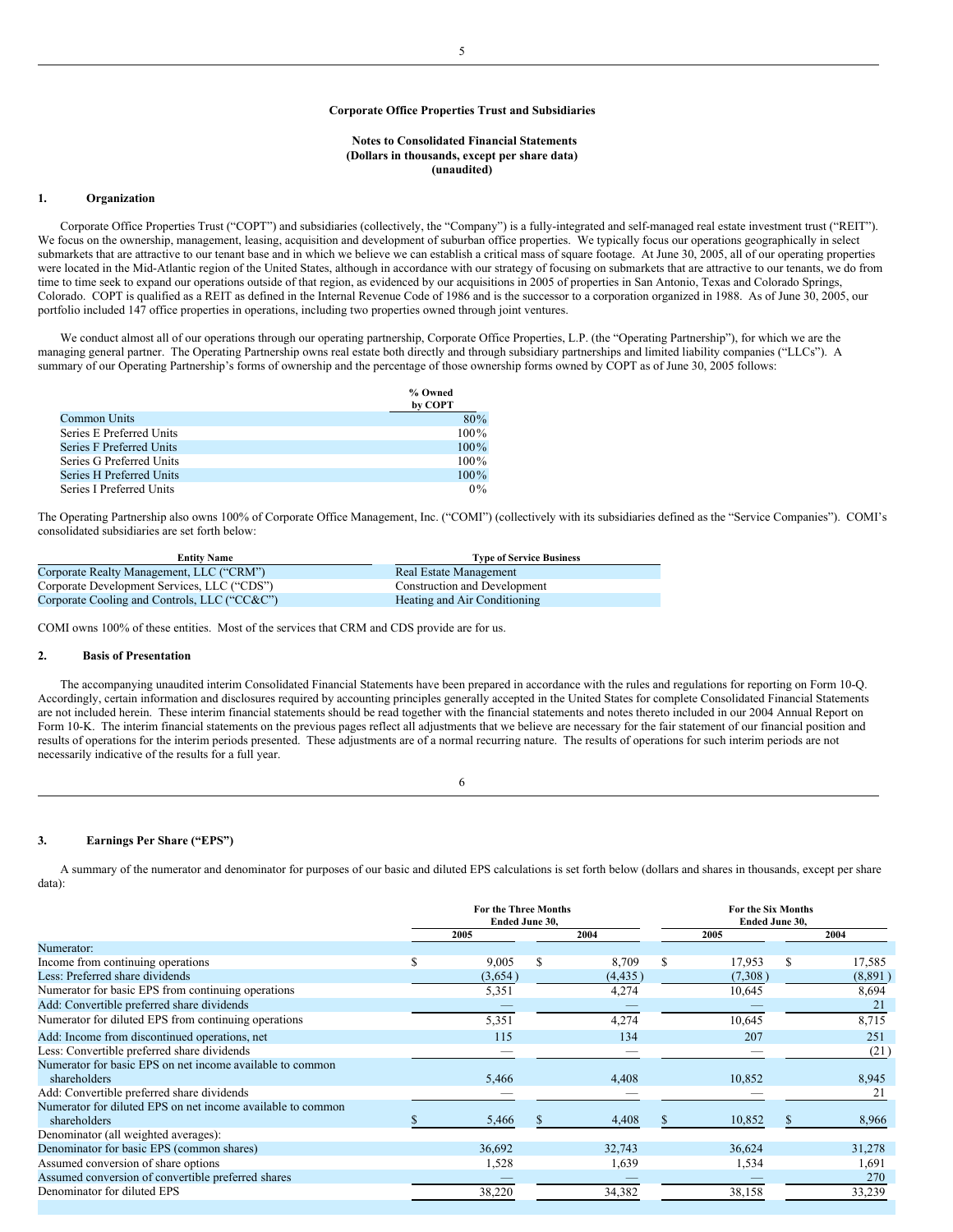| Basic EPS:                                  |      |      |      |      |
|---------------------------------------------|------|------|------|------|
| Income from continuing operations           | 0.15 | 0.13 | 0.29 | 0.28 |
| Income from discontinued operations         |      |      | 0.01 | 0.01 |
| Net income available to common shareholders | 0.15 | 0.1  | 0.30 | 0.29 |
| Diluted EPS                                 |      |      |      |      |
| Income from continuing operations           | 0.14 | 0.12 | 0.28 | 0.26 |
| Income from discontinued operations         |      | 0.01 |      | 0.01 |
| Net income available to common shareholders | 0.14 | 0.13 | 0.28 | 0.27 |
|                                             |      |      |      |      |

Our diluted EPS computations do not include the effects of the following securities since the conversions of such securities would increase diluted EPS for the respective periods:

|                                                            | Weighted Average Shares in Denominator |       |                    |       |  |  |  |  |  |  |
|------------------------------------------------------------|----------------------------------------|-------|--------------------|-------|--|--|--|--|--|--|
|                                                            | <b>For the Three Months</b>            |       | For the Six Months |       |  |  |  |  |  |  |
|                                                            | Ended June 30,                         |       | Ended June 30,     |       |  |  |  |  |  |  |
|                                                            | 2005                                   | 2004  | 2005               | 2004  |  |  |  |  |  |  |
| Conversion of weighted average common units                | 8.676                                  | 8,765 | 8,681              | 8,814 |  |  |  |  |  |  |
| Conversion of weighted average convertible preferred units | 176                                    | _     | 176                |       |  |  |  |  |  |  |
| Restricted common shares                                   | 147                                    | 162   | 149                | 168   |  |  |  |  |  |  |
| Conversion of share options                                |                                        | _     |                    |       |  |  |  |  |  |  |
|                                                            |                                        |       |                    |       |  |  |  |  |  |  |
|                                                            |                                        |       |                    |       |  |  |  |  |  |  |

### **4. Share-Based Compensation**

Expenses from share-based compensation are reflected in our Consolidated Statements of Operations as follows:

|                                                                         | <b>For the Three Months</b><br>Ended June 30. |      |  | <b>For the Six Months</b><br>Ended June 30. |      |  |      |
|-------------------------------------------------------------------------|-----------------------------------------------|------|--|---------------------------------------------|------|--|------|
|                                                                         |                                               | 2005 |  | 2004                                        | 2005 |  | 2004 |
| Increase in general and administrative expenses                         |                                               | 510  |  | 401                                         | 923  |  | 760  |
| Increase in construction contract and other service operations expenses |                                               |      |  | 145                                         |      |  | 284  |

The following table summarizes our operating results as if we elected to account for our share-based compensation under the fair value provisions of Statement of Financial Accounting Standards No. 123, "Accounting for Stock-Based Compensation:"

|                                                                       | <b>For the Three Months</b><br>Ended June 30, |       |               | For the Six Months<br>Ended June 30, |               |        |               |        |
|-----------------------------------------------------------------------|-----------------------------------------------|-------|---------------|--------------------------------------|---------------|--------|---------------|--------|
|                                                                       |                                               | 2005  |               | 2004                                 |               | 2005   |               | 2004   |
| Net income, as reported                                               |                                               | 9,120 |               | 8,843                                |               | 18.160 |               | 17,836 |
| Add: Share-based compensation expense, net of related tax effects and |                                               |       |               |                                      |               |        |               |        |
| minority interests, included in the determination of net income       |                                               | 448   |               | 381                                  |               | 802    |               | 718    |
| Less: Share-based compensation expense determined under the fair      |                                               |       |               |                                      |               |        |               |        |
| value based method, net of related tax effects and minority           |                                               |       |               |                                      |               |        |               |        |
| interests                                                             |                                               | (429) |               | (316)                                |               | (768)  |               | (595)  |
| Net income, pro forma                                                 |                                               | 9,139 |               | 8,908                                |               | 18,194 |               | 17,959 |
| Basic EPS on net income available to common shareholders, as reported |                                               | 0.15  |               | 0.13                                 |               | 0.30   |               | 0.29   |
| Basic EPS on net income available to common shareholders, pro forma   |                                               | 0.15  | ς             | 0.14                                 |               | 0.30   | S             | 0.29   |
| Diluted EPS on net income available to common shareholders, as        |                                               |       |               |                                      |               |        |               |        |
| reported                                                              |                                               | 0.14  | $\mathcal{S}$ | 0.13                                 | <sup>\$</sup> | 0.28   | $\mathcal{S}$ | 0.27   |
| Diluted EPS on net income available to common shareholders, pro       |                                               |       |               |                                      |               |        |               |        |
| forma                                                                 |                                               | 0.14  |               | 0.13                                 |               | 0.29   | S             | 0.27   |

The share-based compensation expense under the fair value method, as reported in the above table, was computed using the Black-Scholes option-pricing model.

#### **5. Recent Accounting Pronouncements**

In December 2004, the Financial Accounting Standards Board ("FASB") issued Statement of Financial Accounting Standards No. 153, "Exchanges of Nonmonetary Assets, an amendment of APB Opinion No. 29" ("SFAS 153"). The Accounting Principles Board's Opinion No. 29, "Accounting for Nonmonetary Transactions" ("APB 29") is based on the principle that exchanges of nonmonetary assets should be measured based on the fair value of the assets exchanged. However, the guidance in APB 29 included certain exceptions to that principle. SFAS 153 amends APB 29 to eliminate the exception for nonmonetary exchanges of similar productive assets and replaces it with a general exception for exchanges of nonmonetary assets that do not have commercial substance. Under SFAS 153, a nonmonetary exchange has commercial substance if the future cash flows of the entity are expected to change significantly as a result of the exchange. SFAS 153 will be effective for us for nonmonetary asset exchanges occurring after December 31, 2005. We are reviewing the provisions of SFAS 153 and assessing the impact it will have on us upon adoption.

In March 2005, the FASB issued Interpretation No. 47, "Accounting for Conditional Asset Retirement Obligations-an interpretation of FASB Statement No. 143" ("FIN 47"). FIN 47 clarifies that the term "conditional asset retirement obligation" as used in FASB Statement No. 143, "Accounting for Asset Retirement Obligations,"

refers to an unconditional obligation to perform an asset retirement activity in which the timing and (or) method of settlement are conditional upon future events that may or may not be within the entity's control. The fair value of liabilities related to such obligations should be recognized when incurred and reasonably estimable. Uncertainty about the timing and (or) method of settlement of a conditional asset retirement obligation should be factored into the measurement of the liability when sufficient information exists. Statement 143 acknowledges that in some cases, sufficient information may not be available to reasonably estimate the fair value of an asset retirement obligation. This Interpretation also clarifies when an entity would have sufficient information to reasonably estimate the fair value of an asset retirement obligation. FIN 47 is effective no later than December 31, 2005. We are reviewing the provisions of FIN 47 and assessing the impact it will have on us upon adoption.

In December 2004, the FASB issued Statement of Financial Accounting Standards No. 123(R), "Share-Based Payment" ("SFAS 123(R)"). The statement establishes standards for the accounting for transactions in which an entity exchanges its equity instruments for goods or services, focusing primarily on accounting for transactions in which an entity obtains employee services in share-based payment transactions. The statement will require us to measure the cost of employee services received in exchange for an award of equity instruments based generally on the fair value of the award on the grant date; such cost will be recognized over the period during which the employee is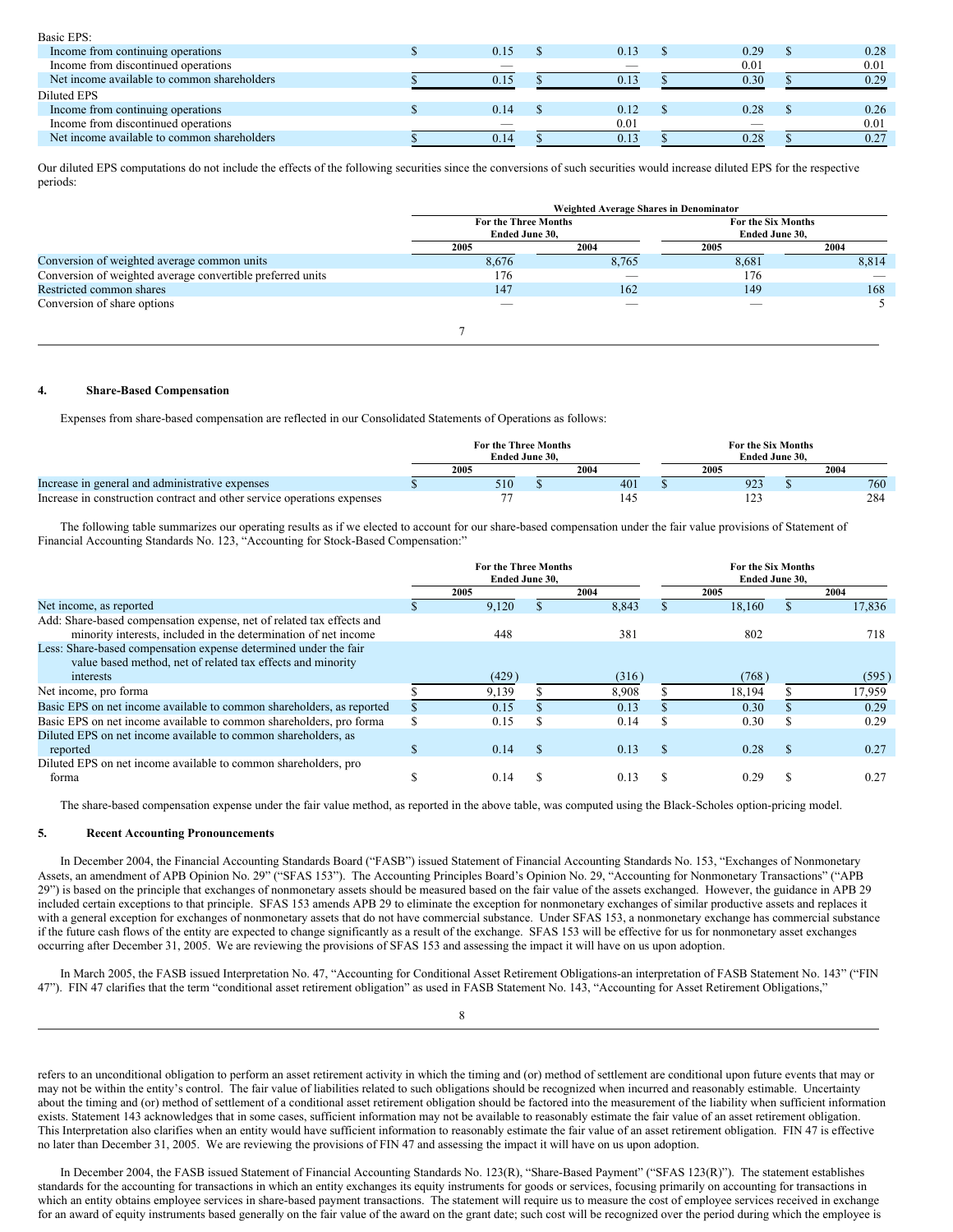required to provide service in exchange for the award (generally the vesting period). No compensation cost is recognized for equity instruments for which employees do not render the requisite service. SFAS 123(R) was to be effective for us in June 2005 for applicability to all awards granted, modified, repurchased or cancelled after July 1, 2005; the statement also was to require that we recognize compensation cost on or after July 1, 2005 for the portion of outstanding awards for which the requisite service has not yet been rendered, based on the fair value of those awards on the date of grant. In April 2005, the Securities and Exchange Commission (the "SEC") extended the effective date of SFAS 123(R) to the beginning of our next fiscal year (January 1, 2006). The SEC's new rule does not change the accounting required by SFAS 123(R); it changes only the dates for compliance with the standard. We are reviewing the provisions of SFAS 123(R) and assessing the impact it will have on us upon adoption.

In March 2005, the SEC issued Staff Accounting Bulletin No. 107 ("SAB 107"). SAB 107 expresses the SEC staff's views regarding the interaction between SFAS 123(R) and certain SEC rules and regulations and provides the SEC staff's views regarding the valuation of share-based payment arrangements for public companies. In particular, it provides guidance in a number of areas, including share-based payment transactions with nonemployees, valuation methods, the classification of compensation expense, non-GAAP measures, capitalization of compensation costs related to share-based payment arrangements, the accounting for income tax effects of share-based payment arrangements upon adoption of SFAS 123(R), the modification of employee share options prior to adoption of SFAS 123(R) and certain disclosure requirements. We are reviewing the provisions of SAB 107 and assessing the impact it will have on us upon our adoption of SFAS 123(R).

### **6. Commercial Real Estate Properties**

Operating properties consisted of the following:

|                                | <b>June 30,</b><br>2005 | December 31,<br>2004 |           |  |
|--------------------------------|-------------------------|----------------------|-----------|--|
| Land                           | 270,861                 |                      | 264,631   |  |
| Buildings and improvements     | 1,316,239               |                      | 1,263,340 |  |
|                                | 1,587,100               |                      | 1,527,971 |  |
| Less: accumulated depreciation | (161, 594)              |                      | (138,602) |  |
|                                | 1.425.506               |                      | 1,389,369 |  |

As of June 30, 2005, we were under contract to sell three of our properties located in the Northern/Central New Jersey region. As a result, these properties were classified as held for sale. The components associated with these properties at June 30, 2005 included the following:

 $\overline{Q}$ 

|                                | <b>June 30,</b><br>2005 | December 31,<br>2004 |         |  |
|--------------------------------|-------------------------|----------------------|---------|--|
| Land                           | 3.670                   | \$                   | 3,696   |  |
| Buildings and improvements     | 17,287                  |                      | 17,197  |  |
|                                | 20,957                  |                      | 20,893  |  |
| Less: accumulated depreciation | (3,507)                 |                      | (3,114) |  |
|                                | 17.450                  |                      |         |  |

Projects we had under construction or pre-construction consisted of the following:

|                          |    | <b>June 30,</b><br>2005 |    | December 31,<br>2004 |  |  |
|--------------------------|----|-------------------------|----|----------------------|--|--|
| Land                     | Φ  | 108.320                 | ۰D | 74.190               |  |  |
| Construction in progress |    | 138,337                 |    | 61.962               |  |  |
|                          | J. | 246,657                 |    | 136.152              |  |  |

### **2005 Acquisitions**

We acquired the following office properties during the six months ended June 30, 2005:

|                            |                   |             |                  | Total       |                     |
|----------------------------|-------------------|-------------|------------------|-------------|---------------------|
|                            |                   | Date of     | Number of        | Rentable    |                     |
| <b>Proiect Name</b>        | Location          | Acquisition | <b>Buildings</b> | Sauare Feet | <b>Initial Cost</b> |
| 1 Sony Place $(1)$         | San Antonio, TX   | 3/30/2005   |                  | 468,994     | 30,720              |
| Rockville Corporate Center | Rockville, MD (2) | 4/7/2005    |                  | 221,702     | 37.617              |
|                            |                   |             |                  | 690,696     | 68.337              |

(1) The buildings in this project are initially undergoing redevelopment that is expected to be completed by the fourth quarter of 2005.

(2) Located in the Suburban Maryland region.

The table below sets forth the allocation of the acquisition costs of these properties:

|                                                            |                        |        |  | Rockville<br>Corporate |          |          |  |
|------------------------------------------------------------|------------------------|--------|--|------------------------|----------|----------|--|
|                                                            | 1 Sony Place<br>Center |        |  |                        | Total    |          |  |
| Land, operating properties                                 |                        |        |  | 6,222                  | <b>S</b> | 6,222    |  |
| Land, construction or development                          |                        | 10,962 |  |                        |          | 10,962   |  |
| Building and improvements                                  |                        |        |  | 28,925                 |          | 28,925   |  |
| Construction in progress                                   |                        | 19,758 |  |                        |          | 19,758   |  |
| Intangible assets on real estate acquisitions              |                        |        |  | 4,004                  |          | 4,004    |  |
| Total assets                                               |                        | 30,720 |  | 39.151                 |          | 69,871   |  |
| Deferred revenue associated with acquired operating leases |                        |        |  | (1, 534)               |          | (1, 534) |  |
| Total acquisition cost                                     |                        | 30.720 |  | 37.617                 |          | 68,337   |  |

We also acquired the following during the six months ended June 30, 2005:

- a 19 acre parcel of land located in Chantilly, Virginia that is adjacent to existing properties we own for \$7,141 on January 27, 2005 (Chantilly, Virginia is located in the Northern Virginia region). We expect to develop this land parcel in the future;
- a 39 acre parcel of land located in Dahlgren, Virginia that is adjacent to one of our office properties for \$1,227 on March 16, 2005 (Dahlgren, Virginia is located in the St. Mary's and King George Counties region). We expect to develop this land parcel in the future;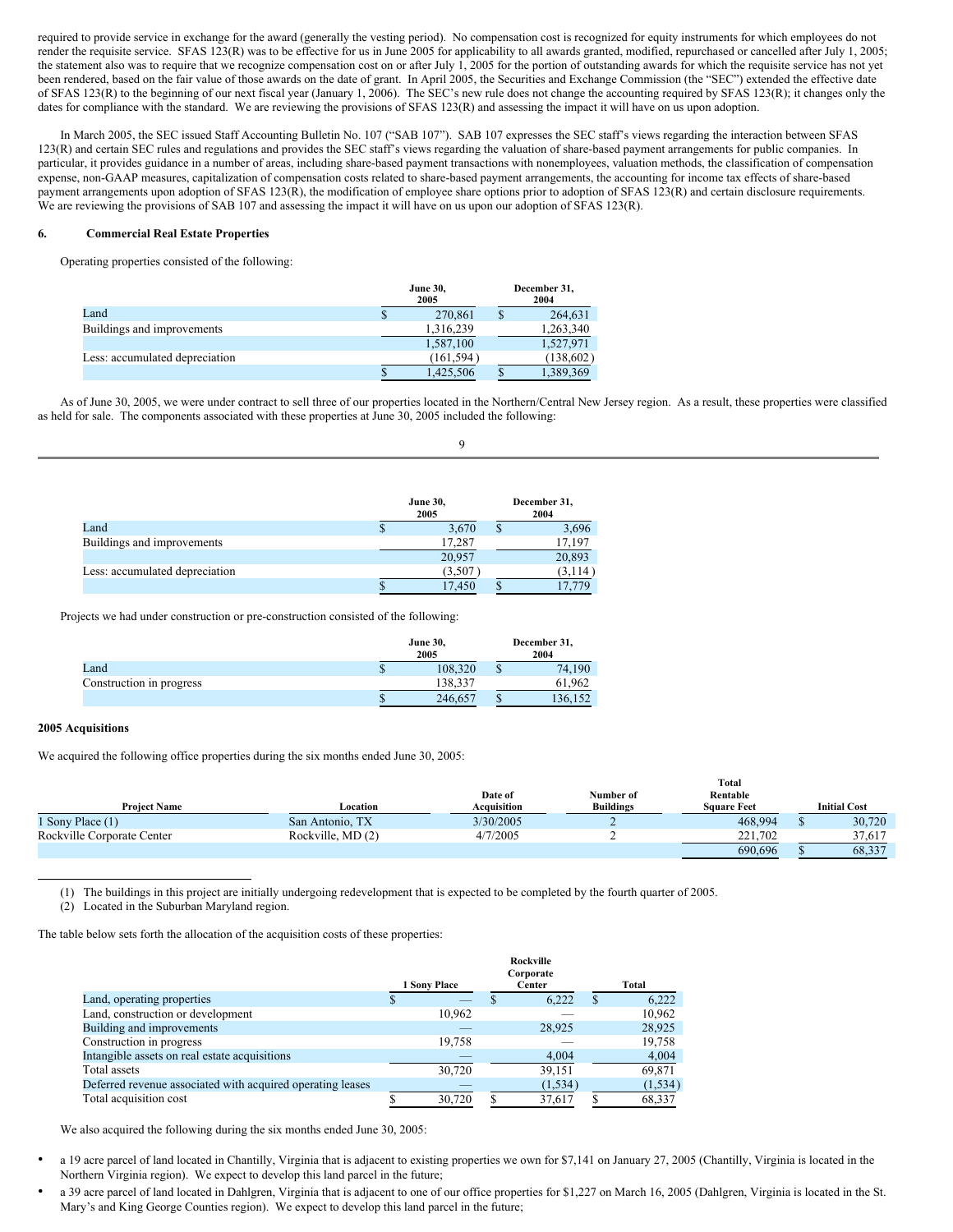- a 16 acre parcel of land adjacent to the two office properties we acquired in San Antonio, Texas for \$3,013 on March 30, 2005. We expect to operate this land parcel as part of the campus that includes the two acquired office properties;
- a 10 acre parcel of land adjacent to the Rockville Corporate Center for \$6,234 on April 7, 2005. We expect to develop this land parcel in the future; and
- a 27 acre parcel of land adjacent to the two office properties we acquired in San Antonio, Texas for \$5,893 on June 14, 2005. We expect to develop this land parcel in the future.

In 2004, we sold a land parcel in Columbia, Maryland and a land parcel in Linthicum, Maryland for an aggregate of \$9,600. We issued to the buyer a \$5,600 mortgage loan; the balance of the acquisition was in the form of cash from the buyer. The buyer in this transaction had an option to contribute the two land parcels into our Operating Partnership between January 1, 2005 and February 28, 2005 in exchange for extinguishment of the \$5,600 mortgage loan with us and common units in our Operating Partnership; the buyer exercised its option in February 2005 and, as a result, on April 18, 2005, the debt from us was essentially extinguished and the buyer received 142,776 common units in the Operating Partnership valued at \$3,697. We accounted for the 2004 transaction using the financing method of accounting; as a result, the 2004 sale transaction was not recorded as a sale and the \$4,000 in net proceeds received from the buyer was recorded as a liability prior to the contribution of the land parcels back into the Operating Partnership in April 2005.

We financed our acquisitions primarily using borrowings from our revolving credit facility and a new mortgage loan.

#### **2005 Construction and Pre-Construction Activities**

As of June 30, 2005, we had construction underway on seven new buildings in the Baltimore/Washington Corridor, one in Northern Virginia and one in St. Mary's County, Maryland. We also had pre-construction activities underway on two new buildings located in the Baltimore/Washington Corridor and one building in King George County and redevelopment underway on two existing buildings in San Antonio, Texas. We financed a significant portion of our construction activities using borrowings from new and existing construction loans and our revolving credit facility.

### **2005 Dispositions**

On June 10, 2005, we sold a four acre parcel of land located in Columbia, Maryland for \$2,571. We recognized a gain of \$186 on this sale.

#### **7. Real Estate Joint Ventures**

Our investments in and advances to unconsolidated real estate joint ventures accounted for using the equity method of accounting included the following:

|                        | <b>Balance at</b>               |              |      |          |           |           |                        | Total         | <b>Maximum</b> |
|------------------------|---------------------------------|--------------|------|----------|-----------|-----------|------------------------|---------------|----------------|
|                        | <b>June 30.</b><br>December 31. |              | Date |          | Nature of | Assets at | Exposure               |               |                |
|                        |                                 | 2005<br>2004 |      | Acquired | Ownership | Activity  | 6/30/2005              | to Loss $(1)$ |                |
| Route 46 Partners, LLC |                                 | $\sim$       |      | 1.201    | 3/14/2003 | 20%       | Operating building (2) | 23,061        | .647           |

(1) Derived from the sum of our investment balance and maximum additional unilateral capital contributions or loans required from us. Not reported above are additional amounts that we and our partner are required to fund when needed by this joint venture; these funding requirements are proportional to our respective ownership percentages.

11

(2) This joint venture's property is located in Fairfield, NJ.

The following table sets forth a condensed balance sheet for Route 46 Partners, LLC as of June 30, 2005:

| Commercial real estate property      | 21,326 |
|--------------------------------------|--------|
| Other assets                         | 1,735  |
| Total assets                         | 23,061 |
|                                      |        |
| Liabilities                          | 14,641 |
| Owners' equity                       | 8,420  |
| Total liabilities and owners' equity | 23,061 |

Our joint venture partner in Route 46 Partners, LLC has preference in receiving distributions of cash flows for a defined return. Once our partner receives its defined return, we are entitled to receive distributions for a defined return. We did not recognize income from our investment in Route 46 Partners, LLC in the six months ended June 30, 2005 and 2004 since the income earned by the entity in those periods did not exceed our partner's defined return.

Our investments in consolidated real estate joint ventures included the following:

|                         |                  | Ownership         |                              |  | Total                | Collateralized |                          |  |
|-------------------------|------------------|-------------------|------------------------------|--|----------------------|----------------|--------------------------|--|
|                         | Date<br>Acquired | $%$ at<br>6/30/05 | Nature of<br><b>Activity</b> |  | Assets at<br>6/30/05 |                | Assets at<br>6/30/05     |  |
| <b>MOR Forbes 2 LLC</b> | 12/24/02         | 50%               | Operating building $(1)$     |  | 4.623                |                | 4.051                    |  |
| MOR Montpelier 3 LLC    | 2/21/02          | 50%               | Developing land parcel (2)   |  | 1.377                |                | $\overline{\phantom{a}}$ |  |
|                         |                  |                   |                              |  | 6.000                |                | 4.051                    |  |

(1) This joint venture's property is located in Lanham, Maryland (located in the Suburban Maryland region).

(2) This joint venture's property is located in Laurel, Maryland (located in the Suburban Maryland region).

From April 4, 2001 until June 9, 2005, we owned an 80% interest in Gateway 70 LLC, a consolidated joint venture developing two land parcels in Columbia, Maryland. On June 9, 2005, we acquired the remaining 20% interest in Gateway 70 LLC not previously owned by us for \$1,208.

On April 11, 2005, we executed a contribution agreement that formed a joint venture relationship with a limited partnership to develop up to 1.8 million square feet of office space on 63 acres of land located in Hanover, Maryland (located in the Baltimore/Washington Corridor). Under the contribution agreement, we agreed to fund up to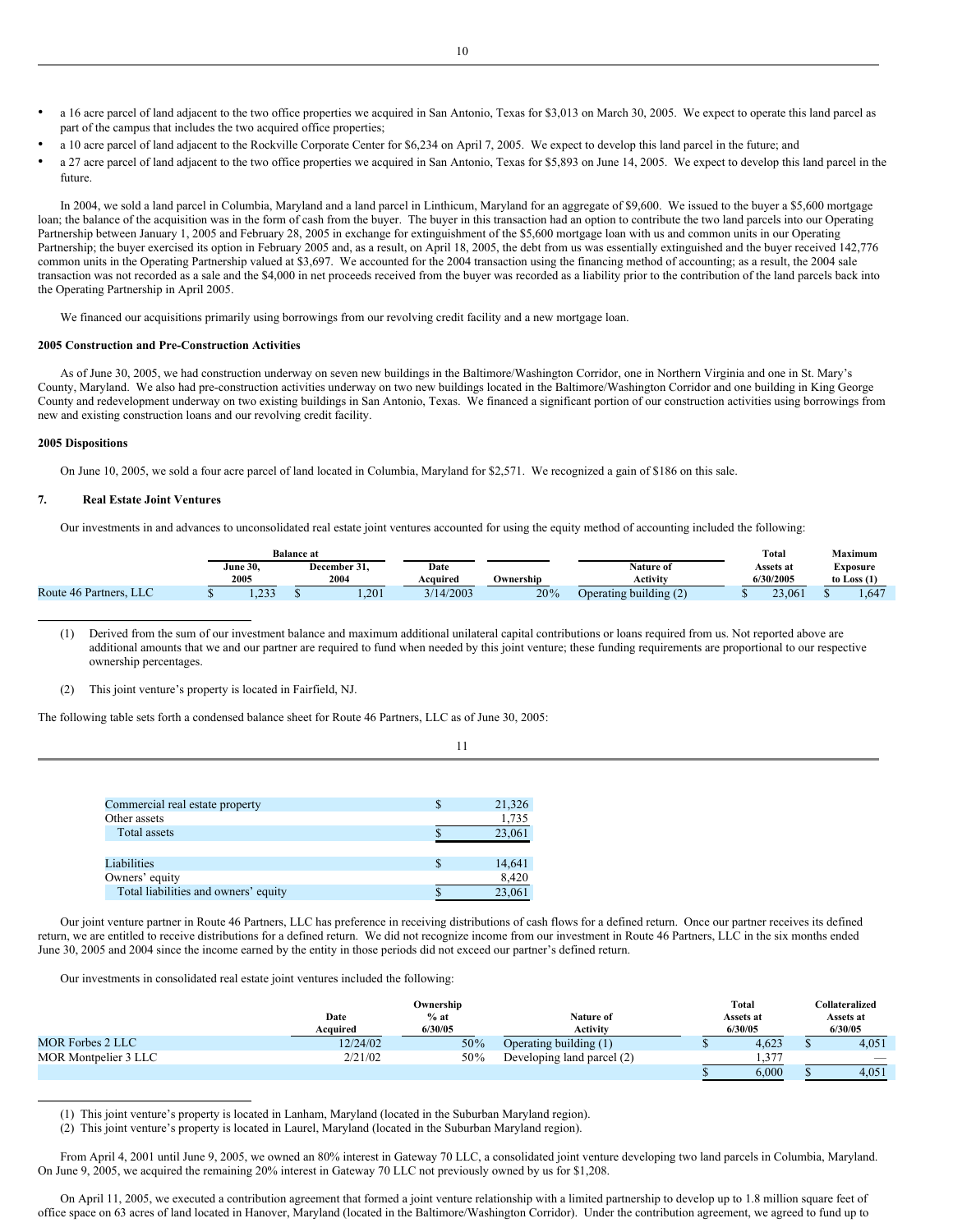\$2,200 in pre-construction costs associated with the property. As we and the joint venture partner agree to proceed with the construction of buildings in the future, we would make additional cash capital contributions into newly-formed entities and our joint venture partner would contribute land into such entities. We will have a 50% interest in this joint venture relationship.

Our commitments and contingencies pertaining to our real estate joint ventures are disclosed in Note 19.

### **8. Investment in Other Unconsolidated Entity**

Our investment in an unconsolidated non-real estate entity is set forth below:

|                        |          |      |      |              |                | Ownership | Investment |
|------------------------|----------|------|------|--------------|----------------|-----------|------------|
|                        | June 30. |      |      | December 31. | $%$ at<br>Date |           | Accounting |
|                        |          | 2005 | 2004 |              | Acauired       | 6/30/2005 | Method     |
| TractManager, Inc. (1) |          | .621 |      | .621         | Various 2000   | $5\%$     | $\cos t$   |

(1) TractManager, Inc. has developed an Internet-based contract imaging and management system for sale to real estate owners and healthcare providers.

### **9. Intangible Assets on Real Estate Acquisitions**

Intangible assets on real estate acquisitions consisted of the following:

|                                                    | <b>June 30.</b><br>2005 | December 31.<br>2004 |          |  |
|----------------------------------------------------|-------------------------|----------------------|----------|--|
| Lease-up value                                     | 68.165                  |                      | 65,638   |  |
| Lease to market value                              | 9,595                   |                      | 9,595    |  |
| Lease cost portion of deemed cost avoidance        | 9,053                   |                      | 8,700    |  |
| Market concentration premium                       | 1.333                   |                      | 1,333    |  |
| Tenant relationship value                          | 1,148                   |                      |          |  |
| Subtotal                                           | 89.294                  |                      | 85,266   |  |
| Accumulated amortization                           | (22,940)                |                      | (17,706) |  |
| Intangible assets on real estate acquisitions, net | 66,354                  |                      | 67,560   |  |

### **10. Deferred Charges**

Deferred charges consisted of the following:

|                          | <b>June 30,</b><br>2005 |  |           |  |
|--------------------------|-------------------------|--|-----------|--|
| Deferred leasing costs   | 34,991                  |  | 33,302    |  |
| Deferred financing costs | 19,282                  |  | 16,996    |  |
| Goodwill                 | 1,853                   |  | 1,853     |  |
| Deferred other           | 155                     |  | 155       |  |
|                          | 56,281                  |  | 52,306    |  |
| Accumulated amortization | (27, 619)               |  | (24, 664) |  |
| Deferred charges, net    | 28,662                  |  | 27,642    |  |

### **11. Accounts Receivable**

Our accounts receivable are reported net of an allowance for bad debts of \$287 at June 30, 2005 and \$490 at December 31, 2004.

### **12. Derivatives**

The following table sets forth our derivative contracts and their respective fair values:

| <b>Nature of Derivative</b> | <b>Notional</b><br>Amount in<br>(millions) | <b>One-Month</b><br><b>LIBOR</b> base | <b>Effective</b><br>Date | Expiration<br>Date | <b>Fair Value at</b><br>June 30, 2005 | <b>Fair Value at</b><br>December 31,<br>2004 |
|-----------------------------|--------------------------------------------|---------------------------------------|--------------------------|--------------------|---------------------------------------|----------------------------------------------|
| Interest rate swap          | 50.0                                       | $2.3075\%$                            | 1/2/2003                 | 1/3/2005           | $\overline{\phantom{a}}$              | _                                            |
| Forward starting swap       | 73.4                                       | 5.0244%                               | 7/15/2005                | 7/15/2015          | (4.188)                               | $\overline{\phantom{a}}$                     |
|                             |                                            |                                       |                          |                    | (4,188)                               | _                                            |

We designated each of these derivatives as cash flow hedges. The first swap noted above hedged the risk of changes in interest rates on certain of our one-month LIBORbased variable rate borrowings. On April 7, 2005, we entered into the forward starting swap to lock in the 10-year LIBOR swap rate in contemplation of our obtaining a longterm, fixed rate financing later in 2005. We expect to cash settle the swap at the time we lock the rate on a long-term, fixed rate financing. If the 10-year LIBOR swap rate is below 5.0244% at the time we cash settle the swap, we would be required to make a payment to the swap counter-party; if the 10-year LIBOR swap rate is above 5.0244% at the time we cash settle the swap, we would receive a payment from the swap counter-party. The amount that we either pay or receive would be equal to the present value of the basis point differential between

13

5.0244% and the 10-year LIBOR swap rate at the time we cash settle the swap. As of June 30, 2005, the forward starting swap is considered a highly effective cash flow hedge under Statement of Financial Accounting Standards No. 133, "Accounting for Derivative Instruments and Hedging Activities," as amended.

The table below sets forth our accounting application of changes in derivative fair values:

| <b>For the Six Months</b> |  |
|---------------------------|--|
| Ended June 30,            |  |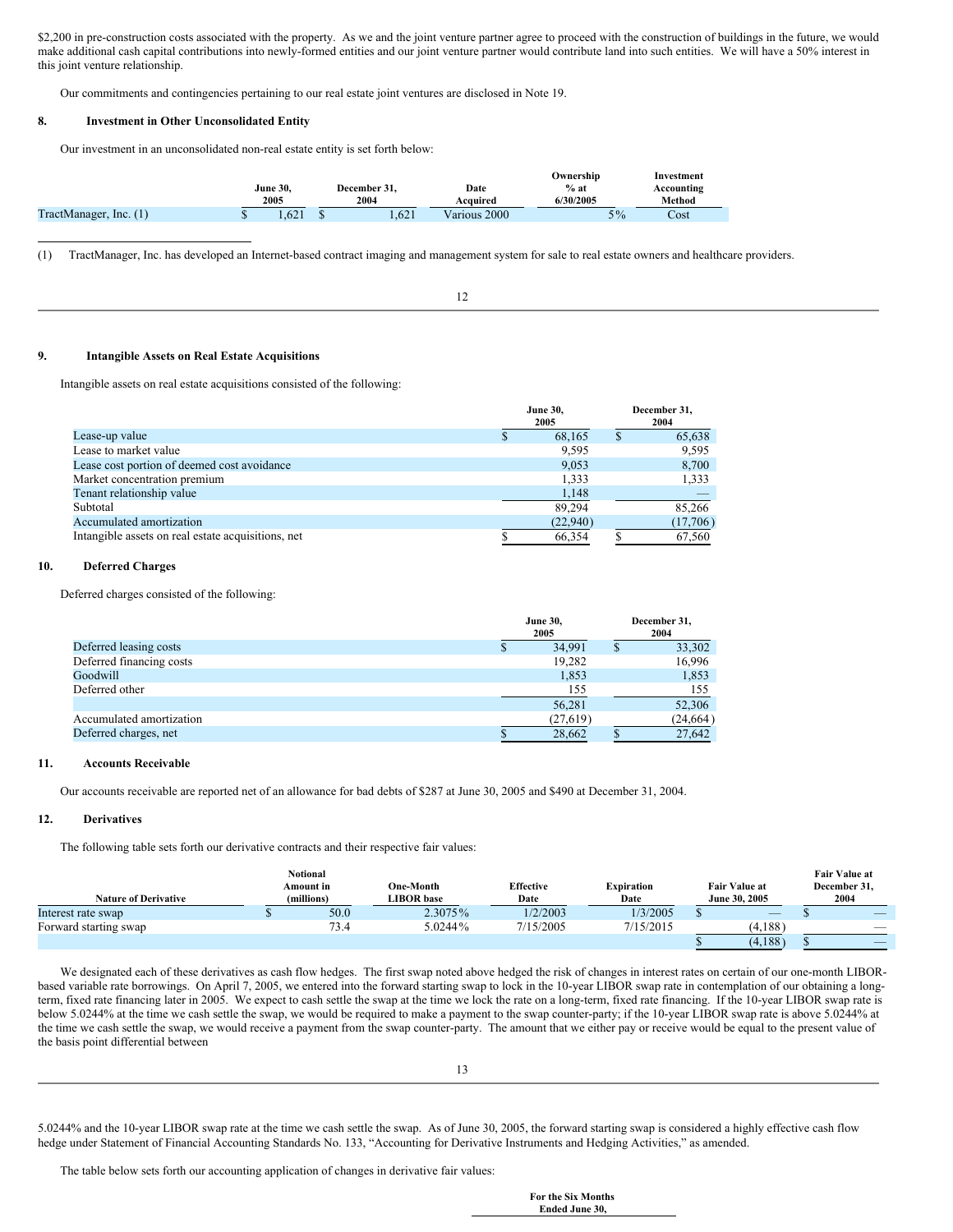|                                                                              | 2005         | 2004 |
|------------------------------------------------------------------------------|--------------|------|
| (Decrease) increase in fair value applied to AOCL (1) and minority interests | $(4.188)$ \$ | 284  |
| Increase in fair value recognized as gain (2)                                | $ -$         |      |

(1) AOCL is defined as accumulated other comprehensive loss.

(2) Represents hedge ineffectiveness and is included in interest expense on our Consolidated Statements of Operations.

### **13. Shareholders' Equity**

### **Preferred Shares**

Preferred shares of beneficial interest ("preferred shares") consisted of the following:

|                                                                                                                  | <b>June 30,</b><br>2005 | December 31,<br>2004 |
|------------------------------------------------------------------------------------------------------------------|-------------------------|----------------------|
| 1,265,000 designated as Series E Cumulative Redeemable Preferred Shares of beneficial interest (1,150,000 shares |                         |                      |
| issued with an aggregate liquidation preference of \$28,750)                                                     |                         |                      |
| 1,425,000 designated as Series F Cumulative Redeemable Preferred Shares of beneficial interest (1,425,000 shares |                         |                      |
| issued with an aggregate liquidation preference of \$35,625)                                                     | 14                      | 14                   |
| 2,200,000 designated as Series G Cumulative Redeemable Preferred Shares of beneficial interest (2,200,000 shares |                         |                      |
| issued with an aggregate liquidation preference of \$55,000)                                                     | 22                      |                      |
| 2,000,000 designated as Series H Cumulative Redeemable Preferred Shares of beneficial interest (2,000,000 shares |                         |                      |
| issued with an aggregate liquidation preference of \$50,000)                                                     | 20                      | 20                   |
| Total preferred shares                                                                                           | 67                      |                      |

### **Common Shares**

During the six months ended June 30, 2005, we issued 130,975 common shares of beneficial interest ("common shares") to certain employees. All of these shares are subject to forfeiture restrictions that lapse annually throughout their respective terms provided that the employees remain employed by us. During the same period, forfeiture restrictions lapsed on 136,056 common shares previously issued to employees.

14

We issued 216,389 common shares upon the exercise of share options during the six months ended June 30, 2005. During the same period, we converted 12,320 common units in our Operating Partnership into common shares on the basis of one common share for each common unit.

### **Comprehensive Income**

A summary of the activity in the AOCL component of shareholders' equity for the six months ended June 30, 2005 follows:

Beginning balance Unrealized loss on derivatives, net of minority interests (3,358)<br>Ending balance (3,358) Ending balance

The table below sets forth our comprehensive income:

|         |      |                |                      | For the Six Months Ended<br><b>June 30.</b> |  |                 |  |  |  |
|---------|------|----------------|----------------------|---------------------------------------------|--|-----------------|--|--|--|
|         |      | 2004           |                      | 2005                                        |  | 2004            |  |  |  |
| 9.120   |      | 8.843          |                      | 18.160                                      |  | 17,836          |  |  |  |
| (3,358) |      | 245            |                      | (3,358)                                     |  | 21 <sup>'</sup> |  |  |  |
| 5.762   |      | 9.088          |                      | 14.802                                      |  | 18.047          |  |  |  |
|         | 2005 | Ended June 30. | For the Three Months |                                             |  |                 |  |  |  |

### **14. Dividends and Distributions**

The following table summarizes our dividends and distributions when either the payable dates or record dates occurred during the six months ended June 30, 2005:

|                            | <b>Record Date</b> | <b>Payable Date</b> |              | Dividend/<br><b>Distribution Per</b><br>Share/Unit |               | Total<br>Dividend/<br><b>Distribution</b> |
|----------------------------|--------------------|---------------------|--------------|----------------------------------------------------|---------------|-------------------------------------------|
| Series E Preferred Shares: |                    |                     |              |                                                    |               |                                           |
| Fourth Ouarter 2004        | December 31, 2004  | January 14, 2005    | \$           | 0.6406                                             | S             | 737                                       |
| First Ouarter 2005         | March 31, 2005     | April 15, 2005      | \$           | 0.6406                                             | \$            | 737                                       |
| Second Quarter 2005        | June 30, 2005      | July 15, 2005       | \$           | 0.6406                                             | \$            | 737                                       |
|                            |                    |                     |              |                                                    |               |                                           |
| Series F Preferred Shares: |                    |                     |              |                                                    |               |                                           |
| Fourth Ouarter 2004        | December 31, 2004  | January 14, 2005    | $\mathbb{S}$ | 0.6172                                             | <sup>\$</sup> | 880                                       |
| First Quarter 2005         | March 31, 2005     | April 15, 2005      | \$           | 0.6172                                             | \$.           | 880                                       |
| Second Quarter 2005        | June 30, 2005      | July 15, 2005       | \$           | 0.6172                                             | \$            | 880                                       |
|                            |                    |                     |              |                                                    |               |                                           |
| Series G Preferred Shares: |                    |                     |              |                                                    |               |                                           |
| Fourth Quarter 2004        | December 31, 2004  | January 14, 2005    | \$           | 0.5000                                             | \$            | 1,100                                     |
| First Ouarter 2005         | March 31, 2005     | April 15, 2005      | \$           | 0.5000                                             | \$            | 1,100                                     |
| Second Quarter 2005        | June 30, 2005      | July 15, 2005       | S            | 0.5000                                             | S             | 1,100                                     |
|                            |                    |                     |              |                                                    |               |                                           |
| Series H Preferred Shares: |                    |                     |              |                                                    |               |                                           |
| Fourth Quarter 2004        | December 31, 2004  | January 14, 2005    | \$           | 0.4688                                             | <sup>\$</sup> | 938                                       |
| First Ouarter 2005         | March 31, 2005     | April 15, 2005      | \$           | 0.4688                                             | \$            | 938                                       |
| Second Quarter 2005        | June 30, 2005      | July 15, 2005       | \$           | 0.4688                                             |               | 938                                       |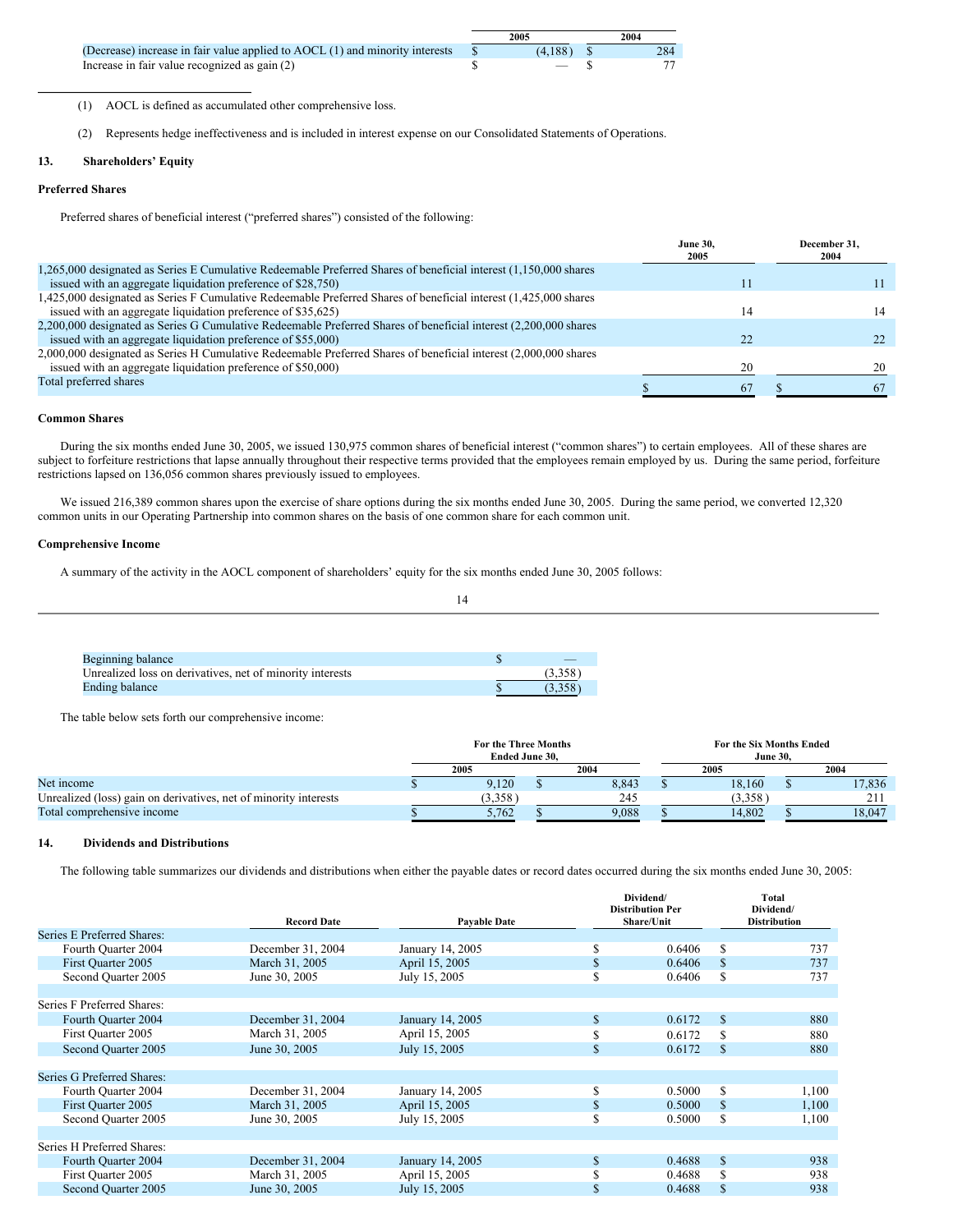| Common Shares:            |                   |                  |   |        |          |       |
|---------------------------|-------------------|------------------|---|--------|----------|-------|
| Fourth Quarter 2004       | December 31, 2004 | January 14, 2005 |   | 0.2550 | S        | 9,288 |
| First Ouarter 2005        | March 31, 2005    | April 15, 2005   |   | 0.2550 | \$       | 9,339 |
| Second Quarter 2005       | June 30, 2005     | July 15, 2005    | ъ | 0.2550 | S        | 9,381 |
|                           |                   |                  |   |        |          |       |
| Series I Preferred Units: |                   |                  |   |        |          |       |
| Fourth Quarter 2004       | December 31, 2004 | January 14, 2005 | ж | 0.4688 | <b>S</b> | 165   |
| First Ouarter 2005        | March 31, 2005    | April 15, 2005   |   | 0.4688 | S        | 165   |
| Second Quarter 2005       | June 30, 2005     | July 15, 2005    | ъ | 0.4688 | <b>S</b> | 165   |
|                           |                   |                  |   |        |          |       |
| Common Units:             |                   |                  |   |        |          |       |
| Fourth Quarter 2004       | December 31, 2004 | January 14, 2005 |   | 0.2550 | S        | 2,179 |
| First Ouarter 2005        | March 31, 2005    | April 15, 2005   |   | 0.2550 | \$.      | 2,179 |
| Second Quarter 2005       | June 30, 2005     | July 15, 2005    | ъ | 0.2550 | S        | 2,205 |
|                           |                   |                  |   |        |          |       |
|                           |                   | 15               |   |        |          |       |

### **15. Supplemental Information to Statements of Cash Flows**

|                                                                                                                                                               |          | For the Six Months<br>Ended June 30, |               |           |
|---------------------------------------------------------------------------------------------------------------------------------------------------------------|----------|--------------------------------------|---------------|-----------|
|                                                                                                                                                               |          | 2005                                 |               | 2004      |
| Supplemental schedule of non-cash investing and financing activities:                                                                                         |          |                                      |               |           |
| Consolidation of real estate joint ventures in connection with adoption of FASB                                                                               |          |                                      |               |           |
| Interpretation FIN 46(R), "Consolidation of Variable Interest Entities":                                                                                      |          |                                      |               |           |
| Operating properties                                                                                                                                          | \$       |                                      | $\mathcal{S}$ | 2.176     |
| Projects under construction or development                                                                                                                    |          |                                      |               | 17,959    |
| Investments in and advances to unconsolidated real estate joint ventures                                                                                      |          |                                      |               | (3,957)   |
| Restricted cash                                                                                                                                               |          |                                      |               | 10        |
| Accounts receivable, net                                                                                                                                      |          |                                      |               | 145       |
| Deferred rent receivable                                                                                                                                      |          |                                      |               | 7         |
| Deferred charges, net                                                                                                                                         |          |                                      |               | 1,026     |
| Prepaid and other assets                                                                                                                                      |          |                                      |               | (3,263)   |
| Mortgage and other loans payable                                                                                                                              |          |                                      |               | (10, 171) |
| Accounts payable and accrued expenses                                                                                                                         |          |                                      |               | (2,737)   |
| Rents received in advance and security deposits                                                                                                               |          |                                      |               | (347)     |
| Other liabilities                                                                                                                                             |          |                                      |               | 4,650     |
| Minority interests-other consolidated real estate entities                                                                                                    |          |                                      |               | (5, 498)  |
| Net adjustment                                                                                                                                                | S        |                                      | \$            |           |
| Adjustment to purchase of commercial real estate properties by acquiring joint venture interests:                                                             |          |                                      |               |           |
| Operating properties                                                                                                                                          | S        |                                      | S             | (83)      |
| Investments in and advances to unconsolidated real estate joint ventures                                                                                      |          |                                      |               | 83        |
| Net adjustment                                                                                                                                                | \$       |                                      | \$            |           |
| Debt assumed in connection with acquisitions                                                                                                                  | <b>S</b> |                                      | \$            | 25,637    |
| (Decrease) increase in accrued capital improvements and leasing costs                                                                                         | S        | (1,099)                              | \$            | 9,146     |
| Amortization of discounts and premiums on mortgage loans to commercial real estate properties                                                                 | <b>S</b> | 135                                  | \$            | 318       |
| Accretion of other liability to commercial real estate properties                                                                                             |          |                                      | \$            | 147       |
| (Decrease) increase in fair value of derivatives applied to AOCL and minority interests                                                                       | S        | (4.188)                              | \$            | 284       |
| Issuance of common units in the Operating Partnership in connection with contribution of properties accounted for under<br>the financing method of accounting | S        | 3,687                                | \$            |           |
| Adjustments to minority interests resulting from changes in ownership of Operating Partnership by COPT                                                        |          |                                      |               |           |
|                                                                                                                                                               | \$       | (1,708)                              | \$            | 9,093     |
| Dividends/distribution payable                                                                                                                                | S        | 14,834                               | \$            | 13,668    |
| Decrease in minority interests and increase in shareholders' equity in connection with the conversion of common units into<br>common shares                   | \$       | 324                                  | \$            | 2,626     |
| Conversion of preferred shares adjusted to common shares and paid in capital                                                                                  | S        |                                      | \$            | 12        |
| Issuance of restricted shares                                                                                                                                 |          | 3,481                                | \$            | 2,271     |
|                                                                                                                                                               |          |                                      |               |           |
| 16                                                                                                                                                            |          |                                      |               |           |

### **16. Information by Business Segment**

We have eight primary office property segments: Baltimore/Washington Corridor, Northern Virginia, Greater Philadelphia, St. Mary's and King George Counties, Northern/Central New Jersey, Suburban Maryland, Greater Harrisburg and San Antonio, Texas.

The table below reports segment financial information. Our segment entitled "Other" includes assets and operations not specifically associated with the other defined segments, including elimination entries required in consolidation. We measure the performance of our segments based on total revenues less property operating expenses, a measure we define as net operating income ("NOI"). We believe that NOI is an important supplemental measure of operating performance for a REIT's operating real estate because it provides a measure of the core operations that is unaffected by depreciation, amortization, financing and general and administrative expenses; this measure is particularly useful in our opinion in evaluating the performance of geographic segments, same-office property groupings and individual properties.

|                                              | Baltimore/<br>Washington<br>Corridor | Northern<br>Virginia | Greater<br>Philadelphia | St. Mary's &<br><b>King George</b><br><b>Counties</b> | Northern/<br><b>Central New</b><br>Jersey | Suburban<br>Maryland | Greater<br>Harrisburg | San Antonio              | Other | Total  |
|----------------------------------------------|--------------------------------------|----------------------|-------------------------|-------------------------------------------------------|-------------------------------------------|----------------------|-----------------------|--------------------------|-------|--------|
| Three Months Ended June 30, 2005:            |                                      |                      |                         |                                                       |                                           |                      |                       |                          |       |        |
| Revenues                                     | 29,087                               | 14.384               | 2,507                   | 3,933                                                 | 3,179                                     | 3,133                | 2,167                 | $\overline{\phantom{a}}$ | 2.651 | 61,041 |
| Property operating expenses                  | 8,538                                | 4,782                |                         | 645                                                   | 1,524                                     | 1,081                | 663                   | $\overline{\phantom{a}}$ | 638   | 17,908 |
| <b>NOI</b>                                   | 20.549                               | 9.602                | 2.470                   | 3.288                                                 | 1,655                                     | 2.052                | 1.504                 | -                        | 2.013 | 43,133 |
| Commercial real estate property expenditures | 25,857                               | 11,239               | 209                     | 1,209                                                 | 361                                       | 41,879               | 52                    | 6,356                    | 717   | 87,879 |
|                                              |                                      |                      |                         |                                                       |                                           |                      |                       |                          |       |        |
| Three Months Ended June 30, 2004:            |                                      |                      |                         |                                                       |                                           |                      |                       |                          |       |        |
| Revenues                                     | 25.021                               | 13.289               | 2.507                   | 1.662                                                 | 4.661                                     | 2.358                | 2.168                 | $-$                      | 2.226 | 53,892 |
| Property operating expenses                  | 7,611                                | 3,074                | 39                      | 359                                                   | 1,241                                     | 785                  | 759                   |                          | 779   | 14,647 |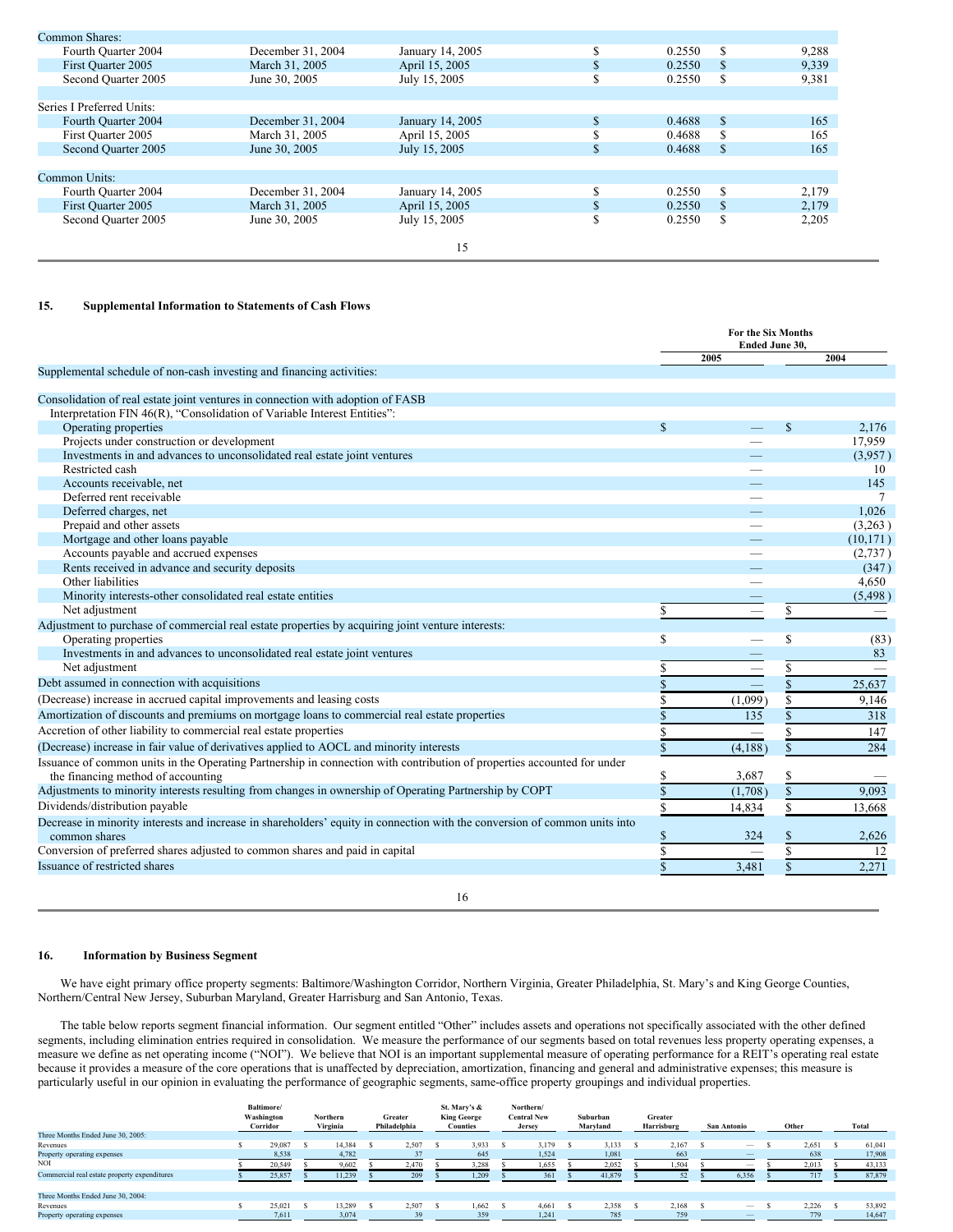| <b>NOI</b>                                   |               | 17,410  |    | 10,215  |    | 2,468   |      | 1,303  |        | 3,420  |    | 1.573   |     | 1.409  |     | -                        | 1,447   |      | 39,245    |
|----------------------------------------------|---------------|---------|----|---------|----|---------|------|--------|--------|--------|----|---------|-----|--------|-----|--------------------------|---------|------|-----------|
| Commercial real estate property expenditures |               | 14,329  |    | 15,478  |    | 172     |      | 6,767  |        | 516    |    | 898     |     | 69     |     |                          | 15,558  |      | 53,787    |
|                                              |               |         |    |         |    |         |      |        |        |        |    |         |     |        |     |                          |         |      |           |
| Six Months Ended June 30, 2005:              |               |         |    |         |    |         |      |        |        |        |    |         |     |        |     |                          |         |      |           |
| Revenues                                     | $\mathcal{L}$ | 58,766  | -S | 28,803  |    | 5,013   | - 8  | 6,811  | -S     | 7,050  | -S | 5,587   | - 8 | 4,411  | - 8 | -                        | 5.227   | - S  | 121,668   |
| Property operating expenses                  |               | 17,947  |    | 9,797   |    | 73      |      | 1,351  |        | 3,033  |    | 2,170   |     | 1,407  |     |                          | 1,048   |      | 36,826    |
| <b>NOI</b>                                   |               | 40,819  |    | 19,006  |    | 4,940   |      | 5,460  |        | 4,017  |    | 3,417   |     | 3,004  |     | $\overline{\phantom{a}}$ | 4,179   |      | 84,842    |
| Commercial real estate property expenditures |               | 48,906  |    | 33,632  |    | 416     |      | 3,954  |        | 502    |    | 42,222  |     | 161    |     | 40,448                   | 1.817   |      | 172,058   |
| Segment assets at June 30, 2005              |               | 807,965 |    | 446,684 |    | 100,230 |      | 98,520 |        | 83,083 |    | 114,015 |     | 66,973 |     | 40,448                   | 132,530 |      | 1,890,448 |
|                                              |               |         |    |         |    |         |      |        |        |        |    |         |     |        |     |                          |         |      |           |
| Six Months Ended June 30, 2004:              |               |         |    |         |    |         |      |        |        |        |    |         |     |        |     |                          |         |      |           |
| Revenues                                     |               | 50,299  | -S | 24,175  | -8 | 5,013   | - \$ | 1,786  | $\sim$ | 9,340  | -S | 3,913   | -S  | 4,411  | - S | -                        | 3,926   | - \$ | 102,863   |
| Property operating expenses                  |               | 15,736  |    | 6,386   |    | 79      |      | 392    |        | 2,727  |    | 1,383   |     | 1,501  |     |                          | 1,482   |      | 29,686    |
| <b>NOI</b>                                   |               | 34,563  |    | 17,789  |    | 4,934   |      | 1,394  |        | 6,613  |    | 2,530   |     | 2,910  |     | $\overline{\phantom{a}}$ | 2,444   |      | 73,177    |
| Commercial real estate property expenditures |               | 44,090  |    | 18,542  |    | 351     |      | 55,298 |        | 749    |    | 27,387  |     | 264    |     | $\qquad \qquad$          | 15,917  |      | 162,598   |
| Segment assets at June 30, 2004              |               | 718,058 |    | 281,381 |    | 101,444 |      | 59,429 |        | 83,546 |    | 70,714  |     | 68,376 |     | -                        | 107,741 |      | 1,490,689 |
|                                              |               |         |    |         |    |         |      |        |        |        |    |         |     |        |     |                          |         |      |           |
|                                              |               |         |    |         |    |         |      | 17     |        |        |    |         |     |        |     |                          |         |      |           |
|                                              |               |         |    |         |    |         |      |        |        |        |    |         |     |        |     |                          |         |      |           |

The following table reconciles our segment revenues to total revenues as reported on our Consolidated Statements of Operations:

|                                             | For the Three Months<br>Ended June 30. |      |        | For the Six Months<br>Ended June 30. |         |
|---------------------------------------------|----------------------------------------|------|--------|--------------------------------------|---------|
|                                             | 2005                                   | 2004 |        | 2005                                 | 2004    |
| Segment revenues                            | 61,041                                 |      | 53,892 | 121,668                              | 102,863 |
| Construction contract revenues              | 17.445                                 |      | 5.233  | 33.173                               | 11.370  |
| Other service operations revenues           | 1,019                                  |      | 837    | 2,388                                | 2,352   |
| Less: Revenues from discontinued operations | (855)                                  |      | (801)  | (1,777)                              | (1,616) |
| Total revenues                              | 78,650                                 |      | 59,161 | 155,452                              | 114,969 |

The following table reconciles our segment property operating expenses to property operating expenses as reported on our Consolidated Statements of Operations:

|                                                                  | For the Three Months<br>Ended June 30. |      |        |  | For the Six Months<br>Ended June 30. |  |        |
|------------------------------------------------------------------|----------------------------------------|------|--------|--|--------------------------------------|--|--------|
|                                                                  | 2005                                   | 2004 |        |  | 2005                                 |  | 2004   |
| Segment property operating expenses                              | 17.908                                 |      | 14.647 |  | 36.826                               |  | 29,686 |
| Less: property expenses from discontinued real estate operations | $334^{\circ}$                          |      | 282    |  | (687                                 |  | (613)  |
| Total property operating expenses                                | 7.574                                  |      | 14.365 |  | 36,139                               |  | 29.073 |

The following table reconciles our NOI for reportable segments to income from continuing operations as reported on our Consolidated Statements of Operations:

|                                                                 | For the Three Months<br>Ended June 30, |              | For the Six Months<br>Ended June 30. |  |           |              |           |  |
|-----------------------------------------------------------------|----------------------------------------|--------------|--------------------------------------|--|-----------|--------------|-----------|--|
|                                                                 | 2005                                   |              | 2004                                 |  | 2005      |              | 2004      |  |
| NOI for reportable segments                                     | 43,133                                 | $\mathbf{s}$ | 39,245                               |  | 84,842    | $\mathbb{S}$ | 73,177    |  |
| Construction contract revenues                                  | 17,445                                 |              | 5,233                                |  | 33,173    |              | 11,370    |  |
| Other service operations revenues                               | 1,019                                  |              | 837                                  |  | 2,388     |              | 2,352     |  |
| Gain (loss) on sales of real estate                             | 210                                    |              | 24                                   |  | 234       |              | (198)     |  |
| Equity in loss of unconsolidated entities                       |                                        |              |                                      |  |           |              | (88)      |  |
| Income tax expense                                              | (213)                                  |              | (30)                                 |  | (670)     |              | (230)     |  |
| Less:                                                           |                                        |              |                                      |  |           |              |           |  |
| Depreciation and other amortization associated with real estate |                                        |              |                                      |  |           |              |           |  |
| operations                                                      | (15,068)                               |              | (15,705)                             |  | (29, 455) |              | (25,893)  |  |
| Construction contract expenses                                  | (17, 223)                              |              | (4,979)                              |  | (32, 120) |              | (10,797)  |  |
| Other service operations expenses                               | (955)                                  |              | (853)                                |  | (2,246)   |              | (1,945)   |  |
| General and administrative expenses                             | (3,166)                                |              | (2,487)                              |  | (6, 442)  |              | (4,773)   |  |
| Interest expense on continuing operations                       | (13, 728)                              |              | (10, 346)                            |  | (26, 911) |              | (20, 449) |  |
| Amortization of deferred financing costs                        | (471)                                  |              | (500)                                |  | (867)     |              | (1,359)   |  |
| Minority interests in continuing operations                     | (1, 457)                               |              | (1,211)                              |  | (2,883)   |              | (2,579)   |  |
| NOI from discontinued operations                                | (521)                                  |              | (519)                                |  | (1,090)   |              | (1,003)   |  |
| Income from continuing operations                               | 9,005                                  |              | 8,709                                |  | 17,953    |              | 17,585    |  |

The accounting policies of the segments are the same as those previously disclosed for Corporate Office Properties Trust and subsidiaries, where applicable. We did not allocate gain (loss) on sales of real estate, interest expense, amortization of deferred financing costs and depreciation and other amortization to segments since they are not included in the measure of segment profit reviewed by management. We also did not allocate construction contract revenues, other service operations revenues, construction contract expenses, other service operations expenses, equity in loss of unconsolidated entities, general and

18

administrative expense, income taxes and minority interests because these items represent general corporate items not attributable to segments.

### **17. Income Taxes**

COMI's provision for income tax expense consisted of the following:

|              |   | For the Six Months | Ended June 30, |                |
|--------------|---|--------------------|----------------|----------------|
|              |   | 2005               |                | 2004           |
| Deferred     |   |                    |                |                |
| Federal      | S | 549                | ъ              | 189            |
| <b>State</b> |   | 121                |                | $\overline{4}$ |
| Total        |   | 670                | ٠п             | 230            |

Items contributing to temporary differences that lead to deferred taxes include net operating losses that are not deductible until future periods, depreciation and amortization, certain accrued compensation and compensation paid in the form of contributions to a deferred nonqualified compensation plan.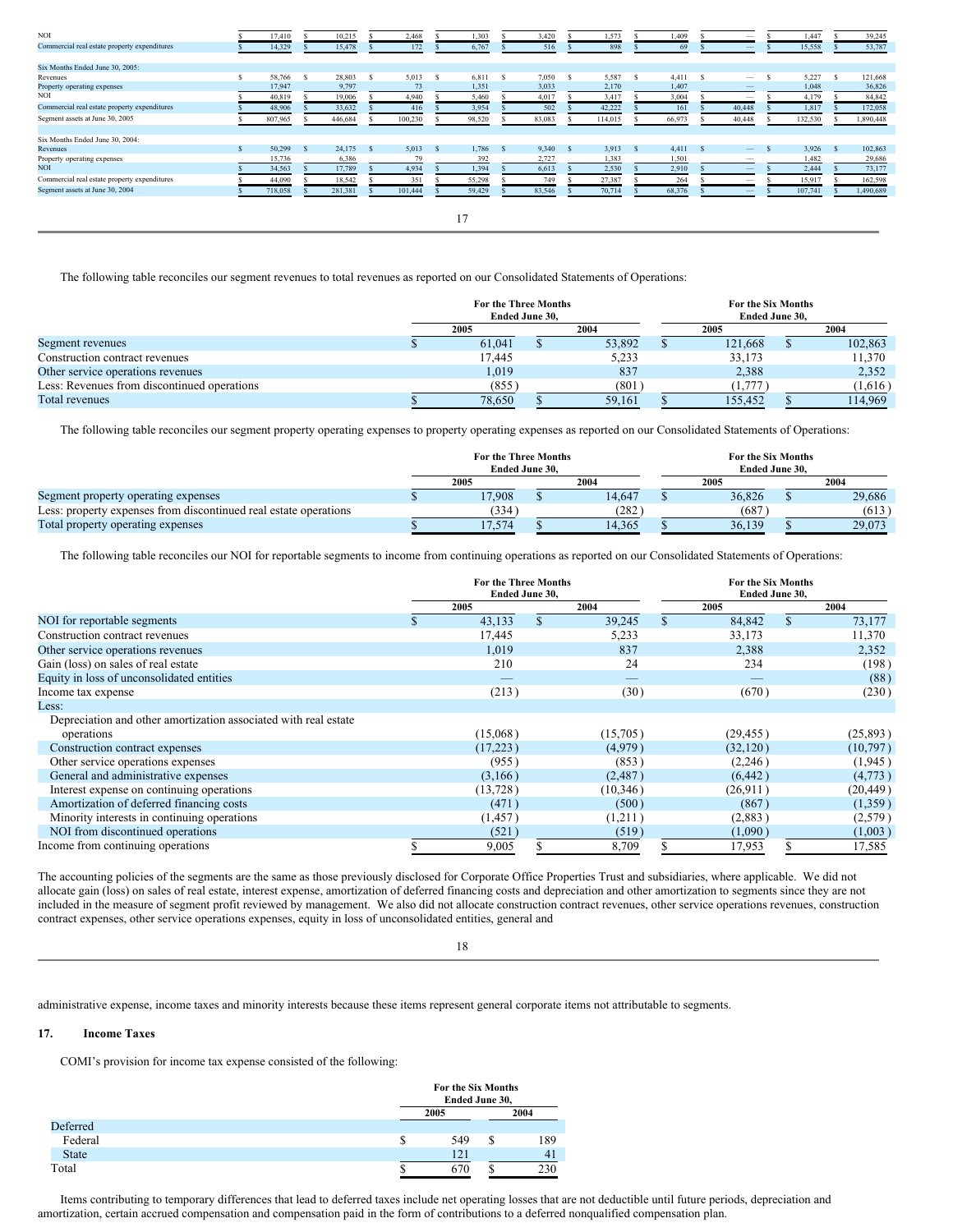COMI's combined Federal and state effective tax rate was 39% for the six months ended June 30, 2005 and 40% for the six months ended June 30, 2004.

### **18. Discontinued Operations**

Income from discontinued operations includes primarily revenues and expenses associated with three properties located in the Northern/Central New Jersey region that are classified as held for sale. The table below sets forth the components of income from discontinued operations:

|                                                                | <b>For the Three Months</b><br>Ended June 30. |  |      |  |       | For the Six Months<br>Ended June 30. |       |  |  |
|----------------------------------------------------------------|-----------------------------------------------|--|------|--|-------|--------------------------------------|-------|--|--|
|                                                                | 2005                                          |  | 2004 |  | 2005  |                                      | 2004  |  |  |
| Revenue from real estate operations                            | 855                                           |  | 801  |  | 1,777 |                                      | 1,616 |  |  |
| Expenses from real estate operations:                          |                                               |  |      |  |       |                                      |       |  |  |
| Property operating expenses                                    | 334                                           |  | 282  |  | 687   |                                      | 613   |  |  |
| Depreciation and amortization                                  | 190                                           |  | 179  |  | 469   |                                      | 350   |  |  |
| Interest expense                                               | 188                                           |  | 168  |  | 363   |                                      | 327   |  |  |
| Expenses from real estate operations                           | 712                                           |  | 629  |  | 1,519 |                                      | ,290  |  |  |
| Income from discontinued operations before minority interests  | 143                                           |  | 172  |  | 258   |                                      | 326   |  |  |
| Minority interests in discontinued operations                  | (28)                                          |  | (38) |  | (51)  |                                      | (75)  |  |  |
| Income from discontinued operations, net of minority interests | 115                                           |  | 134  |  | 207   |                                      | 251   |  |  |

Interest expense that is specifically identifiable to properties included in discontinued operations is used in the computation of interest expense attributable to discontinued operations. When properties included in the borrowing base to support lines of credit are classified as discontinued operations, we allocate a portion of such credit lines' interest expense to discontinued operations; we compute this allocation based on the percentage that the related properties represent of all properties included in the borrowing base to support such credit lines.

19

### **19. Commitments and Contingencies**

In the normal course of business, we are involved in legal actions arising from our ownership and administration of properties. Management does not anticipate that any liabilities that may result will have a materially adverse effect on our financial position, operations or liquidity. We are subject to various Federal, state and local environmental regulations related to our property ownership and operation. We have performed environmental assessments of our properties, the results of which have not revealed any environmental liability that we believe would have a materially adverse effect on our financial position, operations or liquidity.

#### **Acquisition**

As of June 30, 2005, we were under contract to acquire the following:

- a 64-acre land parcel located in Colorado Springs, Colorado, 4.9 acres of which is undergoing construction of a 50,000 square foot, fully-leased building, for a purchase price of \$9,954; we completed this transaction on July 12, 2005 and issued 89,879 common units in our Operating Partnership to fund a portion of the acquisition costs.
- a land parcel in Linthicum, Maryland for \$708; we completed this acquisition on July 6, 2005;
- a 140,000 square foot office property in Herndon, Virginia (located in the Northern Virginia region) for \$11,890; and
- a property in Washington County, Maryland for \$9,000, subject to potential future reductions ranging from \$750 to \$4,000; the amount of such decrease will be determined based on defined levels of job creation resulting from the future development of the property taking place. Upon completion of this acquisition, we will be obligated to incur \$7,500 in development and construction costs for the property over approximately five years.

#### **Property Sales**

As of June 30, 2005, we were under contract to sell the following:

- three office properties located in Northern/Central New Jersey for \$22,800; and
- two properties, each owned by consolidated real estate joint ventures, for an aggregate of approximately \$7,500; these property sales will take place upon our completion of construction of new buildings on each of the properties.

### **Joint Ventures**

We may be required to make additional unilateral capital contributions to Route 46 Partners, LLC of up to \$170 to fund our partners' preferred return. We may also be required to fund leasing commissions associated with leasing space in this joint venture's building to the extent such commissions exceed a defined amount; we do not expect that any such funding, if required, will be material to us. In addition, we agreed to unilaterally loan the joint venture an additional \$250 in the event that funds are needed by the entity.

We may need to make our pro rata share of additional investments in our real estate joint ventures (generally based on our percentage ownership) in the event that additional funds are needed. In the event that the other members of these joint ventures do not pay their share of investments when additional funds are needed, we may then need to make even larger investments in these joint ventures.

In the two consolidated joint ventures that we owned as of June 30, 2005, we would be obligated to acquire the other members' interest in each of the joint ventures (50%) in both cases) if defined events were to occur. The amount we would need to pay for those membership interests is computed based on the amount that the owners of those interests would receive under the joint venture agreements in the event that office properties owned by the respective joint ventures were sold for a capitalized fair value (as defined in

the agreements) on a defined date. We estimate the aggregate amount we would need to pay for our partners' membership interests in these joint ventures to be \$1,194; however, since the determination of this amount is dependent on the operations of the office properties and none of the properties are both completed and occupied, this estimate is preliminary and could be materially different from the actual obligation.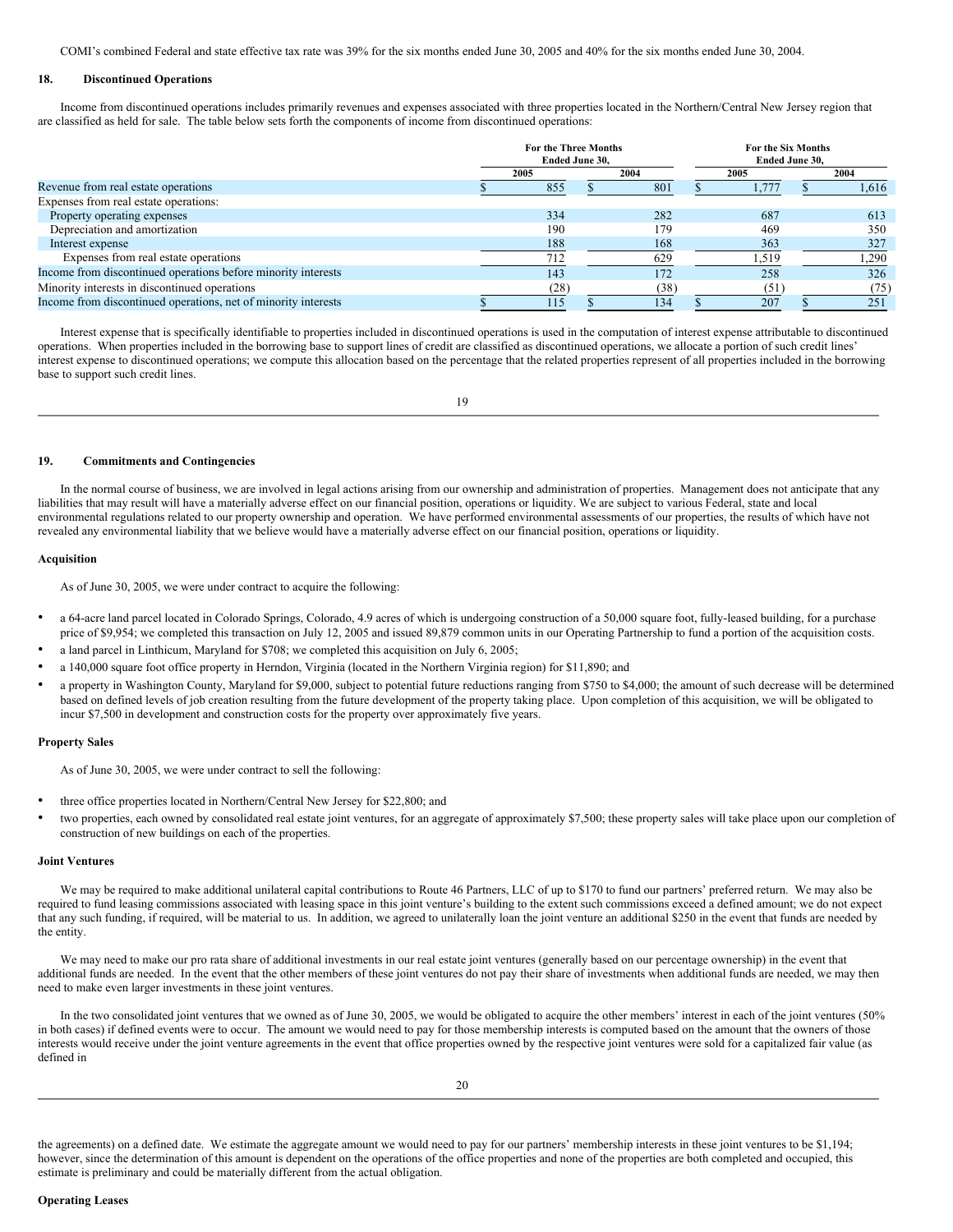We are obligated as lessee under five operating leases for office space. Future minimum rental payments due under the terms of these leases as of June 30, 2005 follow:

| 2005<br>2006<br>2007<br>2008<br>2009 | 304<br>Φ |
|--------------------------------------|----------|
|                                      | 364      |
|                                      | 80       |
|                                      | 70       |
|                                      |          |
|                                      | 829      |

### **Other Operating Leases**

We are obligated under various leases for vehicles and office equipment. Future minimum rental payments due under the terms of these leases as of June 30, 2005 follow:



### <span id="page-12-0"></span>**Item 2. Management's Discussion and Analysis of Financial Condition and Results of Operations**

### **Overview**

Corporate Office Properties Trust ("COPT") and subsidiaries (collectively, the "Company") is a real estate investment trust, or REIT, that focuses on the ownership, management, leasing, acquisition and development of suburban office properties. We typically focus our operations geographically in select submarkets that are attractive to our tenant base and in which we believe we can establish a critical mass of square footage. At June 30, 2005, all of our operating properties were located in the Mid-Atlantic region of the United States, although in accordance with our strategy of focusing on submarkets that are attractive to our tenants, we may from time to time seek to expand our operations outside of that region, as evidenced by our acquisitions in 2005 of properties in San Antonio, Texas and Colorado Springs, Colorado. We conduct our real estate ownership activity through our operating partnership, Corporate Office Properties, L.P. (the "Operating Partnership"), for which we are the sole general partner. The Operating Partnership owns real estate both directly and through subsidiary partnerships and limited liability companies. The Operating Partnership also owns an entity through which we provide real estate-related services that include (1) property management, (2) construction and development management and (3) heating and air conditioning services and controls. The number of operating properties in our portfolio totaled 147 as of June 30, 2005 and 145 as of December 31, 2004.

During the six months ended June 30, 2005, we:

- experienced increased revenues, operating expenses and operating income due primarily to the addition of properties through acquisition and construction activities since January 1, 2004;
- experienced decreased revenue from Same-Office Properties of \$1.6 million, or 2%, and increased operating expenses from those properties of \$2.9 million, or 10%;
- finished the period with occupancy for our portfolio of properties at 92.9%;
- renewed 73.4% of the square footage under leases expiring during the period;
- acquired four office properties totaling 690,696 square feet and five parcels of land for \$91.8 million. These acquisitions include two office properties and three parcels of land that represent our initial entry into the San Antonio, Texas region; and
- increased the maximum principal under our Revolving Credit Facility from \$300.0 million to \$400.0 million, with a right to further increase the maximum principal in the future to \$600.0 million.

In this section, we discuss our financial condition and results of operations as of and for the three and six months ended June 30, 2005. This section includes discussions on, among other things:

- our results of operations and why various components of our Consolidated Statements of Operations changed for the three and six months ended June 30, 2005 compared to the same periods in 2004;
- how we raised cash for acquisitions and other capital expenditures during the six months ended June 30, 2005;
- our cash flows:
- how we expect to generate cash for short and long-term capital needs;
- our off-balance sheet arrangements in place that are reasonably likely to affect our financial condition, results of operations and liquidity;
- our commitments and contingencies; and
- the computation of our Funds from Operations for the three and six months ended June 30, 2005 and 2004.

You should refer to our Consolidated Financial Statements as you read this section.

This section contains "forward-looking" statements, as defined in the Private Securities Litigation Reform Act of 1995, that are based on our current expectations, estimates and projections about future events and financial trends affecting the financial condition and operations of our business. Forward-looking statements can be identified by the use of words such as "may," "will," "should," "expect," "estimate" or other comparable terminology. Forward-looking statements are inherently subject to risks

and uncertainties, many of which we cannot predict with accuracy and some of which we might not even anticipate. Although we believe that the expectations, estimates and projections reflected in such forward-looking statements are based on reasonable assumptions at the time made, we can give no assurance that these expectations, estimates and projections will be achieved. Future events and actual results may differ materially from those discussed in the forward-looking statements. Important factors that may affect these expectations, estimates and projections include, but are not limited to: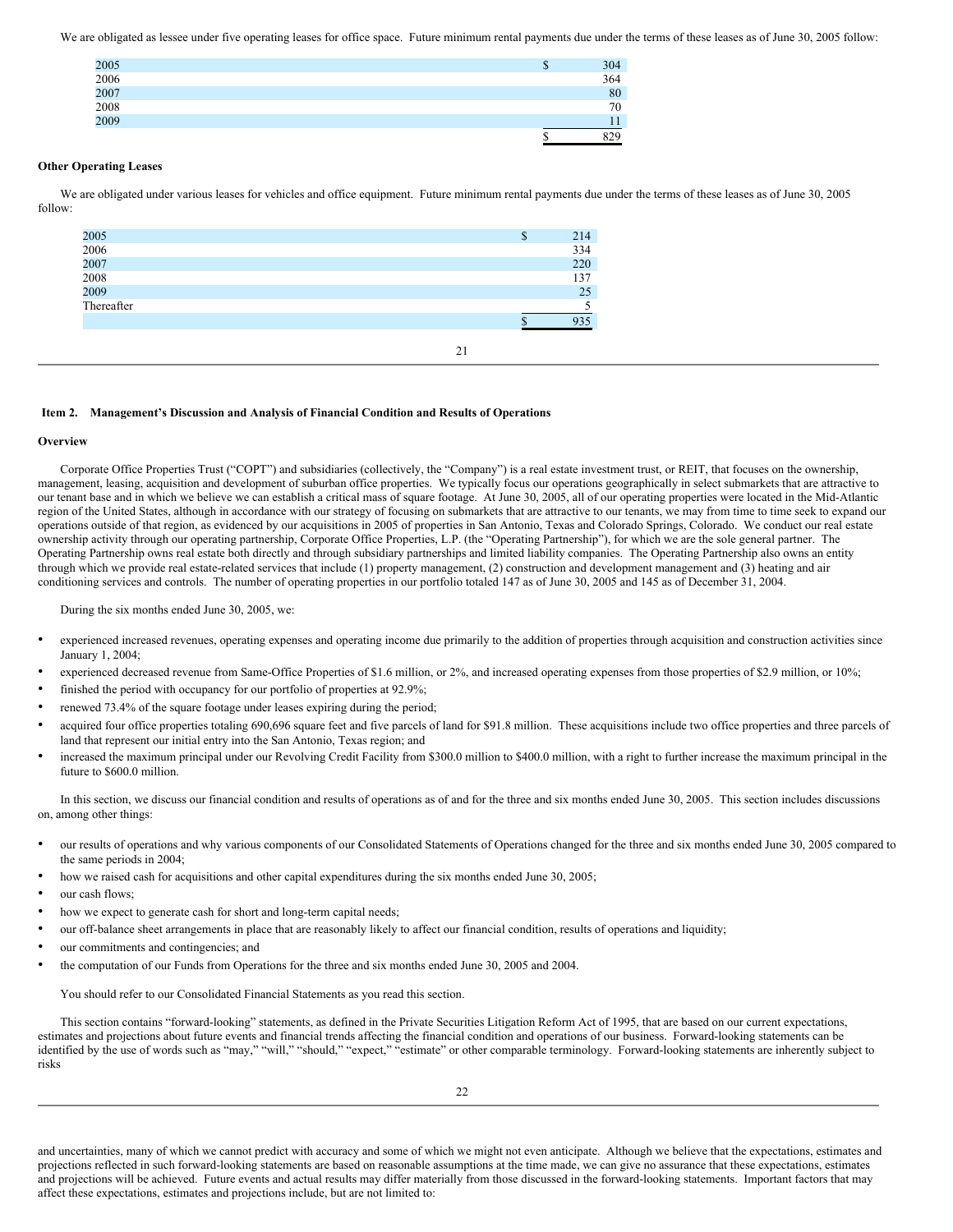- our ability to borrow on favorable terms;
- general economic and business conditions, which will, among other things, affect office property demand and rents, tenant creditworthiness, interest rates and financing availability;
- adverse changes in the real estate markets, including, among other things, increased competition with other companies;
- risks of real estate acquisition and development activities, including, among other things, risks that development projects may not be completed on schedule, that tenants may not take occupancy or pay rent or that development and operating costs may be greater than anticipated;
- risks of investing through joint venture structures, including risks that our joint venture partners may not fulfill their financial obligations as investors or may take actions that are inconsistent with our objectives;
- governmental actions and initiatives; and
- environmental requirements.

We undertake no obligation to update or supplement forward-looking statements.

23

### **Corporate Office Properties Trust and Subsidiaries Operating Data Variance Analysis**

### **(Dollars for this table are in thousands, except per share data)**

|                                                         |              |                   |              | For the Three Months Ended June 30, |              |                          |           |              | For the Six Months Ended June 30, |    |          |              |          |          |  |
|---------------------------------------------------------|--------------|-------------------|--------------|-------------------------------------|--------------|--------------------------|-----------|--------------|-----------------------------------|----|----------|--------------|----------|----------|--|
|                                                         |              | 2005              |              | 2004                                |              | Variance                 | % Change  |              | 2005                              |    | 2004     |              | Variance | % Change |  |
| Revenues                                                |              |                   |              |                                     |              |                          |           |              |                                   |    |          |              |          |          |  |
| Rental revenue                                          | s            | 53,601            | s            | 48,339                              | s            | 5,262                    | 11%       | s            | 106,031                           | s  | 90,825   | S            | 15,206   | 17%      |  |
| Tenant recoveries and other real estate operations      |              |                   |              |                                     |              |                          |           |              |                                   |    |          |              |          |          |  |
| revenue                                                 |              | 6.585             |              | 4.752                               |              | 1.833                    | 39%       |              | 13,860                            |    | 10.422   |              | 3.438    | 33%      |  |
| Construction contract revenues                          |              | 17,445            |              | 5,233                               |              | 12,212                   | 233%      |              | 33,173                            |    | 11,370   |              | 21,803   | 192%     |  |
| Other service operations revenues                       |              | 1,019             |              | 837                                 |              | 182                      | 22%       |              | 2,388                             |    | 2,352    |              | 36       | $2\%$    |  |
| Total revenues                                          |              | 78,650            |              | 59,161                              |              | 19,489                   | 33%       |              | 155,452                           |    | 114,969  |              | 40,483   | 35%      |  |
| <b>Expenses</b>                                         |              |                   |              |                                     |              |                          |           |              |                                   |    |          |              |          |          |  |
| Property operating                                      |              | 17,574            |              | 14,365                              |              | 3,209                    | 22%       |              | 36,139                            |    | 29,073   |              | 7,066    | 24%      |  |
| Depreciation and other amortization associated with     |              |                   |              |                                     |              |                          |           |              |                                   |    |          |              |          |          |  |
| real estate operations                                  |              | 15,068            |              | 15,705                              |              | (637)                    | $(4) \%$  |              | 29,455                            |    | 25,893   |              | 3,562    | 14%      |  |
| Construction contract expenses                          |              | 17,223            |              | 4.979                               |              | 12,244                   | 246%      |              | 32,120                            |    | 10,797   |              | 21,323   | 197%     |  |
| Other service operations expenses                       |              | 955               |              | 853                                 |              | 102                      | 12%       |              | 2,246                             |    | 1,945    |              | 301      | 15%      |  |
| General and administrative expense                      |              | 3,166             |              | 2,487                               |              | 679                      | 27%       |              | 6,442                             |    | 4,773    |              | 1,669    | $35\%$   |  |
| Total operating expenses                                |              | 53,986            |              | 38,389                              |              | 15,597                   | 41%       |              | 106,402                           |    | 72,481   |              | 33,921   | 47%      |  |
| Operating income                                        |              | 24,664            |              | 20,772                              |              | 3,892                    | 19%       |              | 49,050                            |    | 42,488   |              | 6,562    | 15%      |  |
| Interest expense and amortization of deferred financing |              |                   |              |                                     |              |                          |           |              |                                   |    |          |              |          |          |  |
| costs                                                   |              | (14, 199)         |              | (10, 846)                           |              | (3,353)                  | 31%       |              | (27,778)                          |    | (21,808) |              | (5,970)  | 27%      |  |
| Gain (loss) on sales of real estate                     |              | 210               |              | 24                                  |              | 186                      | 775%      |              | 234                               |    | (198)    |              | 432      | (218)%   |  |
| Equity in loss of unconsolidated entities               |              | $\qquad \qquad -$ |              | $\overline{\phantom{a}}$            |              | $\overline{\phantom{0}}$ | N/A       |              | $\overline{\phantom{0}}$          |    | (88)     |              | 88       | (100)%   |  |
| Income tax expense                                      |              | (213)             |              | (30)                                |              | (183)                    | 610%      |              | (670)                             |    | (230)    |              | (440)    | 191%     |  |
| Income from continuing operations before minority       |              |                   |              |                                     |              |                          |           |              |                                   |    |          |              |          |          |  |
| interests                                               |              | 10.462            |              | 9.920                               |              | 542                      | $5\%$     |              | 20,836                            |    | 20,164   |              | 672      | $3\%$    |  |
| Minority interests in income from continuing operations |              | (1, 457)          |              | (1,211)                             |              | (246)                    | 20%       |              | (2,883)                           |    | (2,579)  |              | (304)    | $12\%$   |  |
| Income from discontinued operations, net                |              | 115               |              | 134                                 |              | (19)                     | $(14)$ %  |              | 207                               |    | 251      |              | (44)     | $(18)\%$ |  |
| Net income                                              |              | 9,120             |              | 8,843                               |              | 277                      | $3\%$     |              | 18,160                            |    | 17,836   |              | 324      | $2\%$    |  |
| Preferred share dividends                               |              | (3,654)           |              | (4, 435)                            |              | 781                      | $(18) \%$ |              | (7,308)                           |    | (8, 891) |              | 1,583    | $(18)\%$ |  |
| Net income available to common shareholders             |              | 5,466             | S.           | 4,408                               | S.           | 1,058                    | 24%       | S.           | 10,852                            | S. | 8,945    | S.           | 1,907    | 21%      |  |
| Basic earnings per common share                         |              |                   |              |                                     |              |                          |           |              |                                   |    |          |              |          |          |  |
| Income from continuing operations                       | s            | 0.15              | s            | 0.13                                | s            | 0.02                     | 15%       | s            | 0.29                              | s  | 0.28     | s            | 0.01     | $4\%$    |  |
| Net income                                              | $\mathbf{s}$ | 0.15              | $\mathbb S$  | 0.13                                | $\mathbf{s}$ | 0.02                     | 15%       | $\mathbf{s}$ | 0.30                              | S  | 0.29     | <sub>S</sub> | 0.01     | $3\%$    |  |
| Diluted earnings per common share                       |              |                   |              |                                     |              |                          |           |              |                                   |    |          |              |          |          |  |
| Income from continuing operations                       | S            | 0.14              | $\mathbf{s}$ | 0.12                                | $\mathbf{s}$ | 0.02                     | 17%       | S            | 0.28                              | \$ | 0.26     | <sup>S</sup> | 0.02     | $8\,\%$  |  |
| Net income                                              | s            | 0.14              | s            | 0.13                                | s            | 0.01                     | $8\%$     | S            | 0.28                              | S  | 0.27     | \$           | 0.01     | $4\%$    |  |
|                                                         |              |                   |              |                                     |              | 24                       |           |              |                                   |    |          |              |          |          |  |
|                                                         |              |                   |              |                                     |              |                          |           |              |                                   |    |          |              |          |          |  |

### **Results of Operations**

While reviewing this section, you should refer to the "Operating Data Variance Analysis" table set forth on the preceding page, as it reflects the computation of the variances described in this section.

### Occupancy and leasing

The table below sets forth certain occupancy and leasing information:

|                                                     | <b>June 30.</b><br>2005 | December 31.<br>2004 |
|-----------------------------------------------------|-------------------------|----------------------|
| Total rentable square feet (in thousands)           | 12.210                  | 11.978               |
| Occupancy for portfolio of properties               | 92.9%                   | 94.0%                |
| Average contractual rental rate per square foot (1) | 20.61                   | 20.32                |
| Weighted average lease term (in years)              | 4.8                     | 4.9                  |

(1) Includes estimated expense reimbursements.

The decrease in occupancy from December 31, 2004 to June 30, 2005 is attributable primarily to an early lease termination involving 143,000 square feet in one of our buildings that occurred during the period. We were able to renew 73.4% of the square footage under leases scheduled to expire in the six months ended June 30, 2005 (excluding the effect of early lease terminations).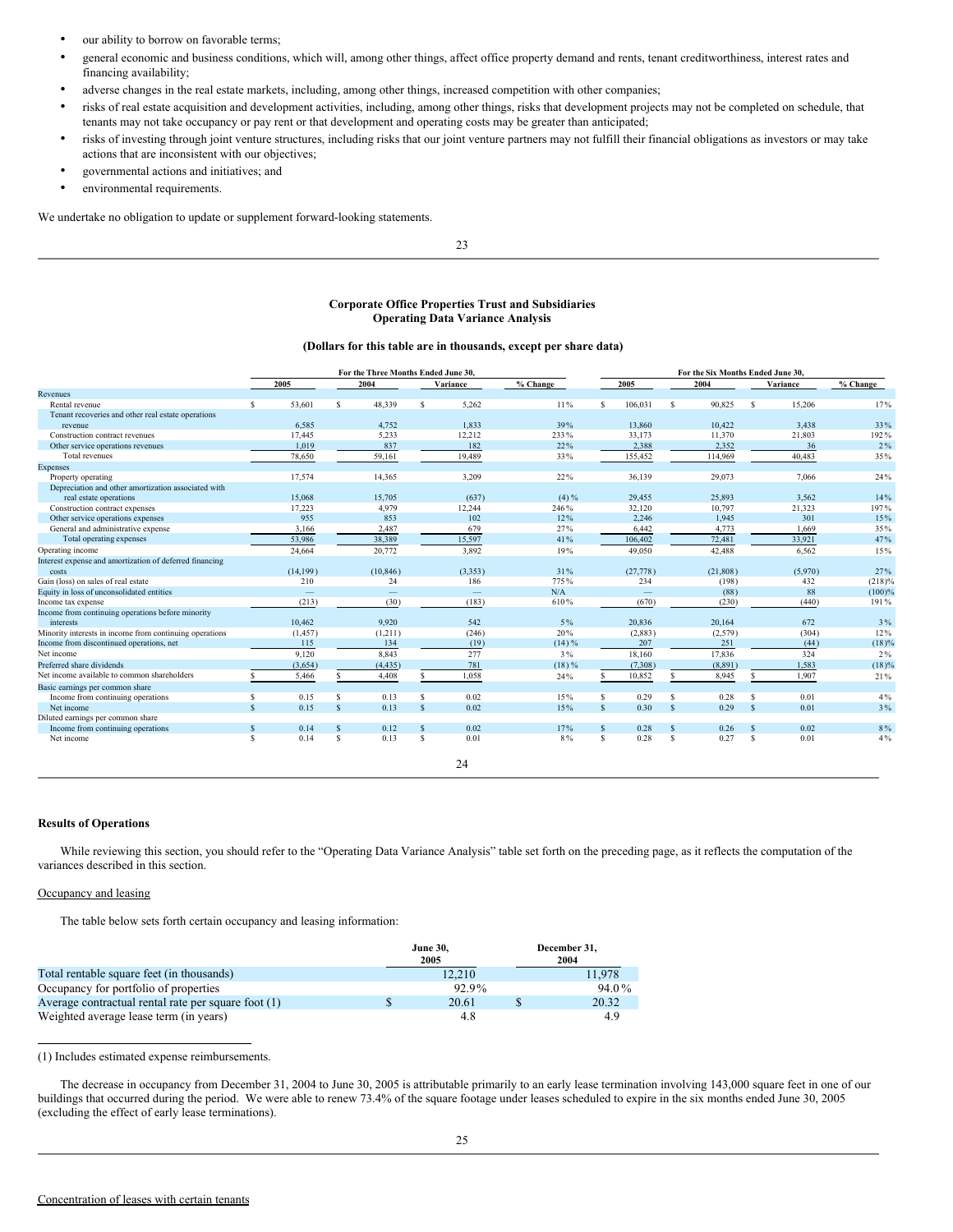The following schedule lists our 20 largest tenants based on percentage of portfolio annualized rental revenue:

|                                      | <b>Percentage of Portfolio</b><br><b>Annualized Rental Revenue</b><br>for 20 Largest Tenants as of |                      |  |  |  |  |  |  |
|--------------------------------------|----------------------------------------------------------------------------------------------------|----------------------|--|--|--|--|--|--|
| <b>Tenant</b>                        | June 30, 2005                                                                                      | December 31,<br>2004 |  |  |  |  |  |  |
| <b>United States of America</b>      | $12.9\%$                                                                                           | 13.1%                |  |  |  |  |  |  |
| Computer Sciences Corporation (1)    | $4.9\%$                                                                                            | $5.2\%$              |  |  |  |  |  |  |
| Booz Allen Hamilton, Inc.            | $4.9\%$                                                                                            | 5.4%                 |  |  |  |  |  |  |
| General Dynamics Corporation         | 3.9%                                                                                               | $3.7\%$              |  |  |  |  |  |  |
| Northrop Grumman Corporation         | $3.6\%$                                                                                            | $3.6\%$              |  |  |  |  |  |  |
| Titan Corporation (1)                | $3.6\%$                                                                                            | 3.9%                 |  |  |  |  |  |  |
| Unisys $(2)$                         | $3.4\%$                                                                                            | 3.4%                 |  |  |  |  |  |  |
| AT&T Corporation (1)                 | 2.9%                                                                                               | $4.2\%$              |  |  |  |  |  |  |
| The Aerospace Corporation            | $2.4\%$                                                                                            | $2.2\%$              |  |  |  |  |  |  |
| Wachovia Bank                        | $2.3\%$                                                                                            | $2.3\%$              |  |  |  |  |  |  |
| VeriSign, Inc.                       | $2.0\%$                                                                                            | $1.4\%$              |  |  |  |  |  |  |
| The Boeing Company (1)               | $1.7\%$                                                                                            | 1.8%                 |  |  |  |  |  |  |
| Ciena Corporation                    | $1.4\%$                                                                                            | $1.4\%$              |  |  |  |  |  |  |
| Commonwealth of Pennsylvania (1)     | $1.3\%$                                                                                            | $1.3\%$              |  |  |  |  |  |  |
| Magellan Health Services, Inc.       | $1.2\%$                                                                                            | $1.1\%$              |  |  |  |  |  |  |
| PricewaterhouseCoopers LLP           | $1.2\%$                                                                                            | $1.3\%$              |  |  |  |  |  |  |
| Johns Hopkins University (1)         | $1.1\%$                                                                                            | $1.1\%$              |  |  |  |  |  |  |
| Merck & Co., Inc. $(2)$              | $1.0\%$                                                                                            | $1.0\%$              |  |  |  |  |  |  |
| Carefirst, Inc. and Subsidiaries (1) | $1.0\%$                                                                                            | $1.0\%$              |  |  |  |  |  |  |
| <b>BAE</b> Systems                   | $1.0\%$                                                                                            | $1.0\%$              |  |  |  |  |  |  |
| Subtotal of 20 largest tenants       | 57.7%                                                                                              | 59.4%                |  |  |  |  |  |  |
| All remaining tenants                | $42.3\%$                                                                                           | 40.6%                |  |  |  |  |  |  |
| Total                                | $100.0\%$                                                                                          | $100.0\%$            |  |  |  |  |  |  |

(1) Includes affiliated organizations and agencies.

(2) Unisys subleases space to Merck and Co., Inc.; revenue from this subleased space is classified as Merck & Co., Inc. revenue.

Annualized rental revenue is a measure that we use to evaluate the source of our rental revenue as of a point in time. It is computed by multiplying by 12 the sum of monthly contractual base rents and estimated monthly expense reimbursements under active leases in our portfolio of properties as of a point in time. Portfolio annualized rental revenue is annualized rental revenue for our entire portfolio of properties as of a point in time, including both consolidated properties and properties owned through unconsolidated real estate joint ventures. We consider annualized rental revenue to be a useful measure for analyzing revenue sources because, since it is point-in-time based, it does not contain increases and decreases in revenue associated with periods in which lease terms were not in effect; historical revenue under generally accepted accounting principles ("GAAP") does contain such fluctuations. We find the measure particularly useful for leasing, tenant, segment and industry analysis.

Most of the leases with the United States Government provide for a series of one-year terms or provide for early termination rights. The government may terminate its leases if, among other reasons, the United States Congress fails to provide funding.

26

### Revenues from real estate operations and property operating expenses

We view our changes in revenues from real estate operations and property operating expenses as comprising two main components:

- Changes attributable to the operations of properties owned and 100% operational throughout the two periods being compared. We define these as changes from "Same-Office Properties." For example, when comparing the second quarters of 2004 and 2005, Same-Office Properties would be properties owned and 100% operational from April 1, 2004 through June 30, 2005.
- Changes attributable to operating properties acquired during or in between the two periods being compared and newly-constructed properties that were placed into service and not 100% operational throughout the two periods being compared. We define these as changes from "Property Additions."

The table below sets forth the components of our changes in revenues from real estate operations and property operating expenses (dollars in thousands):

|                                            |   | <b>Changes Between the Three Month Periods</b><br>Ended June 30, 2005 and 2004 |    |                               |                      |       |                      |    |                         |  |  |  |  |  |
|--------------------------------------------|---|--------------------------------------------------------------------------------|----|-------------------------------|----------------------|-------|----------------------|----|-------------------------|--|--|--|--|--|
|                                            |   | <b>Property</b><br><b>Additions</b>                                            |    | <b>Same-Office Properties</b> |                      | Other |                      |    | Total                   |  |  |  |  |  |
|                                            |   | <b>Dollar</b><br>Change (1)                                                    |    | Dollar<br>Change              | Percentage<br>Change |       | Dollar<br>Change (2) |    | <b>Dollar</b><br>Change |  |  |  |  |  |
| Revenues from real estate operations       |   |                                                                                |    |                               |                      |       |                      |    |                         |  |  |  |  |  |
| Rental revenue                             | ъ | 9,011                                                                          | S  | (3,554)                       | (7)%                 | S     | (195)                | S  | 5,262                   |  |  |  |  |  |
| Tenant recoveries and other real estate    |   |                                                                                |    |                               |                      |       |                      |    |                         |  |  |  |  |  |
| operations revenue                         |   | 588                                                                            |    | 1,135                         | 24%                  |       | 110                  |    | 1,833                   |  |  |  |  |  |
| Total                                      |   | 9,599                                                                          |    | (2, 419)                      | $(5)\%$              |       | (85)                 |    | 7,095                   |  |  |  |  |  |
|                                            |   |                                                                                |    |                               |                      |       |                      |    |                         |  |  |  |  |  |
| Property operating expenses                | ъ | 2,260                                                                          | \$ | 1,314                         | $9\%$                |       | (365)                | \$ | 3,209                   |  |  |  |  |  |
|                                            |   |                                                                                |    |                               |                      |       |                      |    |                         |  |  |  |  |  |
| Straight-line rental revenue adjustments   |   |                                                                                |    |                               |                      |       |                      |    |                         |  |  |  |  |  |
| included in rental revenue                 |   | 587                                                                            |    | (1, 424)                      | N/A                  |       |                      |    | (838)                   |  |  |  |  |  |
| Amortization of deferred market rental     |   |                                                                                |    |                               |                      |       |                      |    |                         |  |  |  |  |  |
| revenue                                    |   | (16)                                                                           |    | (66)                          | N/A                  |       |                      |    | (82)                    |  |  |  |  |  |
|                                            |   |                                                                                |    |                               |                      |       |                      |    |                         |  |  |  |  |  |
| Number of operating properties included in |   |                                                                                |    |                               |                      |       |                      |    |                         |  |  |  |  |  |
| component category                         |   | 18                                                                             |    | 125                           | N/A                  |       |                      |    | 143                     |  |  |  |  |  |
|                                            |   |                                                                                |    |                               |                      |       |                      |    |                         |  |  |  |  |  |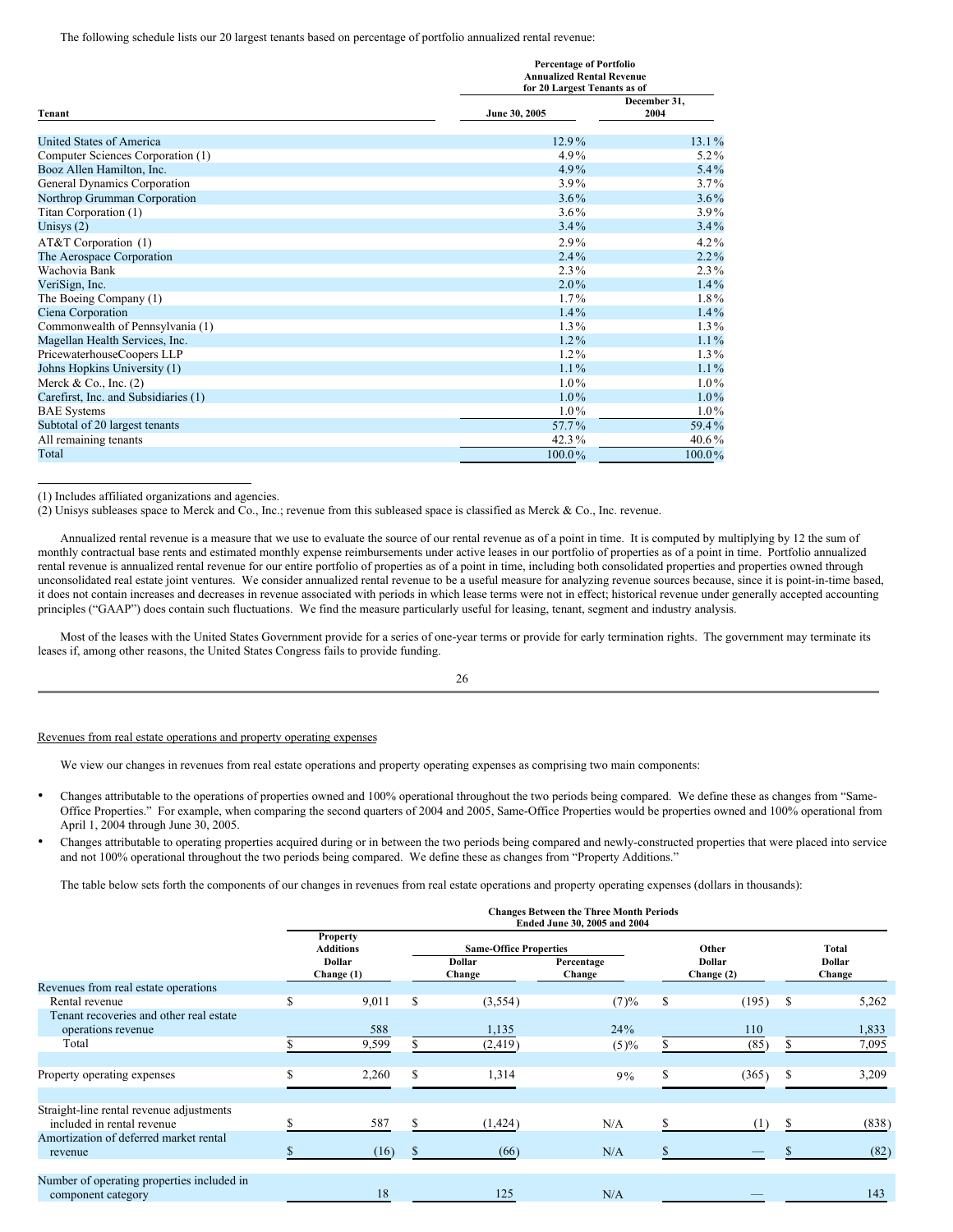(2) Includes, among other things, the effects of amounts eliminated in consolidation. Certain amounts eliminated in consolidation are attributable to the Property Additions and Same-Office Properties.

27

|                                            | <b>Changes Between the Six Month Periods</b><br>Ended June 30, 2005 and 2004 |            |    |                                         |            |     |                        |   |                        |  |  |  |
|--------------------------------------------|------------------------------------------------------------------------------|------------|----|-----------------------------------------|------------|-----|------------------------|---|------------------------|--|--|--|
|                                            | <b>Property</b><br>Additions<br><b>Dollar</b>                                |            |    | <b>Same-Office Properties</b><br>Dollar | Percentage |     | Other<br><b>Dollar</b> |   | Total<br><b>Dollar</b> |  |  |  |
|                                            |                                                                              | Change (1) |    | Change                                  | Change     |     | Change (2)             |   | Change                 |  |  |  |
| Revenues from real estate operations       |                                                                              |            |    |                                         |            |     |                        |   |                        |  |  |  |
| Rental revenue                             | S                                                                            | 19,143     | N. | (3,596)                                 | $(4)\%$    | \$. | (341)                  | S | 15,206                 |  |  |  |
| Tenant recoveries and other real estate    |                                                                              |            |    |                                         |            |     |                        |   |                        |  |  |  |
| operations revenue                         |                                                                              | 1,301      |    | 2,018                                   | 20%        |     | 119                    |   | 3,438                  |  |  |  |
| Total                                      |                                                                              | 20,444     |    | (1,578)                                 | $(2)\%$    |     | (222)                  |   | 18,644                 |  |  |  |
|                                            |                                                                              |            |    |                                         |            |     |                        |   |                        |  |  |  |
| Property operating expenses                |                                                                              | 5,437      |    | 2,849                                   | 10%        |     | (1,220)                |   | 7,066                  |  |  |  |
|                                            |                                                                              |            |    |                                         |            |     |                        |   |                        |  |  |  |
| Straight-line rental revenue adjustments   |                                                                              |            |    |                                         |            |     |                        |   |                        |  |  |  |
| included in rental revenue                 |                                                                              | 1,363      |    | (1,380)                                 | N/A        |     |                        |   | (17)                   |  |  |  |
| Amortization of deferred market rental     |                                                                              |            |    |                                         |            |     |                        |   |                        |  |  |  |
| revenue                                    |                                                                              | (104)      |    | (217)                                   | N/A        |     |                        |   | (321)                  |  |  |  |
|                                            |                                                                              |            |    |                                         |            |     |                        |   |                        |  |  |  |
| Number of operating properties included in |                                                                              |            |    |                                         |            |     |                        |   |                        |  |  |  |
| component category                         |                                                                              | 27         |    | 116                                     | N/A        |     | N/A                    |   | 143                    |  |  |  |

(1) Includes 24 acquired properties and 3 newly-constructed properties.

(2) Includes, among other things, the effects of amounts eliminated in consolidation. Certain amounts eliminated in consolidation are attributable to the Property Additions and Same-Office Properties.

As the tables above indicate, our total increase in revenues from real estate operations and property operating expenses was attributable primarily to the Property Additions.

For the three month periods, the decrease in rental revenue for the Same-Office Properties includes a decrease of \$4.6 million in net revenue from the early termination of leases, \$4.5 million of which was attributable to one property. To explain further, when tenants terminate their lease obligations prior to the end of the agreed lease terms, they typically pay fees to break these obligations. We recognize such fees as revenue and write off against such revenue any (1) deferred rents receivable and (2) deferred revenue and deferred assets that are amortizable into rental revenue associated with the leases; the resulting net amount is the net revenue from the early termination of the leases. Rental revenue excluding net revenue from the early termination of leases for the Same-Office properties increased \$1.0 million, or 2%, for the three month periods.

For the six month periods, the decrease in rental revenue for the Same-Office Properties includes a decrease of \$6.0 million in net revenue from the early termination of leases, \$3.4 million of which was attributable to one property. Rental revenue excluding net revenue from the early termination of leases for the Same-Office Properties increased \$2.4 million, or 3%, for the six month periods.

For the three and six month periods, the increase in tenant recoveries and other real estate operations revenue for the Same-Office Properties is attributable primarily to the increase in property operating expenses described below.

The increase in the Same-Office Properties' property operating expenses for the three month periods included the following:

an increase of \$964,000, or 45%, in utilities due primarily to (1) rate increases that we believe are the result of (a) increased oil prices and (b) energy deregulation in Maryland and (2) our assumption of responsibility for payment of utilities at certain properties due to changes in occupancy; and

28

• an increase of \$244,000, or 470%, in exterior maintenance expenses due to increased volume of repair projects undertaken in the current period.

The increase in the Same-Office Properties' property operating expenses for the six month periods included the following:

- an increase of \$2.0 million, or 46%, in utilities due primarily to (1) rate increases that we believe are the result of (a) increased oil prices and (b) energy deregulation in Maryland and (2) our assumption of responsibility for payment of utilities at certain properties due to changes in occupancy; and
- an increase of \$558,000, or 45%, in snow removal due to greater snow and ice precipitation in the current period.

### Income from service operations

The table below sets forth changes in revenues and expenses from our service operations (dollars in thousands):

|                                |                                                     | <b>Changes Between the Three Month Periods</b><br>Ended June 30, 2005 and 2004 |                               | <b>Changes Between the Six Month Periods</b><br>Ended June 30, 2005 and 2004 |                                                     |   |                                                                  |          |                               |  |
|--------------------------------|-----------------------------------------------------|--------------------------------------------------------------------------------|-------------------------------|------------------------------------------------------------------------------|-----------------------------------------------------|---|------------------------------------------------------------------|----------|-------------------------------|--|
|                                | Construction<br>Contract<br><b>Dollar</b><br>Change | Other<br><b>Service</b><br><b>Operations</b><br><b>Dollar</b><br>Change        | <b>Total Dollar</b><br>Change |                                                                              | Construction<br>Contract<br><b>Dollar</b><br>Change |   | Other<br><b>Service</b><br><b>Operations</b><br>Dollar<br>Change |          | <b>Total Dollar</b><br>Change |  |
| Service operations             |                                                     |                                                                                |                               |                                                                              |                                                     |   |                                                                  |          |                               |  |
| Revenues                       | 12.212                                              | 182                                                                            | 12.394                        | <sup>\$</sup>                                                                | 21,803                                              | S | 36                                                               | <b>S</b> | 21,839                        |  |
| Expenses                       | 12.244                                              | 102                                                                            | 12,346                        |                                                                              | 21,323                                              |   | 301                                                              |          | 21,624                        |  |
| Income from service operations | (32)                                                | 80                                                                             | 48                            |                                                                              | 480                                                 |   | (265)                                                            |          | 215                           |  |

<sup>(1)</sup> Includes 15 acquired properties and 3 newly-constructed properties.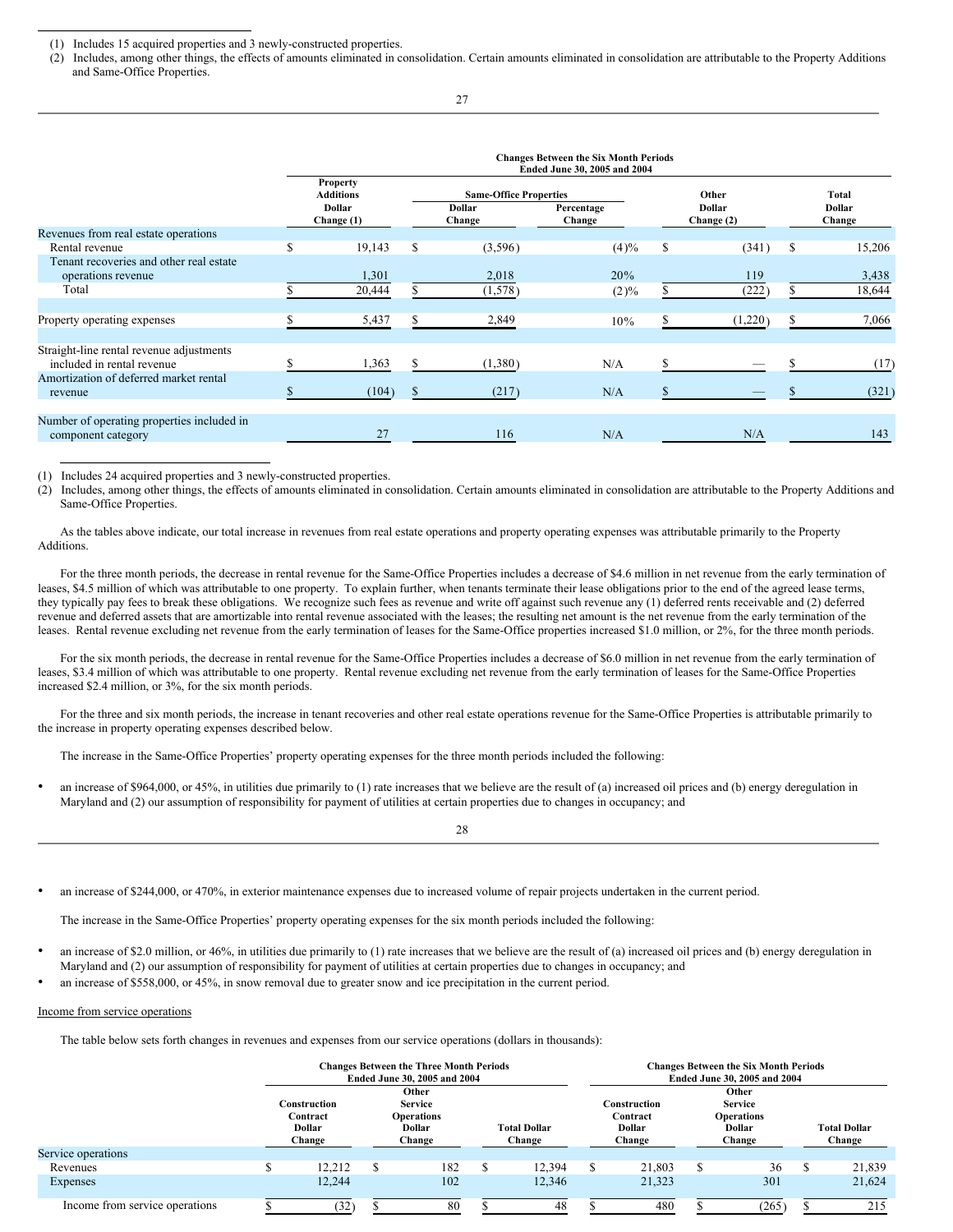The increase in construction contract revenue and expenses was attributable primarily to a large volume of activity for certain existing contracts during the 2005 periods. One contract accounted for approximately 42% of our construction contract revenue in the current six month period. Furthermore, approximately 89% of our construction contract revenue was derived from one client, the government of the United States of America.

### Depreciation and amortization

The \$637,000 decrease in depreciation and other amortization expense for the three month periods includes a (1) \$3.8 million decrease associated with one property that had additional expense associated with a lease termination transaction in the prior period and (2) \$2.7 million increase attributable to the Property Additions. The \$3.6 million increase in depreciation and other amortization expense for the six month periods includes a (1) \$5.4 million increase attributable to the Property Additions and (2) \$1.9 million decrease attributable to our same office properties that includes the effect of a \$2.9 million decrease associated with one property that had additional expense associated with a lease termination transaction in the prior period.

#### General and administrative expenses

For the three month periods, approximately \$478,000 of the \$679,000 increase was due to increased compensation expenses attributable primarily to (1) additional employee positions and (2) increased salaries and restricted share vesting expenses for existing employees. For the six month periods, approximately \$1.4 million of the \$1.7 million increase was due to increased compensation expenses attributable primarily to (1) additional employee positions, (2) increased salaries and restricted share vesting expenses for existing employees and (3) a \$250,000 bonus paid to Clay W. Hamlin, III, our former Chief Executive Officer, in connection with his retirement.

29

#### Interest expense and amortization of deferred financing costs

Our interest expense and amortization of deferred financing costs increased \$3.4 million, or 31%, between the three month periods due primarily to a 39% increase in our average outstanding debt balance resulting from our 2004 and 2005 acquisition and construction activities, offset by a \$1.6 million increase in interest capitalized to construction and pre-construction projects due to increased construction and pre-construction activity. Our interest expense and amortization of deferred financing costs increased \$6.0 million, or 27%, between the six month periods due primarily to a 37% increase in our average outstanding debt balance resulting from our 2004 and 2005 acquisition and construction activities, offset by a \$2.3 million increase in interest capitalized to construction and pre-construction projects due to increased construction and pre-construction activity. For additional information regarding our mortgage and other loans payable, please refer to the sections entitled "Analysis of Indebtedness" and "Quantitative and Qualitative Disclosures About Market Risk."

#### **Minority interests**

Interests in our Operating Partnership are in the form of preferred and common units. The line entitled "minority interests in income from continuing operations" on our Consolidated Statements of Operations includes primarily income before minority interests allocated to preferred and common units not owned by us; for the amount of this line attributable to preferred units versus common units, you should refer to our Consolidated Statements of Operations. Income is allocated to minority interest preferred unitholders equal to the priority return from the Operating Partnership to which they are entitled. Income is allocated to minority interest common unitholders based on the income earned by the Operating Partnership after allocation to preferred unitholders multiplied by the percentage of the common units in the Operating Partnership owned by those common unitholders.

As of June 30, 2005, we owned approximately 95% of the outstanding preferred units and approximately 80% of the outstanding common units. Changes in the percentage of the Operating Partnership owned by minority interests from the six months ended June 30, 2004 to the six months ended June 30, 2005 included the following:

- the issuance of additional units to us as we issued new common shares during and in between the time periods due to the fact that we receive common units in the Operating Partnership each time we issue common shares;
- the exchange of common units for common shares by certain minority interest holders of common units;
- the conversion of the Series D Preferred Shares of beneficial interest (the "Series D Preferred Shares") into 1.2 million common shares in February 2004;
- our redemption of the Series B Preferred Shares of beneficial interest (the "Series B Preferred Shares") in July 2004;
- our issuance of the Series I Preferred Units to a third party in September 2004; and
- our issuance of 142,776 common units to a third party in April 2005.

Our income allocated to minority interest holders of preferred units increased due to our issuance of the Series I Preferred Units. Our changes in income allocated to minority interest holders of common units included the following:

- an increase due to an increase in the Operating Partnership's income from continuing operations before minority interests; and
- a decrease attributable to our increasing ownership of common units.

### Adjustments to net income to arrive at net income available to common shareholders

Preferred share dividends decreased due to the conversion of the Series D Preferred Shares and the redemption of the Series B Preferred Shares discussed above.

30

#### Diluted earnings per common share

Diluted earnings per common share increased for the three and six months ended June 30, 2005 due to the effect of the increase in net income available to common shareholders in the current periods, offset somewhat by the higher number of shares outstanding during the current periods.

### **Liquidity and Capital Resources**

#### Cash and cash equivalents

Our cash and cash equivalents balance totaled \$21.5 million as of June 30, 2005, a 55% increase from the balance at December 31, 2004. The balances of cash and cash equivalents that we carry as of a point in time can vary significantly due in part to the inherent variability of the cash needs of our acquisition and development activities. We maintain cash and cash equivalents at levels that we believe are sufficient to meet our operating cash requirements and short term investing and financing cash requirements. When we determine that the amount of cash and cash equivalents on hand is more than we need to meet such requirements, we may pay down our Revolving Credit Facility or forgo borrowing under construction loan credit facilities to fund development activities.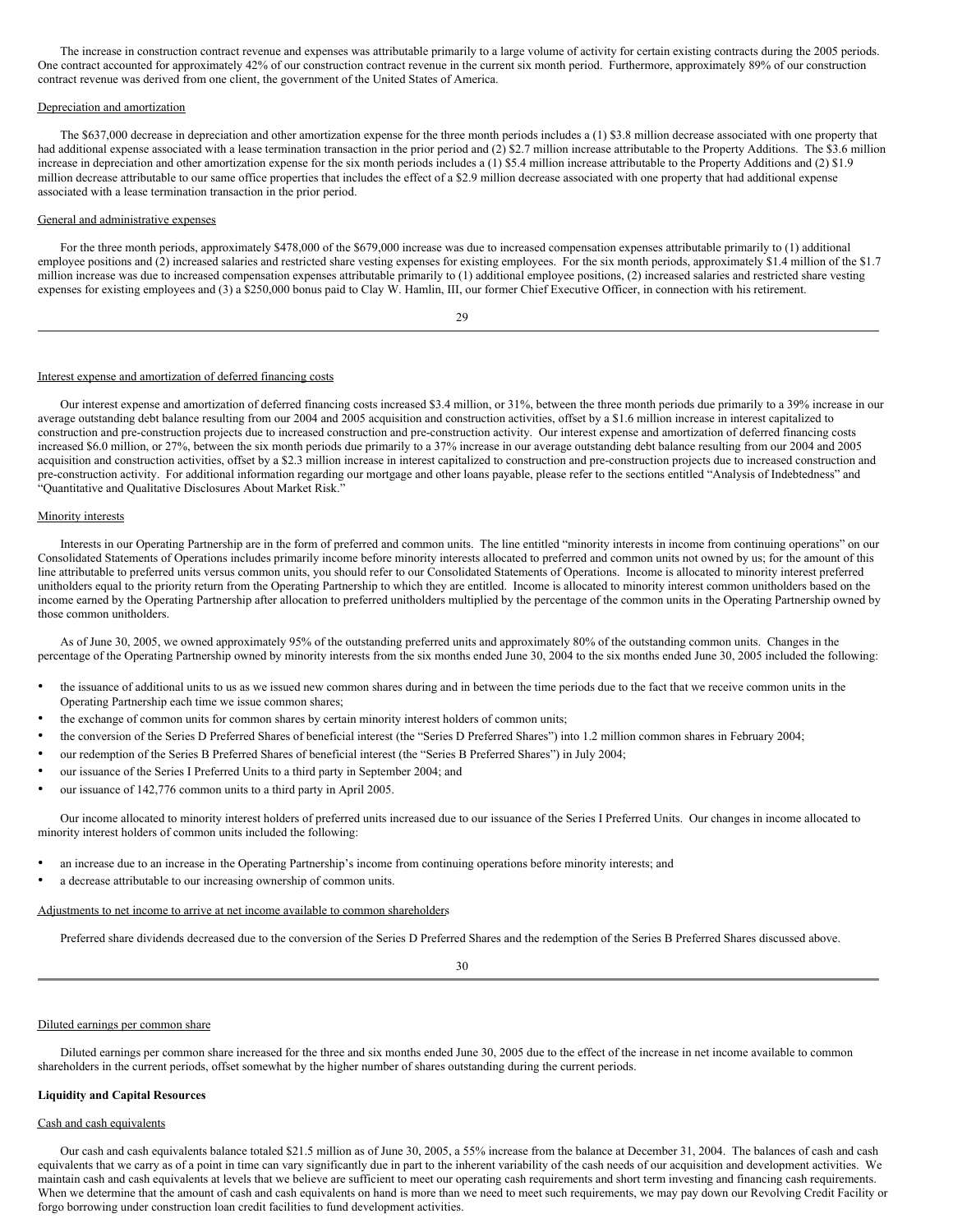### Operating Activities

We generated most of our cash from the operations of our properties. Most of the amount by which our revenues from real estate operations exceeded property operating expenses was cash flow; we applied most of this cash flow towards interest expense, scheduled principal amortization on mortgage loans, dividends to our shareholders, distributions to minority interest holders of preferred and common units in the Operating Partnership, capital improvements and leasing costs for our operating properties and general and administrative expenses.

Our cash flow from operations determined in accordance with GAAP increased \$21.1 million or 54% when comparing the six months ended June 30, 2005 and 2004; this increase is attributable in large part to the additional cash flow from operations generated by our newly-acquired and newly-constructed properties. In addition, approximately \$7 million of the increase is attributable to increased cash flow relating to third party construction activities being driven in large part by significantly higher accounts payables and accrued expenses in the current period; we consider the increase in cash flow from third party construction activities to be more a factor of timing than a trend. We expect to continue to use cash flow provided by operations to meet our short-term capital needs, including all property operating expenses, general and administrative expenses, interest expense, scheduled principal amortization of mortgage loans, dividend and distributions and capital improvements and leasing costs. We do not anticipate borrowing to meet these requirements.

### Investing and Financing Activities During the Six Months Ended June 30, 2005

We acquired four office properties totaling 690,696 square feet and five parcels of land for \$91.8 million. These acquisitions were financed using the following:

- \$43.9 million in borrowings from new mortgages;
- \$39.2 million in borrowing from our Revolving Credit Facility; and
- cash reserves for the balance.

Two of the office properties that we acquired represent our initial entry into the San Antonio, Texas region and the other two office properties added to our existing presence in the Suburban Maryland region.

At June 30, 2005, we had construction activities underway on nine office properties totaling 1.2 million square feet that were 46% pre-leased. Costs incurred on these properties through June 30, 2005 totaled approximately \$130.6 million, of which approximately \$51.3 million was incurred during the six

31

months ended June 30, 2005. We have construction loan facilities in place totaling \$148.6 million to finance the construction of seven of these properties; borrowings under these facilities totaled \$60.3 million at June 30, 2005, \$37.0 million of which was borrowed during the six months ended June 30, 2005. The remaining costs incurred in 2005 were funded using primarily borrowings from our Revolving Credit Facility and cash reserves.

The table below sets forth the major components of our additions to the line entitled "Total Commercial Real Estate Properties" on our Consolidated Balance Sheets for the six months ended June 30, 2005 (in thousands):

|                                              | For the Six<br><b>Months Ended</b><br>June 30, 2005 |
|----------------------------------------------|-----------------------------------------------------|
| Acquisitions                                 | 89,970                                              |
| Construction and development                 | 58,777                                              |
| Tenant improvements on operating properties  | 19,234(1)                                           |
| Capital improvements on operating properties | 4,077                                               |
|                                              | 172,058                                             |

(1) Tenant improvement costs incurred on newly-constructed properties are classified in this table as construction and development.

During the six months ended June 30, 2005, we borrowed \$114.1 million under mortgages and other loans, excluding our Revolving Credit Facility; the proceeds from these borrowings were used as follows:

- \$43.9 million to finance acquisitions;
- \$37.1 million from construction loans to finance construction activities;
- \$18.0 million to pay down our Revolving Credit Facility; and
- the balance to fund cash reserves, much of which was also used to finance construction activities.

On April 7, 2005, we entered into a forward starting swap at a fixed rate of 5.0244% on a notional amount of \$73.4 million. We obtained this swap to lock in the 10-year LIBOR swap rate in contemplation of our obtaining a long-term, fixed rate financing later in 2005. The swap goes into effect in July 2005 and expires in July 2015. We expect to cash settle the swap at the time we lock the rate on a long-term, fixed rate financing. If the 10-year LIBOR swap rate is below 5.0244% at the time we cash settle the swap, we would be required to make a payment to the swap counter-party; if the 10-year LIBOR swap rate is above 5.0244% at the time we cash settle the swap, we would receive a payment from the swap counter-party. The amount that we either pay or receive would be equal to the present value of the basis point differential between 5.0244% and the 10-year LIBOR swap rate at the time we cash settle the swap.

#### Analysis of Cash Flow Associated with Investing and Financing Activities

Our net cash flow used in investing activities increased \$59.2 million when comparing the six months ended June 30, 2005 and 2004. This increase was due primarily to a \$60.1 million increase in purchases of and additions to commercial real estate driven primarily by an increase in construction, pre-construction and tenant improvement activity. Our plans regarding future development and construction activities are discussed in greater detail below in the section entitled "Other Future Cash Requirements for Investing and Financing Activities."

Our cash flow provided by financing activities increased \$43.1 million when comparing the six months ended June 30, 2005 and 2004. This increase included the following: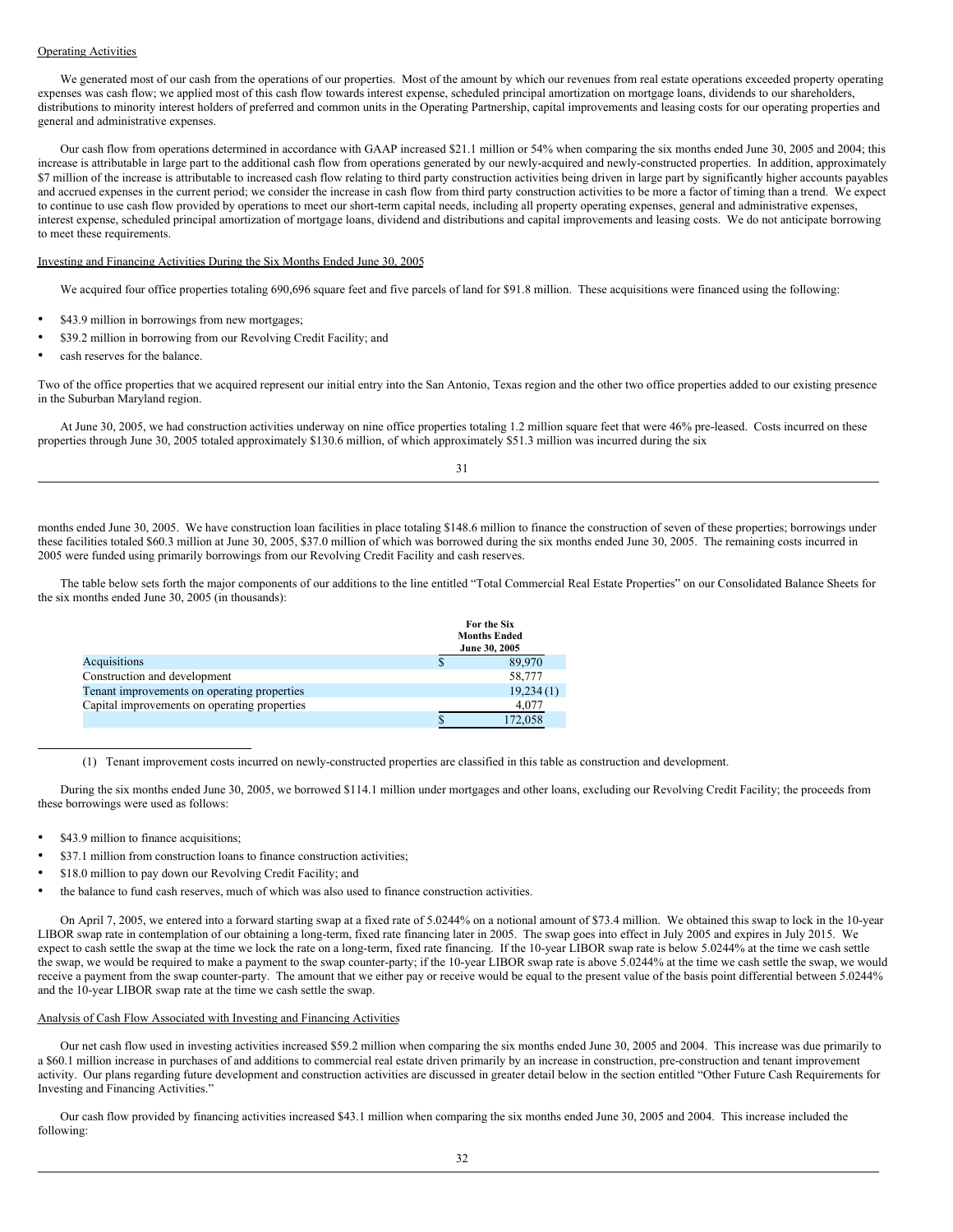- \$84.6 million decrease in repayments of mortgage and other loans payable; this decrease was attributable primarily to increased repayments of existing loans, including our previous Revolving Credit Facility, using borrowings under our then new Revolving Credit Facility in March 2004;
- \$25.2 million increase in proceeds from mortgage and other loans payable. This increase was due primarily to (1) increased borrowings under construction facilities and a \$77.0 million term loan that was obtained and repaid during the six months ended June 30, 2005, offset by (2) borrowings under our Revolving Credit Facility in March 2004, when the current facility was initially formed; and
- \$59.5 million decrease in proceeds from common share issuances completed during the two periods being compared.

### Off-Balance Sheet Arrangements

We had no significant changes in our off-balance sheet arrangements from those described in the section entitled "Off-Balance Sheet Arrangements" in our 2004 Annual Report on Form 10-K.

### Analysis of Indebtedness

Mortgage and other loans payable at June 30, 2005 consisted of the following (dollars in thousands):

|                                  |              | <b>Maximum</b><br>Amount      |              | <b>Carrying Value at</b> |     |                      |                                                  | <b>Scheduled</b><br><b>Maturity</b> |
|----------------------------------|--------------|-------------------------------|--------------|--------------------------|-----|----------------------|--------------------------------------------------|-------------------------------------|
|                                  |              | Available at<br>June 30, 2005 |              | <b>June 30,</b><br>2005  |     | December 31,<br>2004 | <b>Stated Interest Rates</b><br>at June 30, 2005 | Dates at<br>June 30, 2005           |
| <b>Revolving Credit Facility</b> |              |                               |              |                          |     |                      |                                                  |                                     |
| Wachovia Bank, N.A.              |              |                               |              |                          |     |                      |                                                  |                                     |
| <b>Revolving Credit Facility</b> | $\mathbb{S}$ | 400,000                       | $\mathbb{S}$ | 336,000                  | \$. | 203,600              | LIBOR + 1.15% to 1.55%                           | March 2008 (1)                      |
|                                  |              |                               |              | 336,000                  |     | 203,600              |                                                  |                                     |
| Mortgage Loans                   |              |                               |              |                          |     |                      |                                                  |                                     |
| Fixed rate mortgage              |              |                               |              |                          |     |                      |                                                  |                                     |
| loans $(2)$                      |              | N/A                           |              | 723,183                  |     | 737,380              | $3.00\% - 9.48\%$ (3)                            | $2005 - 2025(4)$                    |
| Variable rate construction loan  |              |                               |              |                          |     |                      |                                                  |                                     |
| facilities                       | $\mathbb{S}$ | 163,432                       |              | 72,370                   |     | 35,316               | LIBOR + 1.40% to 2.20%                           | $2005 - 2008(5)$                    |
| Other variable rate mortgage     |              |                               |              |                          |     |                      |                                                  |                                     |
| loans                            |              | N/A                           |              | 45,040                   |     | 45,124               | LIBOR + 1.20% to 1.75%                           | $2005 - 2007(6)$                    |
| Total variable rate mortgage     |              |                               |              |                          |     |                      |                                                  |                                     |
| loans                            |              |                               |              | 840,593                  |     | 817,820              |                                                  |                                     |
|                                  |              |                               |              |                          |     |                      |                                                  |                                     |
| Note payable                     |              |                               |              |                          |     |                      |                                                  |                                     |
| Unsecured seller note            |              | N/A                           |              | 1,186                    |     | 1,268                | 5.95%                                            | May 2007                            |
|                                  |              |                               |              |                          |     |                      |                                                  |                                     |
| Total mortgages and other loans  |              |                               |              |                          |     |                      |                                                  |                                     |
| payable                          |              |                               | \$.          | 1,177,779                | S   | 1,022,688            |                                                  |                                     |

(1) The Revolving Credit Facility may be extended for a one-year period, subject to certain conditions.

(2) Several of the fixed rate mortgages carry interest rates that were above or below market rates upon assumption and therefore are recorded at their fair value based on applicable effective interest rates. The carrying values of these loans reflect net premiums totaling \$1.4 million at June 30, 2005 and \$1.6 million at December 31, 2004.

(3) The weighted average interest rate on these loans was 6.18% at June 30, 2005.

(4) A loan with a balance of \$10.8 million at June 30, 2005 that matures in 2025 is subject to a call date of October 2010.

(5) At June 30, 2005, \$21.0 million in loans scheduled to mature in 2008 may be extended for a one-year period, subject to certain conditions.

(6) At June 30, 2005, a \$34.5 million loan scheduled to mature in 2007 may be extended for a one-year period, subject to certain conditions.

We have guaranteed the repayment of \$499.5 million of the mortgage and other loans set forth above.

The timing and nature (fixed-rate versus variable-rate) of the scheduled maturities on our debt are discussed in the section entitled "Quantitative and Qualitative Disclosures about Market Risk."

We often use our Revolving Credit Facility initially to finance much of our investing and financing activities. We then pay down our Revolving Credit Facility using proceeds from long-term borrowings

collateralized by our properties as attractive financing conditions arise and equity issuances as attractive equity market conditions arise.

On June 24, 2005, we amended our existing Revolving Credit Facility. Under the amendment, the maximum principal amount was increased from \$300.0 million to \$400.0 million, with a right to further increase the maximum principal amount in the future to \$600.0 million, subject to certain conditions. In addition, the scheduled maturity date was extended for one year to March 2008, with a one-year extension available, subject to certain conditions. The facility has a fee of 0.125% to 0.25% on the amount of the credit facility that is unused. Amounts available under this Revolving Credit Facility are generally computed based on 65% of the unencumbered asset pool value (increased from 60% prior to the amendment). Based on the value of assets identified by the Company to support repayment of the Revolving Credit Facility, the full \$400.0 million was available as of August 4, 2005, \$50.0 million of which was unused.

Certain of our mortgage loans require that we comply with a number of restrictive financial covenants, including leverage ratio, minimum net worth, minimum fixed charge coverage, minimum debt service and maximum secured indebtedness. As of June 30, 2005, we were in compliance with these financial covenants.

### Contractual Obligations

The following table summarizes our contractual obligations as of June 30, 2005 (in thousands):

|                                  | For the Periods Ended December 31. |  |              |  |                                 |                   |         |  |          |  |  |  |  |
|----------------------------------|------------------------------------|--|--------------|--|---------------------------------|-------------------|---------|--|----------|--|--|--|--|
|                                  | 2005                               |  | 2006 to 2007 |  | 2008 to 2009                    | <b>Thereafter</b> |         |  | Total    |  |  |  |  |
|                                  |                                    |  |              |  |                                 |                   |         |  |          |  |  |  |  |
| Contractual obligations $(1)(2)$ |                                    |  |              |  |                                 |                   |         |  |          |  |  |  |  |
| Mortgage loans payable (3)       | 42,760                             |  | 239.469      |  | 576,974                         |                   | 317,217 |  | ,176,420 |  |  |  |  |
| Acquisitions of properties (4)   | 24.177                             |  | 2,000        |  | $\hspace{0.1mm}-\hspace{0.1mm}$ |                   | 4.000   |  | 30,177   |  |  |  |  |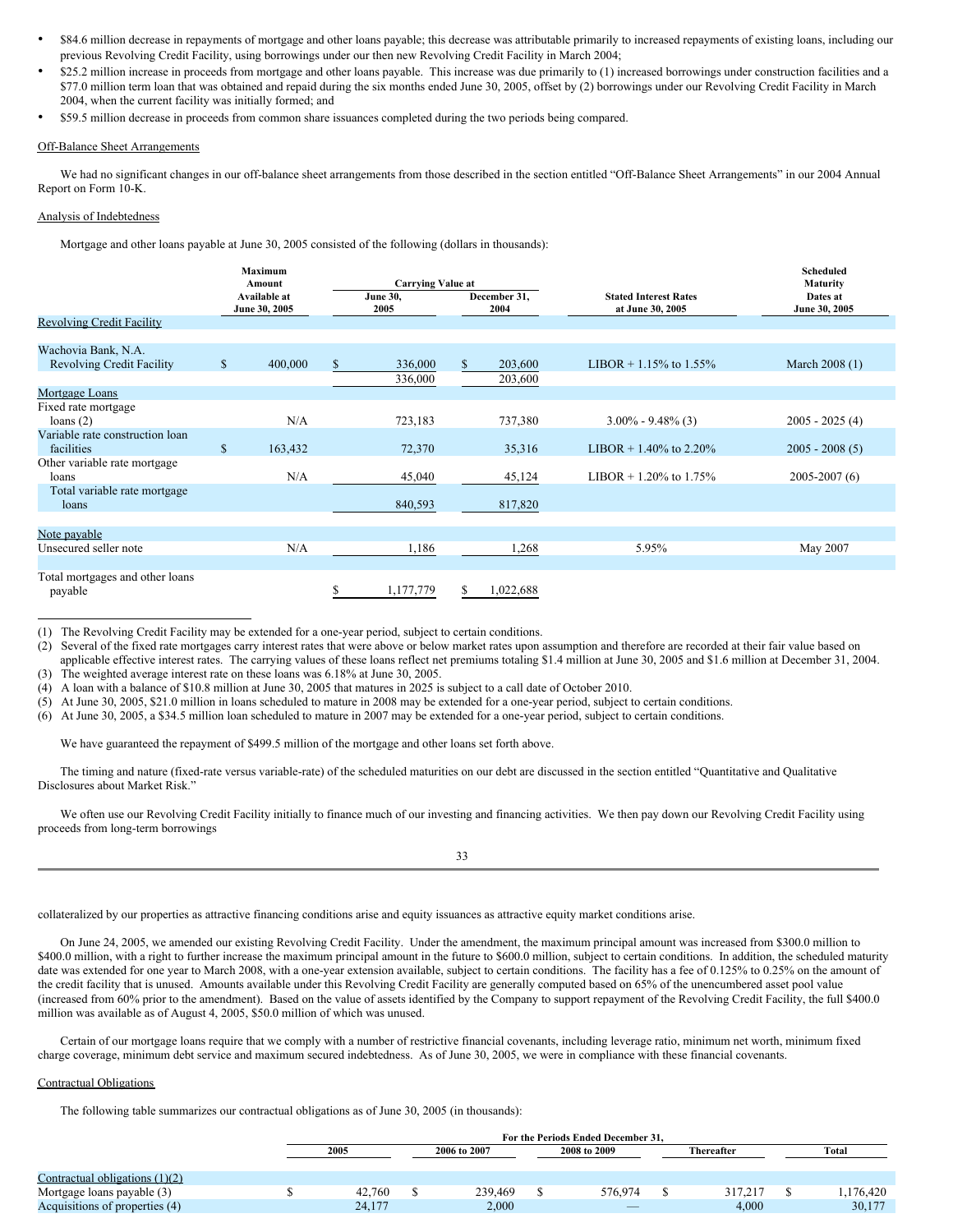| New construction and development contracts    |         |         |         |         |          |
|-----------------------------------------------|---------|---------|---------|---------|----------|
| and obligations $(5)(6)$                      | 36,279  |         |         |         | 36,279   |
| Third-party construction and development      |         |         |         |         |          |
| contracts $(6)(7)$                            | 32,752  |         |         |         | 32,752   |
| Capital expenditures for operating properties |         |         |         |         |          |
| (6)(8)                                        | 7,054   |         |         |         | 7.054    |
| Operating leases (9)                          | 518     | 998     | 243     |         | 1,764    |
| Capital lease obligations (9)                 |         |         | __      |         |          |
| Other purchase obligations (9)                | 572     | 2,073   | 1,855   | 4,752   | 9,252    |
| Total contractual cash obligations            | 144,120 | 244,543 | 579,072 | 325,974 | .293,709 |

(1) The contractual obligations set forth in this table generally exclude individual contracts that had a value of less than \$20 thousand. Also excluded are contracts associated with the operations of our properties that may be terminated with notice of one month or less, which is the arrangement that applies to most of our property operations contracts.

(2) Not included in this section are amounts contingently payable by us to acquire the membership interests of certain real estate joint venture partners. See Note 19 to our Consolidated Financial Statements for further discussion of such amounts.

(3) Represents principal maturities only and therefore excludes net premiums of \$1.4 million. Our loan maturities in 2005 include \$27.0 million that we repaid on July 1, 2005 and \$8.4 million that we expect to refinance; the balance of the 2005 maturities represent scheduled principal amortization payments that we expect to pay using cash flow from operations.

(4) Includes contractual obligations to acquire the following properties at June 30, 2005: (1) a 64-acre land parcel located in Colorado Springs, Colorado; (2) a land parcel in Linthicum, Maryland; (3) a 140,000 square foot office property in Herndon, Virginia; and (4) a property in Washington County, Maryland. In July, 2005, we completed the acquisition transactions for \$10.3 million of the amount in the 2005 column (discussed below in section entitled "Investing and Financing Activities Subsequent to June 30, 2005"). We expect to initially finance the balance of the 2005 acquisitions included above using primarily borrowings from our Revolving Credit Facility and a new facility. A \$4.0 million final payment of the acquisition cost of the property in Washington County, Maryland included in the "Thereafter" column could be reduced by a range of \$750,000 to the full \$4.0 million; the amount of such decrease will be determined based on defined levels of job creation resulting from the future development of the property taking place.

(5) Represents contractual obligations pertaining to new construction and development activities. We expect to finance these costs primarily using proceeds from our Revolving Credit Facility and construction loans.

34

- (6) Because of the long-term nature of certain construction and development contracts, some of these costs will be incurred beyond 2005.
- (7) Represents contractual obligations pertaining to projects for which we are acting as construction manager on behalf of unrelated parties who are our clients. We expect to be reimbursed in full for these costs by our clients.
- (8) Represents contractual obligations pertaining to capital expenditures for our operating properties. We expect to finance all of these costs using cash flow from operations. (9) We expect to pay these items using cash flow from operations.

As of June 30, 2005, we were under contract to sell the following:

- three office properties located in Northern/Central New Jersey for \$22.8 million; and
- two properties, each owned by consolidated real estate joint ventures, for an aggregate of approximately \$7.5 million; these property sales will take place upon our completion of construction of new buildings on each of the properties.

We expect to use most of the proceeds from these sales to pay down our Revolving Credit Facility.

### Investing and Financing Activities Subsequent to June 30, 2005

On July 6, 2005, we acquired a land parcel in Linthicum, Maryland for \$708,000. We used cash reserves to finance this acquisition.

On July 11, 2005, we obtained a \$36.0 million loan that matures in October 2005, with a three-month extension option. We used \$13.0 million of the proceeds from this loan to pay down our Revolving Credit Facility, approximately \$7.3 million to finance a portion of the land acquisition discussed below and the balance for general corporate purposes and replenishing cash reserves.

On July 12, 2005, we acquired a 64-acre land parcel located in Colorado Springs, Colorado, 4.9 acres of which is undergoing construction of a 50,000 square foot, fully leased building, for a purchase price of \$10.0 million. We issued 89,879 common units in our Operating Partnership to finance a portion of this acquisition and used proceeds from the loan discussed above for the balance.

#### Other Future Cash Requirements for Investing and Financing Activities

As previously discussed, as of June 30, 2005, we had construction activities underway on nine office properties totaling 1.2 million square feet that were 46% pre-leased. We estimate remaining costs to be incurred will total approximately \$73.4 million upon completion of these properties; we expect to incur these costs in 2005 and 2006. We have \$88.3 million remaining to be borrowed under construction loan facilities totaling \$148.6 million for seven of these properties.

As of June 30, 2005, we had pre-construction activities underway on three new office properties estimated to total 342,000 square feet. We estimate that costs for these properties will total approximately \$61.9 million. As of June 30, 2005, costs incurred on these properties totaled \$8.1 million and the balance is expected to be incurred from July 2005 through 2007. We expect to fund most of these costs using borrowings from new construction loan facilities.

As discussed previously, we acquired two office properties in San Antonio, Texas totaling 468,994 square feet in March 2005. These buildings are undergoing redevelopment that is expected to be completed by the fourth quarter of 2005 at an estimated cost of \$7.5 million. We expect to fund most of these costs using borrowings under the Revolving Credit Facility.

During the remainder of 2005 and beyond, we expect to complete other acquisitions of properties and commence construction and pre-construction activities in addition to the ones previously described. We expect to finance these activities as we have in the past, using mostly a combination of borrowings from new loans, borrowings under our Revolving Credit Facility and additional equity issuances of common and/or preferred shares.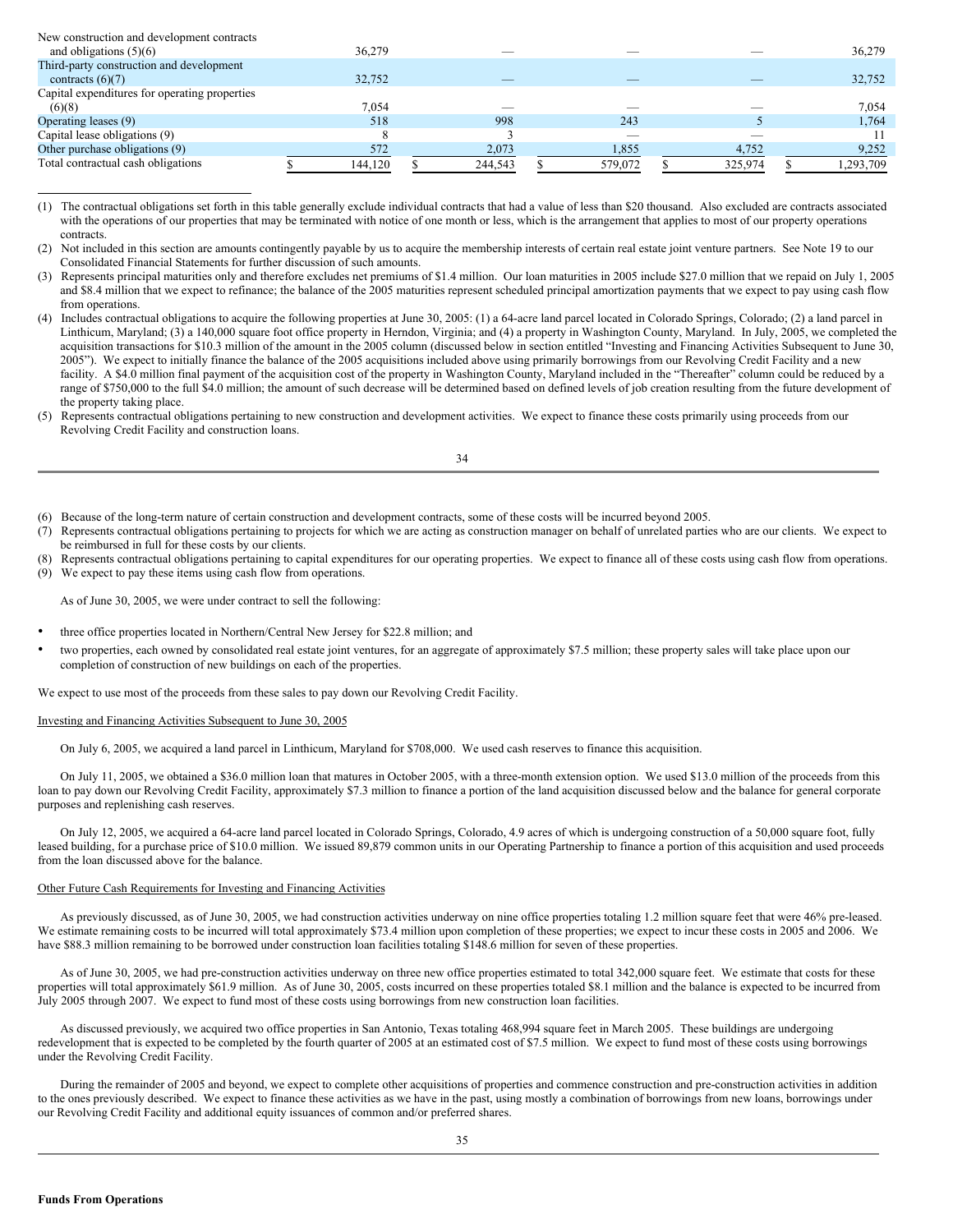Funds from operations ("FFO") is defined as net income computed using GAAP, excluding gains (or losses) from sales of real estate, plus real estate-related depreciation and amortization and after adjustments for unconsolidated partnerships and joint ventures. Gains from sales of newly-developed properties less accumulated depreciation, if any, required under GAAP are included in FFO on the basis that development services are the primary revenue generating activity; we believe that inclusion of these development gains is in accordance with the National Association of Real Estate Investment Trusts ("NAREIT") definition of FFO, although others may interpret the definition differently.

Accounting for real estate assets using historical cost accounting under GAAP assumes that the value of real estate assets diminishes predictably over time. NAREIT stated in its April 2002 White Paper on Funds from Operations that "since real estate asset values have historically risen or fallen with market conditions, many industry investors have considered presentations of operating results for real estate companies that use historical cost accounting to be insufficient by themselves." As a result, the concept of FFO was created by NAREIT for the REIT industry to "address this problem." We agree with the concept of FFO and believe that FFO is useful to management and investors as a supplemental measure of operating performance because, by excluding gains and losses related to sales of previously depreciated operating real estate properties and excluding real estate-related depreciation and amortization, FFO can help one compare our operating performance between periods. In addition, since most equity REITs provide FFO information to the investment community, we believe that FFO is useful to investors as a supplemental measure for comparing our results to those of other equity REITs. We believe that net income is the most directly comparable GAAP measure to FFO.

Since FFO excludes certain items includable in net income, reliance on the measure has limitations; management compensates for these limitations by using the measure simply as a supplemental measure that is weighed in the balance with other GAAP and non GAAP measures. FFO is not necessarily an indication of our cash flow available to fund cash needs. Additionally, it should not be used as an alternative to net income when evaluating our financial performance or to cash flow from operating, investing and financing activities when evaluating our liquidity or ability to make cash distributions or pay debt service. The FFO we present may not be comparable to the FFO presented by other REITs since they may interpret the current NAREIT definition of FFO differently or they may not use the current NAREIT definition of FFO.

Basic funds from operations ("Basic FFO") is FFO adjusted to (1) subtract preferred share dividends and (2) add back GAAP net income allocated to common units in the Operating Partnership not owned by us. With these adjustments, Basic FFO represents FFO available to common shareholders and common unitholders. Common units in the Operating Partnership are substantially similar to our common shares; common units in the Operating Partnership are also exchangeable into common shares, subject to certain conditions. We believe that Basic FFO is useful to investors due to the close correlation of common units to common shares. We believe that net income is the most directly comparable GAAP measure to Basic FFO. Basic FFO has essentially the same limitations as FFO; management compensates for these limitations in essentially the same manner as described above for FFO.

Diluted funds from operations ("Diluted FFO") is Basic FFO adjusted to add back any convertible preferred share dividends and any other changes in Basic FFO that would result from the assumed conversion of securities that are convertible or exchangeable into common shares. However, the computation of Diluted FFO does not assume conversion of securities that are convertible into common shares if the conversion of those securities would increase Diluted FFO per share in a given period. We believe that Diluted FFO is useful to investors because it is the numerator used to compute Diluted FFO per share, discussed below. In addition, since most equity REITs provide Diluted FFO information to the investment community, we believe Diluted FFO is a useful supplemental measure for comparing us to other equity REITs. We believe that the numerator for diluted EPS is the most directly comparable GAAP measure to Diluted FFO. Since Diluted FFO excludes certain items includable in the numerator to diluted EPS, reliance on the measure has limitations; management compensates for these limitations by using the measure simply as a supplemental measure that is weighed in the balance with other GAAP and non-GAAP measures. Diluted FFO is not necessarily an indication of our cash flow available to fund cash needs.

36

Additionally, it should not be used as an alternative to net income when evaluating our financial performance or to cash flow from operating, investing and financing activities when evaluating our liquidity or ability to make cash distributions or pay debt service. The Diluted FFO that we present may not be comparable to the Diluted FFO presented by other REITs.

Diluted funds from operations per share ("Diluted FFO per share") is (1) Diluted FFO divided by (2) the sum of the (a) weighted average common shares outstanding during a period, (b) weighted average common units outstanding during a period and (c) weighted average number of potential additional common shares that would have been outstanding during a period if other securities that are convertible or exchangeable into common shares were converted or exchanged. However, the computation of Diluted FFO per share does not assume conversion of securities that are convertible into common shares if the conversion of those securities would increase Diluted FFO per share in a given period. We believe that Diluted FFO per share is useful to investors because it provides investors with a further context for evaluating our FFO results in the same manner that investors use earnings per share ("EPS") in evaluating net income available to common shareholders. In addition, since most equity REITs provide Diluted FFO per share information to the investment community, we believe Diluted FFO per share is a useful supplemental measure for comparing us to other equity REITs. We believe that diluted EPS is the most directly comparable GAAP measure to Diluted FFO per share. Diluted FFO per share has most of the same limitations as Diluted FFO (described below); management compensates for these limitations in essentially the same manner as described below for Diluted FFO.

Our Basic FFO, Diluted FFO per share and Diluted FFO for the three and six months ended June 30, 2005 and 2004 and reconciliations of (1) net income to FFO, (2) the numerator for diluted EPS to diluted FFO and (3) the denominator for diluted EPS to the denominator for diluted FFO per share are set forth in the following table (dollars and shares in thousands, except per share data):

| I<br>I<br>×<br>۰. |  |
|-------------------|--|

|                                                                                                       | <b>For the Three Months</b><br>Ended June 30, |         |      |          | For the Six Months<br>Ended June 30, |         |    |         |  |
|-------------------------------------------------------------------------------------------------------|-----------------------------------------------|---------|------|----------|--------------------------------------|---------|----|---------|--|
|                                                                                                       |                                               | 2005    | 2004 |          | 2005                                 |         |    | 2004    |  |
| Net income                                                                                            |                                               | 9,120   | \$   | 8,843    | S                                    | 18,160  | \$ | 17,836  |  |
| Add: Real estate-related depreciation and amortization                                                |                                               | 15,087  |      | 15,785   |                                      | 29,592  |    | 26,046  |  |
| Add: Depreciation and amortization on unconsolidated real estate<br>entities                          |                                               |         |      |          |                                      |         |    | 106     |  |
| Less: Depreciation and amortization allocable to minority interests in<br>other consolidated entities |                                               | (30)    |      |          |                                      | (62)    |    |         |  |
| Less: Gain on sales of real estate, excluding development portion (1)                                 |                                               | (24)    |      | (24)     |                                      | (48)    |    | (47)    |  |
| <b>FFO</b>                                                                                            |                                               | 24,153  |      | 24,604   |                                      | 47,642  |    | 43,941  |  |
| Add: Minority interests-common units in the Operating Partnership                                     |                                               | 1,335   |      | 1,241    |                                      | 2,643   |    | 2,646   |  |
| Less: Preferred share dividends                                                                       |                                               | (3,654) |      | (4, 435) |                                      | (7,308) |    | (8,891) |  |
| <b>Basic FFO</b>                                                                                      |                                               | 21,834  |      | 21,410   |                                      | 42,977  |    | 37,696  |  |
| Add: Convertible preferred share dividends                                                            |                                               |         |      |          |                                      |         |    | 21      |  |
| Diluted FFO                                                                                           |                                               | 21,834  |      | 21,410   |                                      | 42,977  |    | 37,717  |  |
| Weighted average common shares                                                                        |                                               | 36,692  |      | 32,743   |                                      | 36,624  |    | 31,278  |  |
| Conversion of weighted average common units                                                           |                                               | 8,676   |      | 8,765    |                                      | 8,681   |    | 8,814   |  |
| Weighted average common shares/units - basic FFO                                                      |                                               | 45,368  |      | 41,508   |                                      | 45,305  |    | 40,092  |  |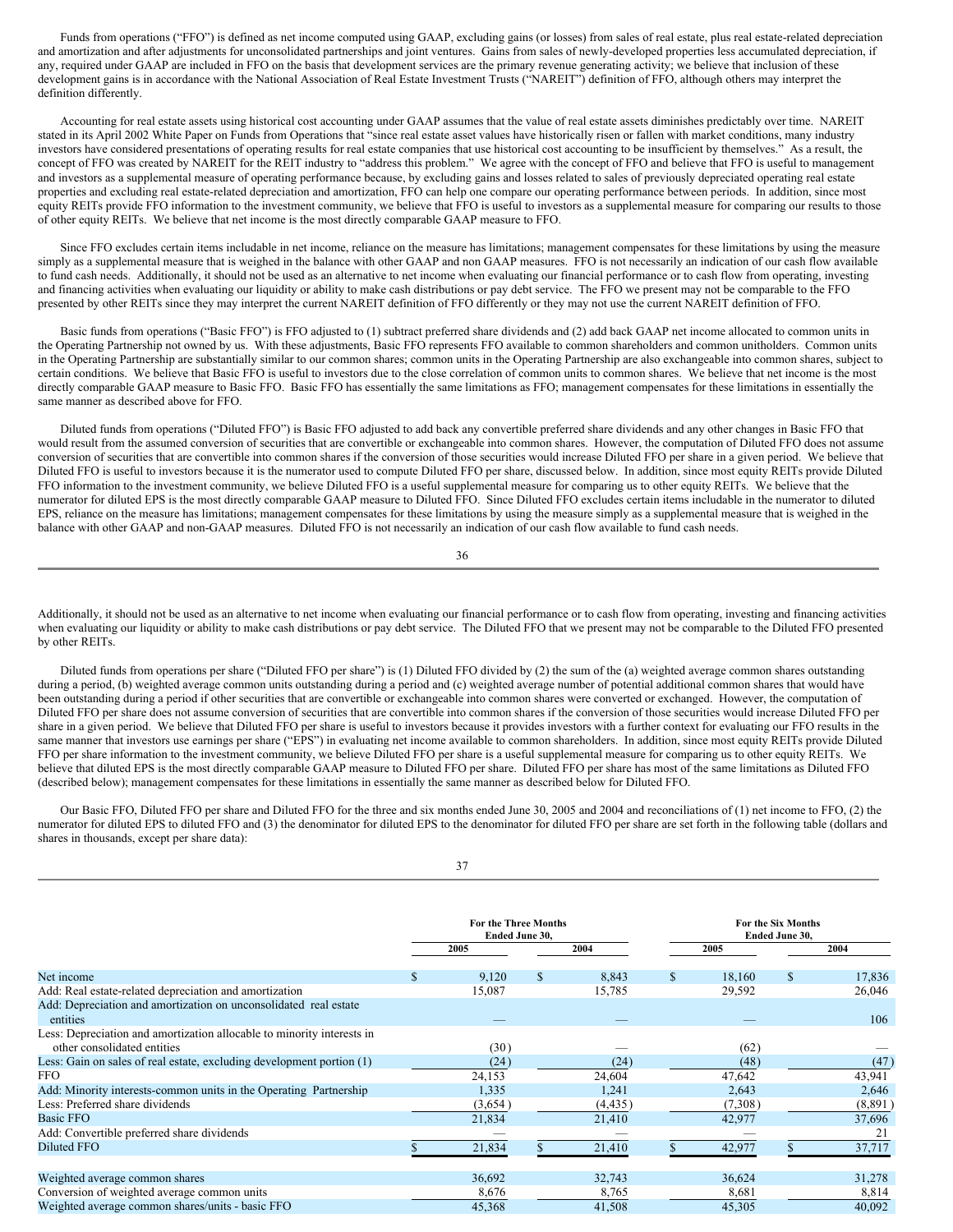| Assumed conversion of share options                                    | 1,528       |   | 1,639  |   | 1,534  |   | 1,691  |
|------------------------------------------------------------------------|-------------|---|--------|---|--------|---|--------|
| Assumed conversion of weighted average convertible preferred shares    |             |   |        |   |        |   | 270    |
| Weighted average common shares/units - diluted FFO                     | 46,896      |   | 43,147 |   | 46,839 |   | 42,053 |
|                                                                        |             |   |        |   |        |   |        |
| Diluted FFO per share                                                  | 0.47        |   | 0.50   |   | 0.92   |   | 0.90   |
|                                                                        |             |   |        |   |        |   |        |
| Numerator for diluted EPS                                              | \$<br>5,466 | S | 4,408  | S | 10,852 | S | 8,966  |
| Add: Minority interests-common units in the Operating Partnership      | 1,335       |   | 1,241  |   | 2,643  |   | 2,646  |
| Add: Real estate-related depreciation and amortization                 | 15,087      |   | 15,785 |   | 29,592 |   | 26,046 |
| Add: Depreciation and amortization on unconsolidated real estate       |             |   |        |   |        |   |        |
| entities                                                               |             |   |        |   |        |   | 106    |
| Less: Depreciation and amortization allocable to minority interests in |             |   |        |   |        |   |        |
| other consolidated entities                                            | (30)        |   |        |   | (62)   |   |        |
| Less: Gain on sales of real estate, excluding development portion (1)  | (24)        |   | (24)   |   | (48)   |   | (47)   |
| Diluted FFO                                                            | 21,834      |   | 21,410 |   | 42,977 |   | 37,717 |
|                                                                        |             |   |        |   |        |   |        |
| Denominator for diluted EPS                                            | 38,220      |   | 34,382 |   | 38,158 |   | 33,239 |
| Weighted average common units                                          | 8,676       |   | 8,765  |   | 8,681  |   | 8,814  |
| Denominator for Diluted FFO per share                                  | 46,896      |   | 43,147 |   | 46,839 |   | 42,053 |

(1) Gains from the sale of real estate that are attributable to sales of non-operating properties are included in FFO. Gains from newly-developed or re-developed properties less accumulated depreciation, if any, required under GAAP are also included in FFO on the basis that development services are the primary revenue generating activity; we believe that inclusion of these development gains is in compliance with the NAREIT definition of FFO, although others may interpret the definition differently.

### **Inflation**

We were not significantly affected by inflation during the periods presented in this report due primarily to the relatively low inflation rates in our markets. Most of our tenants are obligated to pay their share of a building's operating expenses to the extent such expenses exceed amounts established in their leases, based on historical expense levels. In addition, some of our tenants are obligated to pay their full share of a building's operating expenses. These arrangements somewhat reduce our exposure to increases in such costs resulting from inflation.

Our costs associated with constructing buildings and completing renovation and tenant improvement work increased due to higher cost of materials. We expect to recover a portion of these costs through higher tenant rents and reimbursements for tenant improvements. The additional costs that we do not recover increase depreciation expense as projects are completed and placed into service.

### <span id="page-21-0"></span>**Item 3. Quantitative and Qualitative Disclosures about Market Risk**

We are exposed to certain market risks, the most predominant of which is change in interest rates. Increases in interest rates can result in increased interest expense under our Revolving Credit Facility and our other mortgage loans carrying variable interest rate terms. Increases in interest rates can also result in increased interest expense when our loans payable carrying fixed interest rate terms mature and need to be refinanced. Our debt strategy favors long-term, fixed-rate, secured debt over variable-rate debt to minimize the risk of short-term increases in interest rates. As of June 30, 2005, 61.5% of our mortgage and other loans payable balance carried fixed interest rates and 85.8% of our fixed-rate loans were scheduled to mature after 2006. As of June 30, 2005, the percentage of variable-rate loans relative to total assets was 24.0%.

The following table sets forth our long-term debt obligations, principal cash flows by scheduled maturity and weighted average interest rates at June 30, 2005 (dollars in thousands):

|                       | For the Periods Ended December 31. |          |  |        |  |         |  |          |                          |  |            |         |
|-----------------------|------------------------------------|----------|--|--------|--|---------|--|----------|--------------------------|--|------------|---------|
|                       |                                    | 2005     |  | 2006   |  | 2007(1) |  | 2008(2)  | 2009                     |  | Thereafter | Total   |
| Long term debt:       |                                    |          |  |        |  |         |  |          |                          |  |            |         |
| Fixed rate (3)        |                                    | 23.867   |  | 78.898 |  | 87.271  |  | 154.995  | 60.762                   |  | 317.217    | 723,010 |
| Average interest rate |                                    | 6.98%    |  | 6.58%  |  | 6.64%   |  | $6.76\%$ | 6.16%                    |  | 5.70%      | 6.18%   |
| Variable rate         |                                    | 18.893   |  | 3.685  |  | 69.615  |  | 361.217  | $\overline{\phantom{a}}$ |  |            | 453.410 |
| Average interest rate |                                    | $4.91\%$ |  | 5.34%  |  | 4.68%   |  | $4.68\%$ |                          |  |            | 4.84%   |

(1) Includes maturities totaling \$69.6 million that may be extended for a one-year period, subject to certain conditions.

(2) Includes maturities totaling \$357.0 million that may be extended for a one-year period, subject to certain conditions.

(3) Represents principal maturities only and therefore excludes net premiums of \$1.4 million.

The fair market value of our mortgage and other loans payable was approximately \$1.2 billion at June 30, 2005.

The following table sets forth information pertaining to our derivative contract in place as of June 30, 2005 and its fair value:

| <b>Nature of Derivative</b> | Notional<br>Amount in<br>(millions) | <b>One-Month</b><br><b>IBOR</b> base | <b>Effective</b><br>Date | Expiration<br>Date | <b>Fair Value at</b><br><b>June 30, 2005</b> | <b>Fair Value at</b><br>December 31.<br>2004 |
|-----------------------------|-------------------------------------|--------------------------------------|--------------------------|--------------------|----------------------------------------------|----------------------------------------------|
|                             |                                     |                                      |                          |                    |                                              |                                              |
| Forward starting swap       | $\mathbf{a}$                        | 5.0244%                              | 7/15/2005                | 7/15/2015          | 4.188                                        | _                                            |

Based on our variable-rate debt balances, our interest expense would have increased by \$1.9 million during the six months ended June 30, 2005 if interest rates were 1% higher.

### <span id="page-21-1"></span>**Item 4. Controls and Procedures**

(a) Evaluation of Disclosure Controls and Procedures

Our management, with the participation of our Chief Executive Officer and Chief Financial Officer, evaluated the effectiveness of our disclosure controls and procedures (as defined in Rule 13a-15(e) under the Exchange Act) as of the end of the period covered by this report. Based on this evaluation, our Chief Executive Officer and Chief Financial Officer concluded that our disclosure controls and procedures as of the end of the period covered by this report are functioning effectively to provide reasonable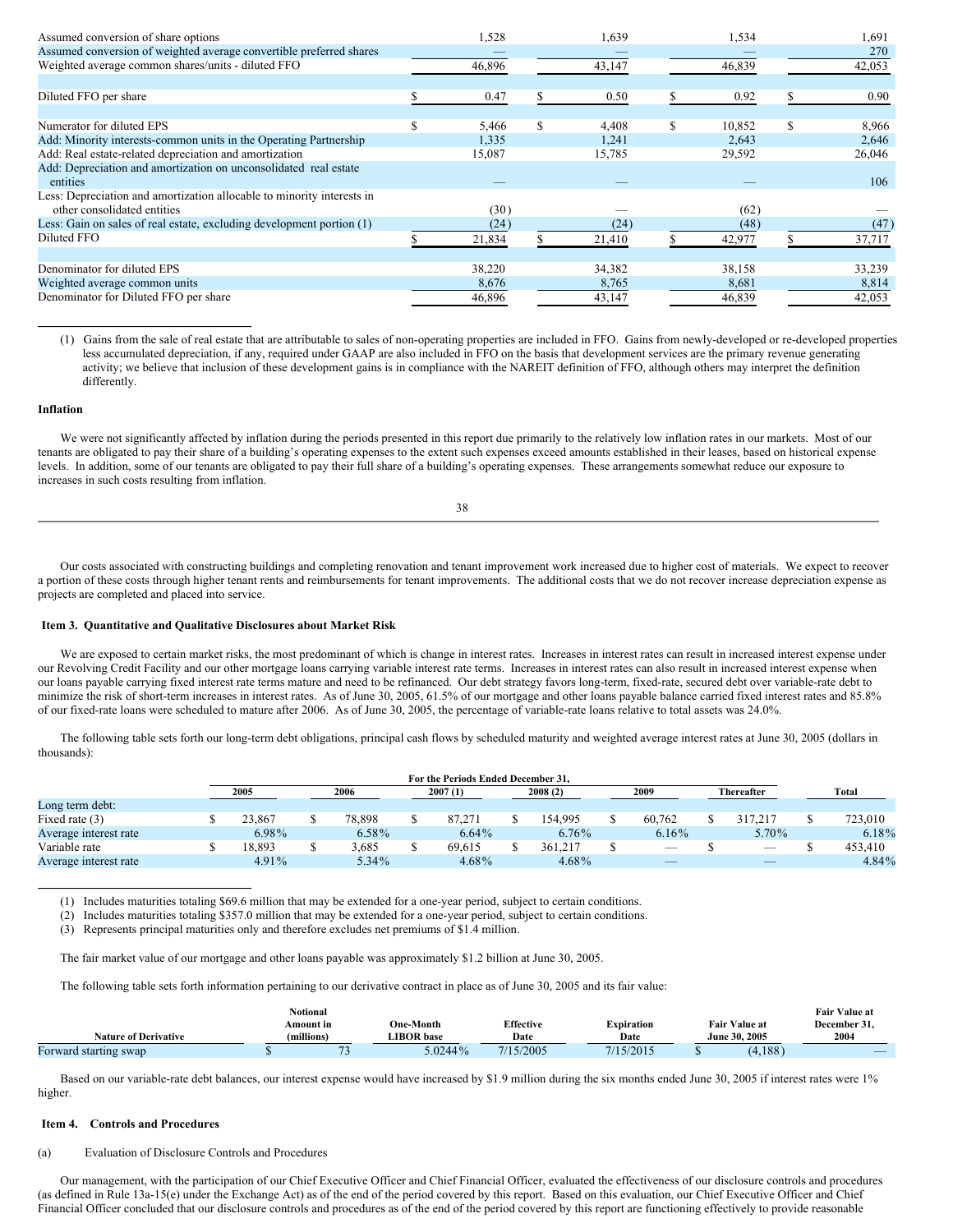the information required to be disclosed by us in reports filed or submitted under the Securities Exchange Act of 1934 is (i) recorded, processed, summarized and reported within the time periods specified in the SEC's rules and forms, and (ii) accumulated and communicated to our management, including our principal executive and principal financial officers, or persons performing similar functions, as appropriate to allow timely decisions regarding required disclosure.

A controls system, no matter how well designed and operated, cannot provide absolute assurance that the objectives of the controls system are met, and no evaluation of controls can provide absolute assurance that all control issues and instances of fraud, if any, within a company have been detected.

### (b) Change in Internal Control over Financial Reporting

No change in our internal control over financial reporting occurred during the most recent fiscal quarter that has materially affected, or is reasonably likely to materially affect, our internal control over financial reporting.

#### <span id="page-22-0"></span>**PART II**

#### <span id="page-22-1"></span>**Item 1. Legal Proceedings**

Jim Lemon and Robin Biser, as plaintiffs, initiated a suit on May 12, 2005, in The United States District Court for the District of Columbia (Case No. 1:05CV00949), against The Secretary of the United States Army, PenMar Development Corporation ("PMDC") and the Company, as defendants, in connection with the pending acquisition by the Company of the former army base known as Fort Ritchie located in Cascade, Maryland. The Company has been under contract to acquire the property from PenMar Development Corporation since July 26, 2004. The plaintiffs allege violations of several federal statutes (National Environmental Policy Act, National Historic Preservation Act) and have requested, among other things, for the Court to enjoin the transfer of the property from the United States government to PMDC and the subsequent transfer to the Company.

### <span id="page-22-2"></span>**Item 2. Unregistered Sales of Equity Securities and Use of Proceeds**

- (a) Not applicable
- (b) Not applicable
- (c) Not applicable

### <span id="page-22-3"></span>**Item 3. Defaults Upon Senior Securities**

- (a) Not applicable
- (b) Not applicable

### <span id="page-22-4"></span>**Item 4. Submission of Matters to a Vote of Security Holders**

On May 19, 2005, we held our annual meeting of shareholders. At the annual meeting, the shareholders voted on the election of two trustees, each for a three-year term. The voting results at the annual meeting were as follows:

| <b>Name of Nominee</b> | <b>Votes For</b> | <b>Votes Withheld</b> |  |  |
|------------------------|------------------|-----------------------|--|--|
| Robert L. Denton       | 28.417.453       | 2,216,806             |  |  |
| Randall M. Griffin     | 29.591.445       | 1.042.814             |  |  |
|                        |                  |                       |  |  |
|                        |                  | 40                    |  |  |

The terms of Thomas F. Brady, Clay W. Hamlin, III, Jay H. Shidler, Steven D. Kesler, Kenneth S. Sweet and Kenneth D. Wethe as trustees continued after the annual meeting.

#### <span id="page-22-5"></span>**Item 5. Other Information**

Not applicable

#### <span id="page-22-6"></span>**Item 6. Exhibits**

(a) Exhibits:

| <b>EXHIBIT</b><br>NO. | <b>DESCRIPTION</b>                                                                                                                                                                                                                                            |
|-----------------------|---------------------------------------------------------------------------------------------------------------------------------------------------------------------------------------------------------------------------------------------------------------|
| 10.1                  | Retirement and Consulting Agreement, dated April 12, 2005, between Corporate Office Properties, L.P. and Clay W. Hamlin, III (filed<br>with the Company's Form 8-K on April 15, 2005 and incorporated herein by reference).                                   |
| 10.2.1                | Eighteenth Amendment to Second Amended and Restated Limited Partnership Agreement of Corporate Office Properties, L.P., dated<br>April 18, 2005 (filed with the Company's Current Report on Form 8-K on April 22, 2005 and incorporated herein by reference). |
| 10.2.2                | Nineteenth Amendment to Second Amended and Restated Limited Partnership Agreement of Corporate Office Properties, L.P., dated<br>July 8, 2005 (filed with the Company's Current Report on Form 8-K on July 14, 2005 and incorporated herein by reference).    |
| 10.3                  | Corporate Office Properties Trust Supplemental Nonqualified Deferred Compensation Plan (filed with the Company's Registration<br>Statement on Form S-8 (Commission File No. 333-87384) and incorporated herein by reference).                                 |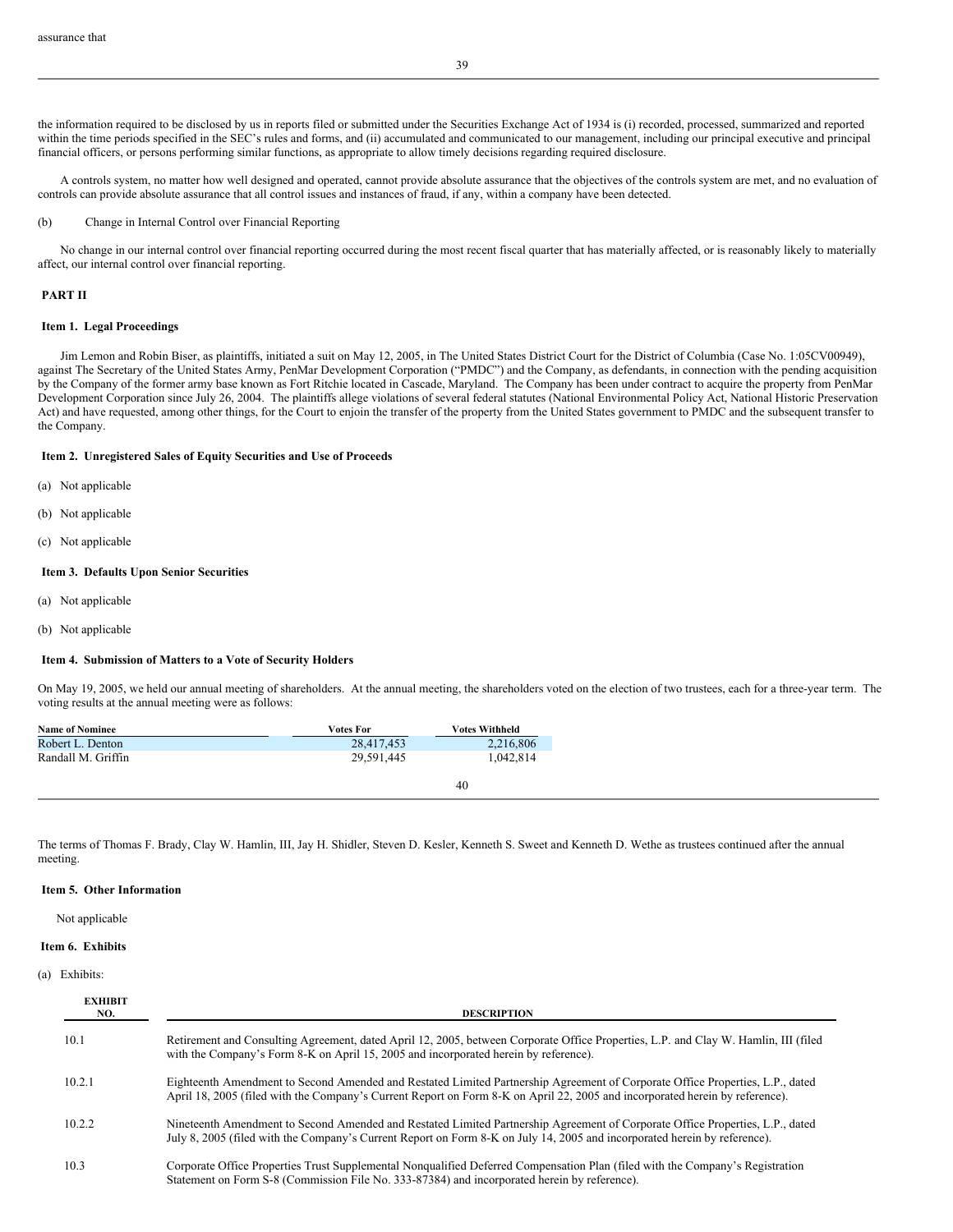| 10.4 | Amended and Restated Credit Agreement, dated June 24, 2005, among Corporate Office Properties, L.P.; Corporate Office Properties<br>Trust; Wachovia Capital Markets, LLC; KeyBank National Association; Wachovia Bank, National Association; KeyBanc Capital<br>Markets; Manufacturers and Traders Trust Company; Wells Fargo Bank, National Association; and Bank of America, N.A. (filed with<br>the Company's Current Report on Form 8-K on June 30, 2005 and incorporated herein by reference).                                                                |
|------|--------------------------------------------------------------------------------------------------------------------------------------------------------------------------------------------------------------------------------------------------------------------------------------------------------------------------------------------------------------------------------------------------------------------------------------------------------------------------------------------------------------------------------------------------------------------|
| 10.5 | Employment Agreement, dated July 13, 2005, between Corporate Office Properties, L.P. Corporate Office Properties Trust and Randall<br>M. Griffin (filed with the Company's Current Report on Form 8-K on July 19, 2005 and incorporated herein by reference).                                                                                                                                                                                                                                                                                                      |
| 31.1 | Certification of the Chief Executive Officer of Corporate Office Properties Trust required by Rule 13a-14(a) under the Securities<br>Exchange Act of 1934, as amended (filed herewith).                                                                                                                                                                                                                                                                                                                                                                            |
| 31.2 | Certification of the Chief Financial Officer of Corporate Office Properties Trust required by Rule 13a-14(a) under the Securities<br>Exchange Act of 1934, as amended (filed herewith).                                                                                                                                                                                                                                                                                                                                                                            |
| 32.1 | Certification of the Chief Executive Officer of Corporate Office Properties Trust required by Rule 13a-14(b) under the Securities<br>Exchange Act of 1934, as amended. (This exhibit shall not be deemed "filed" for purposes of Section 18 of the Securities Exchange Act<br>of 1934, as amended, or otherwise subject to the liability of that section. Further, this exhibit shall not be deemed to be incorporated by<br>reference into any filing under the Securities Exchange Act of 1933, as amended, or the Securities Exchange Act of 1934, as amended.) |
|      | 41                                                                                                                                                                                                                                                                                                                                                                                                                                                                                                                                                                 |

<span id="page-23-0"></span>

|       | <b>EXHIBIT</b><br>NO.<br><b>DESCRIPTION</b> |                                                                                                                                                                                                                                                                                                                                                                                                                                                                                                                                                                    |                   |                                                                                                                                                                                  |  |  |  |
|-------|---------------------------------------------|--------------------------------------------------------------------------------------------------------------------------------------------------------------------------------------------------------------------------------------------------------------------------------------------------------------------------------------------------------------------------------------------------------------------------------------------------------------------------------------------------------------------------------------------------------------------|-------------------|----------------------------------------------------------------------------------------------------------------------------------------------------------------------------------|--|--|--|
|       |                                             | (Furnished herewith.)                                                                                                                                                                                                                                                                                                                                                                                                                                                                                                                                              |                   |                                                                                                                                                                                  |  |  |  |
| 32.2  |                                             | Certification of the Chief Financial Officer of Corporate Office Properties Trust required by Rule 13a-14(b) under the Securities<br>Exchange Act of 1934, as amended. (This exhibit shall not be deemed "filed" for purposes of Section 18 of the Securities Exchange Act<br>of 1934, as amended, or otherwise subject to the liability of that section. Further, this exhibit shall not be deemed to be incorporated by<br>reference into any filing under the Securities Exchange Act of 1933, as amended, or the Securities Exchange Act of 1934, as amended.) |                   |                                                                                                                                                                                  |  |  |  |
|       |                                             |                                                                                                                                                                                                                                                                                                                                                                                                                                                                                                                                                                    | <b>SIGNATURES</b> |                                                                                                                                                                                  |  |  |  |
|       |                                             |                                                                                                                                                                                                                                                                                                                                                                                                                                                                                                                                                                    |                   | Pursuant to the requirements of the Securities Act of 1934, the Registrant has duly caused this report to be signed on its behalf by the undersigned, thereunto duly authorized. |  |  |  |
|       |                                             |                                                                                                                                                                                                                                                                                                                                                                                                                                                                                                                                                                    | <b>TRUST</b>      | <b>CORPORATE OFFICE PROPERTIES</b>                                                                                                                                               |  |  |  |
| Date: | August 9, 2005                              |                                                                                                                                                                                                                                                                                                                                                                                                                                                                                                                                                                    | By:               | /s/ Randall M. Griffin<br>Randall M. Griffin<br>President and Chief Executive Officer                                                                                            |  |  |  |
| Date: | August 9, 2005                              |                                                                                                                                                                                                                                                                                                                                                                                                                                                                                                                                                                    | $\mathbf{B}v$ :   | /s/ Roger A. Waesche, Jr.<br>Roger A. Waesche, Jr.<br>Executive Vice President and Chief                                                                                         |  |  |  |
|       |                                             |                                                                                                                                                                                                                                                                                                                                                                                                                                                                                                                                                                    | 42                | Financial Officer                                                                                                                                                                |  |  |  |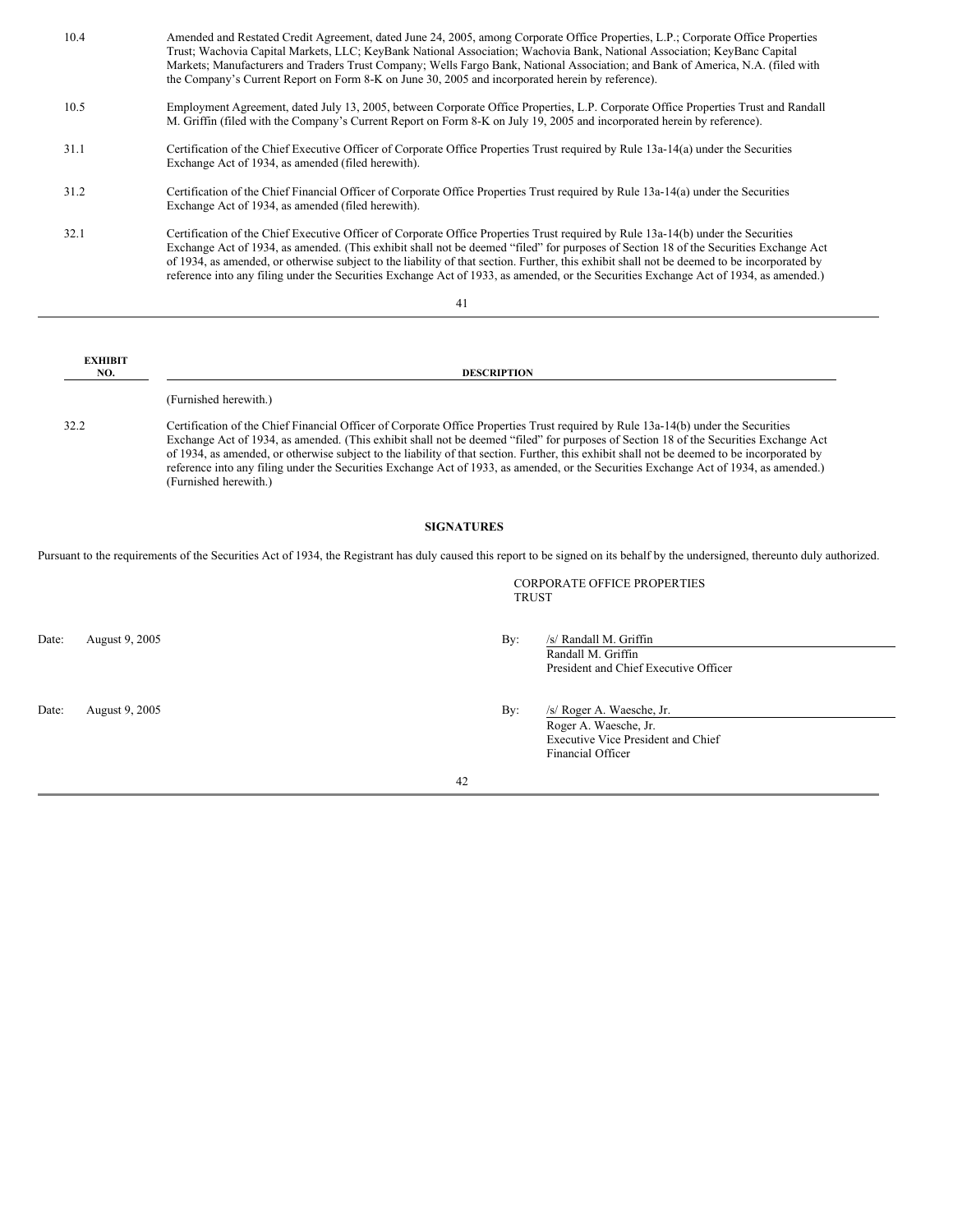### CERTIFICATIONS REQUIRED BY RULE 13a-14(a) UNDER THE SECURITIES EXCHANGE ACT OF 1934

### **CERTIFICATIONS**

I, Randall M. Griffin, certify that:

1. I have reviewed this quarterly report on Form 10-Q of Corporate Office Properties Trust;

2. Based on my knowledge, this report does not contain any untrue statement of a material fact or omit to state a material fact necessary to make the statements made, in light of the circumstances under which such statements were made, not misleading with respect to the period covered by this report;

3. Based on my knowledge, the financial statements, and other financial information included in this report, fairly present in all material respects the financial condition, results of operations and cash flows of the registrant as of, and for, the periods presented in this report;

4. The registrant's other certifying officer(s) and I are responsible for establishing and maintaining disclosure controls and procedures (as defined in Exchange Act Rules 13a-15(e) and 15d-15(e)) and internal control over financial reporting (as defined in Exchange Act Rules 13a-15(f) and 15d-15(f)) for the registrant and have:

- a) Designed such disclosure controls and procedures, or caused such disclosure controls and procedures to be designed under our supervision, to ensure that material information relating to the registrant, including its consolidated subsidiaries, is made known to us by others within those entities, particularly during the period in which this report is being prepared;
- (b) Designed such internal control over financial reporting, or caused such internal control over financial reporting to be designed under our supervision, to provide reasonable assurance regarding the reliability of financial reporting and the preparation of financial statements for external purposes in accordance with generally accepted accounting principles;
- c) Evaluated the effectiveness of the registrant's disclosure controls and procedures and presented in this report our conclusions about the effectiveness of the disclosure controls and procedures, as of the end of the period covered by this report based on such evaluation; and
- d) Disclosed in this report any change in the registrant's internal control over financial reporting that occurred during the registrant's most recent fiscal quarter (the registrant's fourth fiscal quarter in the case of an annual report) that has materially affected, or is reasonably likely to materially affect, the registrant's internal control over financial reporting; and

5. The registrant's other certifying officer(s) and I have disclosed, based on our most recent evaluation of internal control over financial reporting, to the registrant's auditors and the audit committee of the registrant's board of directors (or persons performing the equivalent functions):

- a) All significant deficiencies and material weaknesses in the design or operation of internal control over financial reporting which are reasonably likely to adversely affect the registrant's ability to record, process, summarize and report financial information; and
- b) Any fraud, whether or not material, that involves management or other employees who have a significant role in the registrant's internal control over financial reporting.

| Date: | <b>August 9, 2005</b> | /s/ Randall M. Griffin  |
|-------|-----------------------|-------------------------|
|       |                       | Randall M. Griffin      |
|       |                       | Chief Executive Officer |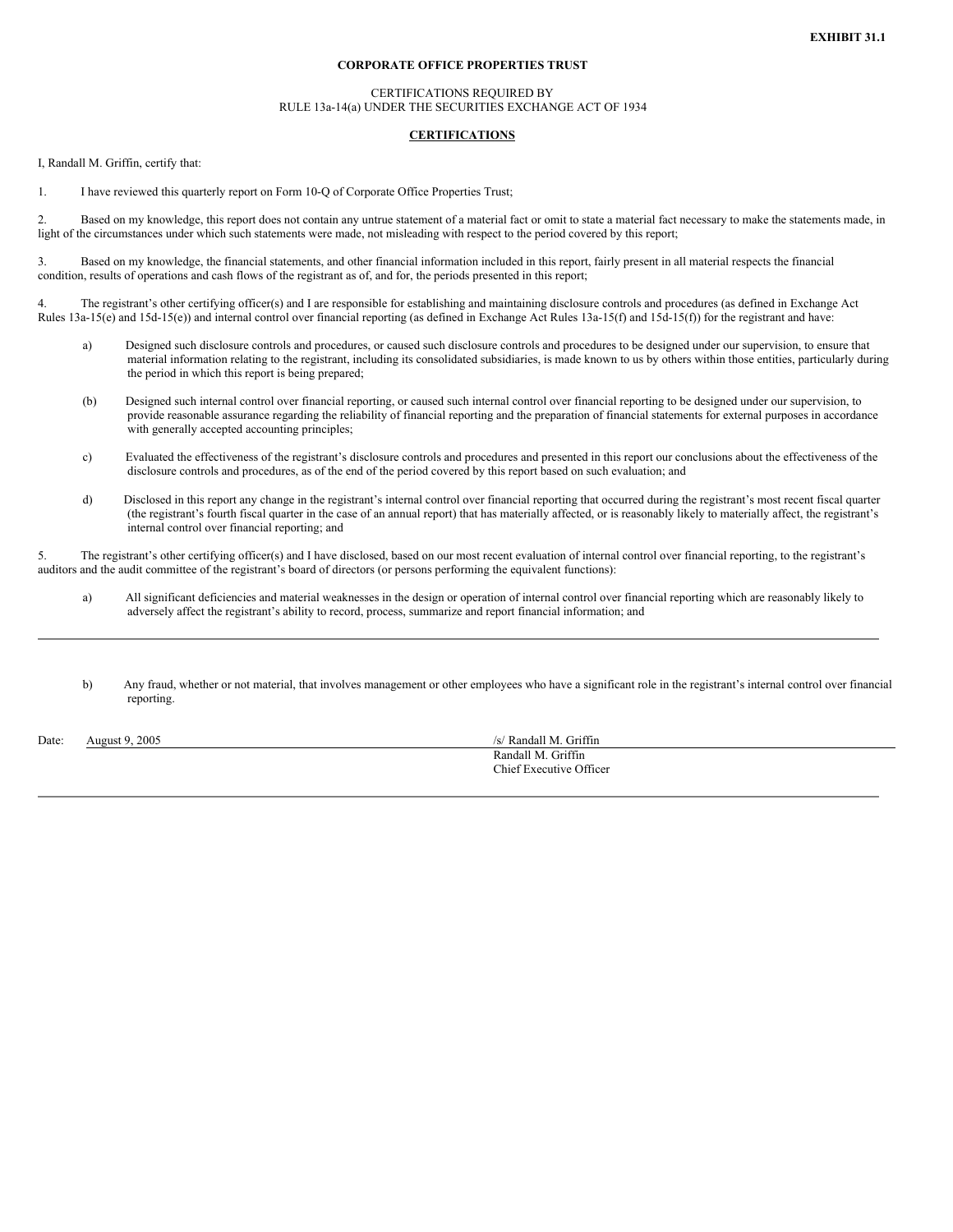### CERTIFICATIONS REQUIRED BY RULE 13a-14(a) UNDER THE SECURITIES EXCHANGE ACT OF 1934

### **CERTIFICATIONS**

I, Roger A. Waesche, Jr., certify that:

1. I have reviewed this quarterly report on Form 10-Q of Corporate Office Properties Trust;

2. Based on my knowledge, this report does not contain any untrue statement of a material fact or omit to state a material fact necessary to make the statements made, in light of the circumstances under which such statements were made, not misleading with respect to the period covered by this report;

3. Based on my knowledge, the financial statements, and other financial information included in this report, fairly present in all material respects the financial condition, results of operations and cash flows of the registrant as of, and for, the periods presented in this report;

4. The registrant's other certifying officer(s) and I are responsible for establishing and maintaining disclosure controls and procedures (as defined in Exchange Act Rules 13a-15(e) and 15d-15(e)) and internal control over financial reporting (as defined in Exchange Act Rules 13a-15(f) and 15d-15(f)) for the registrant and have:

- a) Designed such disclosure controls and procedures, or caused such disclosure controls and procedures to be designed under our supervision, to ensure that material information relating to the registrant, including its consolidated subsidiaries, is made known to us by others within those entities, particularly during the period in which this report is being prepared;
- (b) Designed such internal control over financial reporting, or caused such internal control over financial reporting to be designed under our supervision, to provide reasonable assurance regarding the reliability of financial reporting and the preparation of financial statements for external purposes in accordance with generally accepted accounting principles;
- c) Evaluated the effectiveness of the registrant's disclosure controls and procedures and presented in this report our conclusions about the effectiveness of the disclosure controls and procedures, as of the end of the period covered by this report based on such evaluation; and
- d) Disclosed in this report any change in the registrant's internal control over financial reporting that occurred during the registrant's most recent fiscal quarter (the registrant's fourth fiscal quarter in the case of an annual report) that has materially affected, or is reasonably likely to materially affect, the registrant's internal control over financial reporting; and

5. The registrant's other certifying officer(s) and I have disclosed, based on our most recent evaluation of internal control over financial reporting, to the registrant's auditors and the audit committee of the registrant's board of directors (or persons performing the equivalent functions):

- a) All significant deficiencies and material weaknesses in the design or operation of internal control over financial reporting which are reasonably likely to adversely affect the registrant's ability to record, process, summarize and report financial information; and
- b) Any fraud, whether or not material, that involves management or other employees who have a significant role in the registrant's internal control over financial reporting.

| Date:<br>August 9, 2005<br>/s/ Roger A. Waesche, Jr. |  |
|------------------------------------------------------|--|
| Roger A. Waesche, Jr.<br>Chief Financial Officer     |  |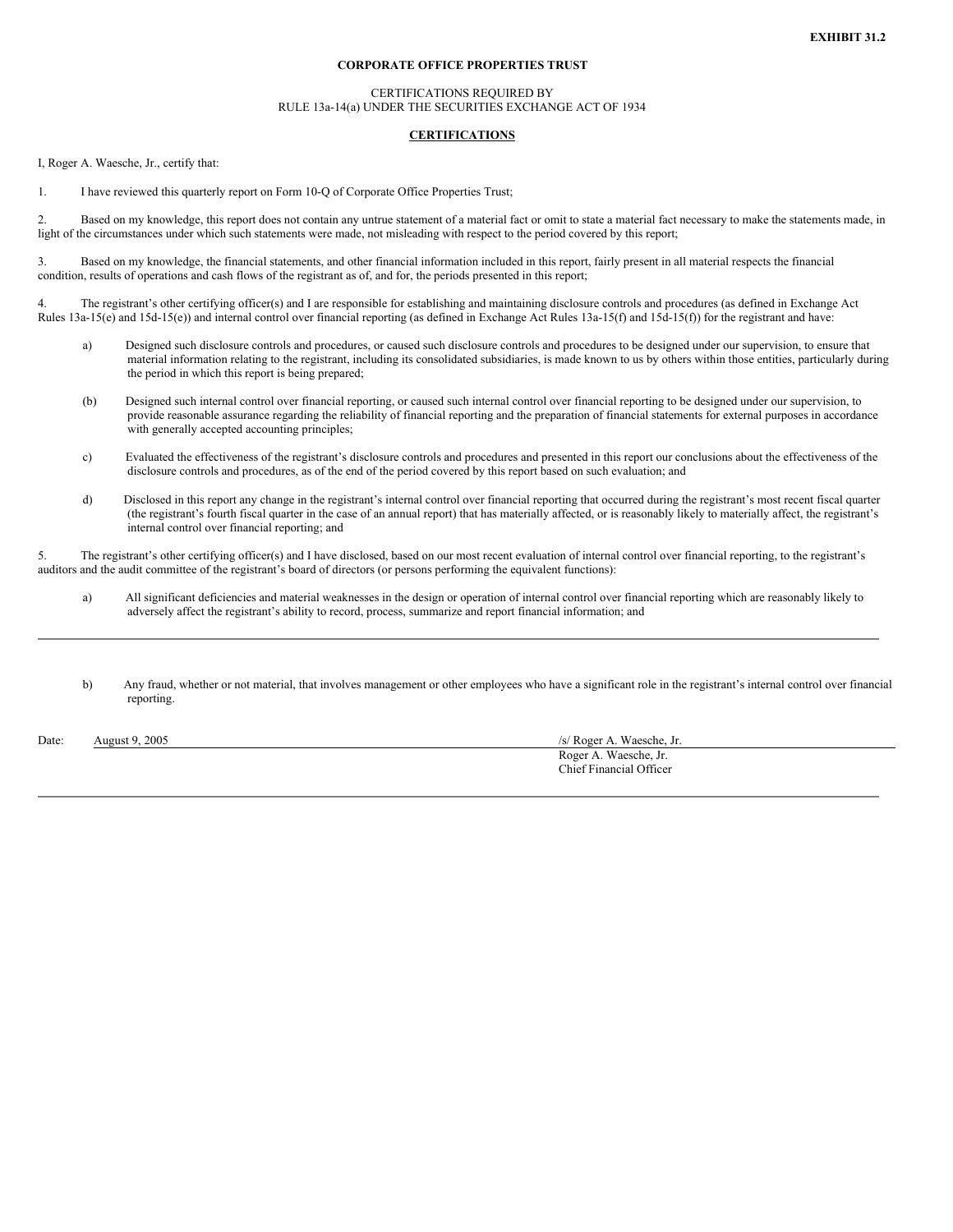# CERTIFICATIONS REQUIRED BY

## RULE 13a-14(b) UNDER THE SECURITIES EXCHANGE ACT OF 1934

In connection with Quarterly Report of Corporate Office Properties Trust (the "Company") on Form 10-Q for the quarterly period ended June 30, 2005, as filed with the Securities and Exchange Commission on the date hereof (the "Report"), I, Randall M. Griffin, Chief Executive Officer of the Company, certify that to my knowledge:

- (1) The Report fully complies with the requirements of section 13(a) or 15(d) of the Securities Exchange Act of 1934; and
- (2) The information contained in the Report fairly presents, in all material respects, the financial condition and result of operations of the Company.

/s/ Randall M. Griffin Randall M. Griffin Chief Executive Officer

Date: August 9, 2005